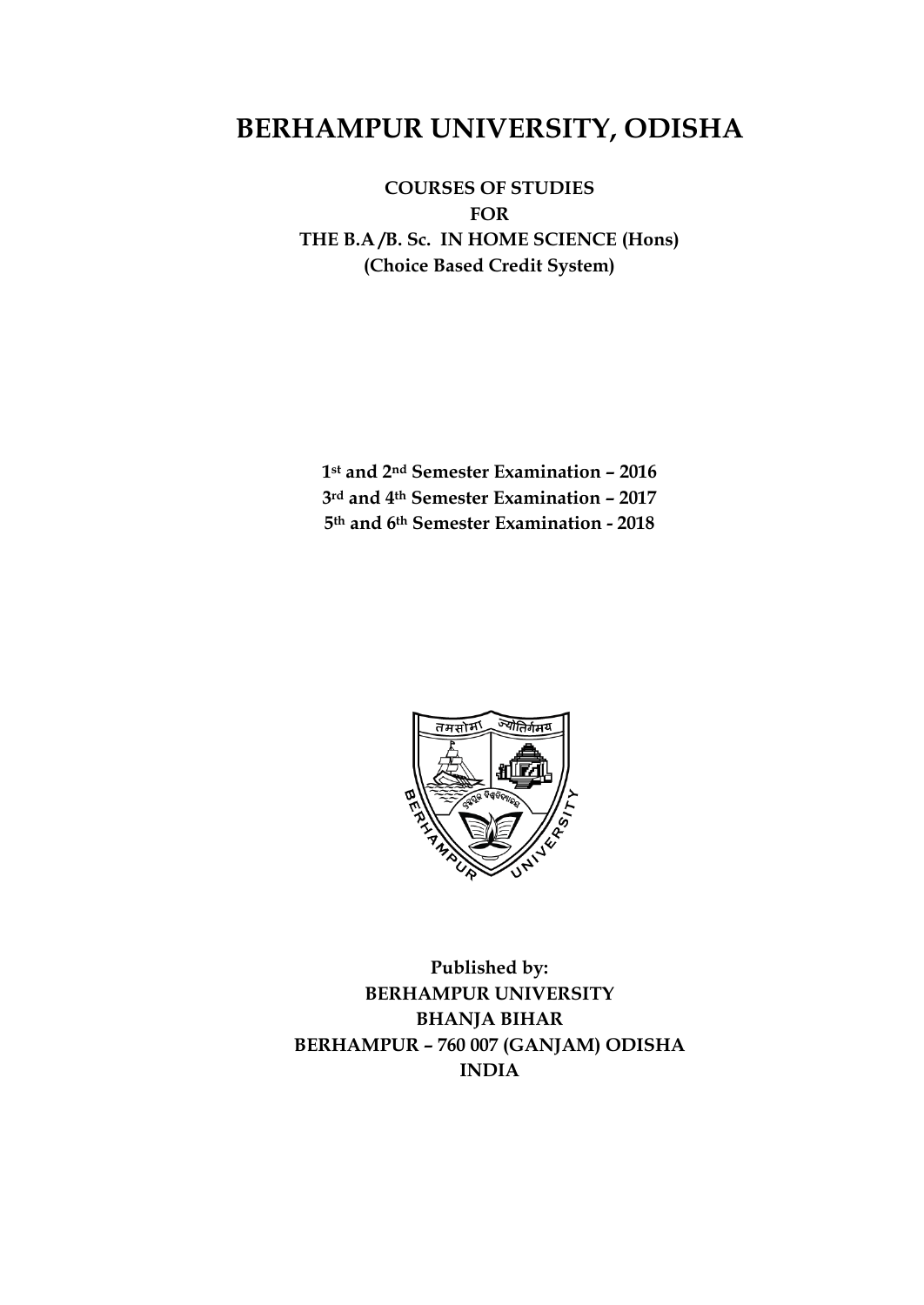## **COURSE STRUCTURE OF CHOICE BASED CREDIT SYSTEM SYLLABUS FOR + 3 DEGREE IN B.A/B. Sc HOME SCIENCE (HONS) FOR BERHAMPUR UNIVERSITY, ODISHA**

Home Science Education is a *Worth Life Education*. It is a mission-oriented field with goals of enabling families to be more self-sufficient, developing the full potential of all human beings. Home Science Education aims at equipping students with requisite knowledge and necessary skills to bring socio-economic progress at Individual, Family, Community and National level. It prepares Home Science professionals as agents of social change to optimize human potentials through interdisciplinary knowledge, education and training.

**Core Course (CC)**-14 papers of 6 credits each.

**Discipline Specific Elective (DSE) -** 04 (3 theory papers + project) of 6 credits.

**Generic Elective (GE)**: 4 papers of 6 credits each (From other two Disciplines – A & B)

**Ability Enhancement (AE):** 2 papers of 2 credits.

**Skill Enhancement Couse (SEC):** 2 papers of 2 credits.

**Total Papers – (4+4+5+5+4+4) = 26 Total Marks: 2400** 

**Total Credit Points: 140 (In all Six semesters)**

#### **Semester-I**

| S <sub>1</sub> | Paper  | Title of the Paper     | Nature of the Paper | Credit  | Contact      | <b>Marks</b> |
|----------------|--------|------------------------|---------------------|---------|--------------|--------------|
| N <sub>0</sub> | Code   |                        |                     | Points  | <b>Hours</b> |              |
| 1.             | $CC-1$ | Fundamentals of        | Theory & Practical  | $4+2=6$ | 60           | $75+25=100$  |
|                |        | Food & Nutrition       |                     |         |              |              |
| 2.             | $CC-2$ | Human Physiology       | Theory & Practical  | $4+2=6$ | 60           | $75+25=100$  |
| 3              | $GE-1$ | $A - 1$                | Theory              | 6       | 60           | 100          |
| 4.             | $AE-1$ | <b>Environ Studies</b> | Theory              | C       | 20           | 50           |
|                |        | Total papers-4         |                     | 20      | 200          | 350          |

#### **Semester-II**

| S <sub>1</sub> | Paper<br>Code | Title of the Paper          | Nature of the    | Credit<br>Points | Contact<br><b>Hours</b> | <b>Marks</b>    |
|----------------|---------------|-----------------------------|------------------|------------------|-------------------------|-----------------|
| no             |               |                             | Paper            |                  |                         |                 |
| 1.             | $CC-3$        | Human Development           | Theory&Practical | $4 + 2 = 6$      | 60                      | $75+25=100$     |
| 2.             | $CC-4$        | Introduction to<br>Textiles | Theory&Practical | $4 + 2 = 6$      | 60                      | $75 + 25 = 100$ |
| 3.             | $GE-2$        | $A - 2$                     | Theory           | 6                | 60                      | 100             |
| 4.             | $AE-2$        | MIL<br>Communication        | Theory           | 2                | 20                      | 50              |
|                |               | Total papers-4              |                  | 20               | 200                     | 350             |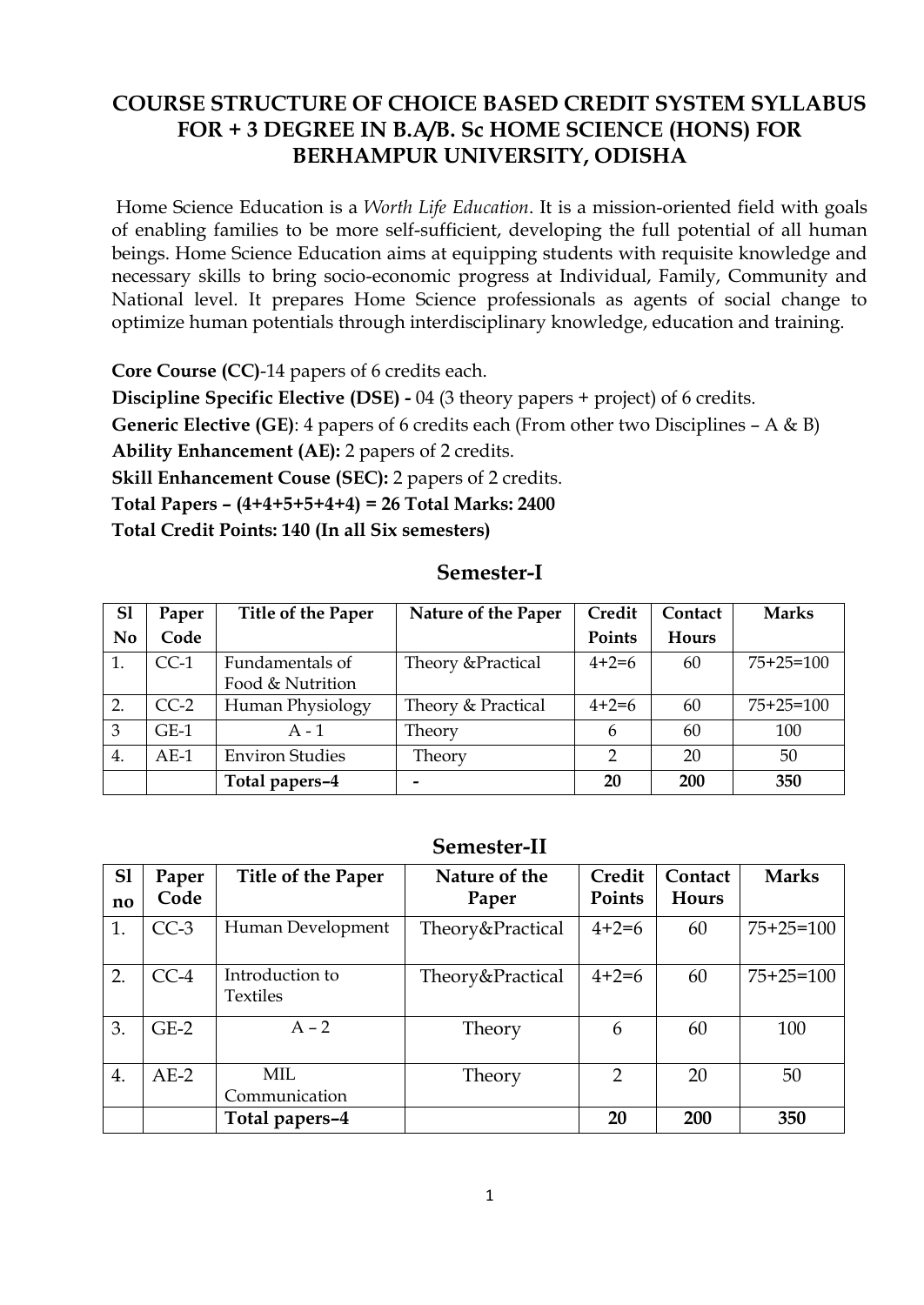| S1                     | Paper<br>Code | Title of the Paper     | Nature of the Paper | Credit<br>Points | Contact<br>Hours | <b>Marks</b> |
|------------------------|---------------|------------------------|---------------------|------------------|------------------|--------------|
| $\mathbf{n}\mathbf{o}$ |               |                        |                     |                  |                  |              |
| 1.                     | $CC-5$        | <b>Family Resource</b> | Theory&Practical    | $4+2=6$          | 60               | $75+25=100$  |
|                        |               | Management             |                     |                  |                  |              |
| 2.                     | $CC-6$        | Marriage & Family      | Theory&Practical    | $4+2=6$          | 60               | $75+25=100$  |
|                        |               | <b>Studies</b>         |                     |                  |                  |              |
| 3.                     | $CC-7$        | Extension              | Theory&Practical    | $4+2=6$          | 60               | $75+25=100$  |
|                        |               | Communication &        |                     |                  |                  |              |
|                        |               | Development            |                     |                  |                  |              |
| 4.                     | $GE-3$        | $B - 1$                | Theory              | 6                | 60               | 100          |
| 5.                     | SEC-1         | Communicative          | Theory              | 2                | 20               | 50           |
|                        |               | English                |                     |                  |                  |              |
|                        |               | Total papers - 5       |                     | 26               | 260              | 450          |

# **Semester-III**

## **Semester—IV**

| S1                     | Paper   | Title of the Paper | Nature of the Paper | Credit  | Contact      | <b>Marks</b> |
|------------------------|---------|--------------------|---------------------|---------|--------------|--------------|
| $\mathbf{n}\mathbf{o}$ | Code    |                    |                     | Points  | <b>Hours</b> |              |
| 1.                     | $CC-8$  | Laundry Science    | Theory & Practical  | $4+2=6$ | 60           | $75+25=100$  |
| 2.                     | $CC-9$  | Child Development  | Theory & Practical  | $4+2=6$ | 60           | $75+25=100$  |
| 3.                     | $CC-10$ | Maternal & Child   | Theory & Practical  | $4+2=6$ | 60           | $75+25=100$  |
|                        |         | Nutrition          |                     |         |              |              |
| 4.                     | $GE-4$  | $B - 2$            |                     | 6       | 60           | 100          |
| 5.                     | SEC-2   | Food Technology    | Theory              | C       | 20           | 50           |
|                        |         | Total papers -5    |                     | 26      | 260          | 450          |

## **Semester—V**

| S <sub>1</sub>         | Paper   | <b>Title of the Paper</b>   | Nature of the Paper | Credit  | Contact      | <b>Marks</b> |  |
|------------------------|---------|-----------------------------|---------------------|---------|--------------|--------------|--|
| $\mathbf{n}\mathbf{o}$ | Code    |                             |                     | Points  | <b>Hours</b> |              |  |
| 1.                     | $CC-11$ | House Planning              | Theory&Practical    | $4+2=6$ | 60           | $75+25=100$  |  |
|                        |         |                             |                     |         |              |              |  |
| 2                      | $CC-12$ | Clothing and Fashion        | Theory&Practical    | $4+2=6$ | 60           | $75+25=100$  |  |
|                        |         | Design                      |                     |         |              |              |  |
| 3.                     | DSE-1   | Early Childhood Care        | Theory              | 6       | 60           | 100          |  |
|                        |         | Or                          |                     |         |              |              |  |
|                        |         | Entrepreneurship for        |                     |         |              |              |  |
|                        |         | <b>Small Catering Units</b> |                     |         |              |              |  |
| 4.                     | DSE-2   | Non-formal Adult &          | Theory              |         |              |              |  |
|                        |         | Life Long Education         |                     | 6       | 60           | 100          |  |
|                        |         | Or                          |                     |         |              |              |  |
|                        |         | Women's Studies             |                     |         |              |              |  |
|                        |         | Total papers-4              |                     | 24      | 240          | 400          |  |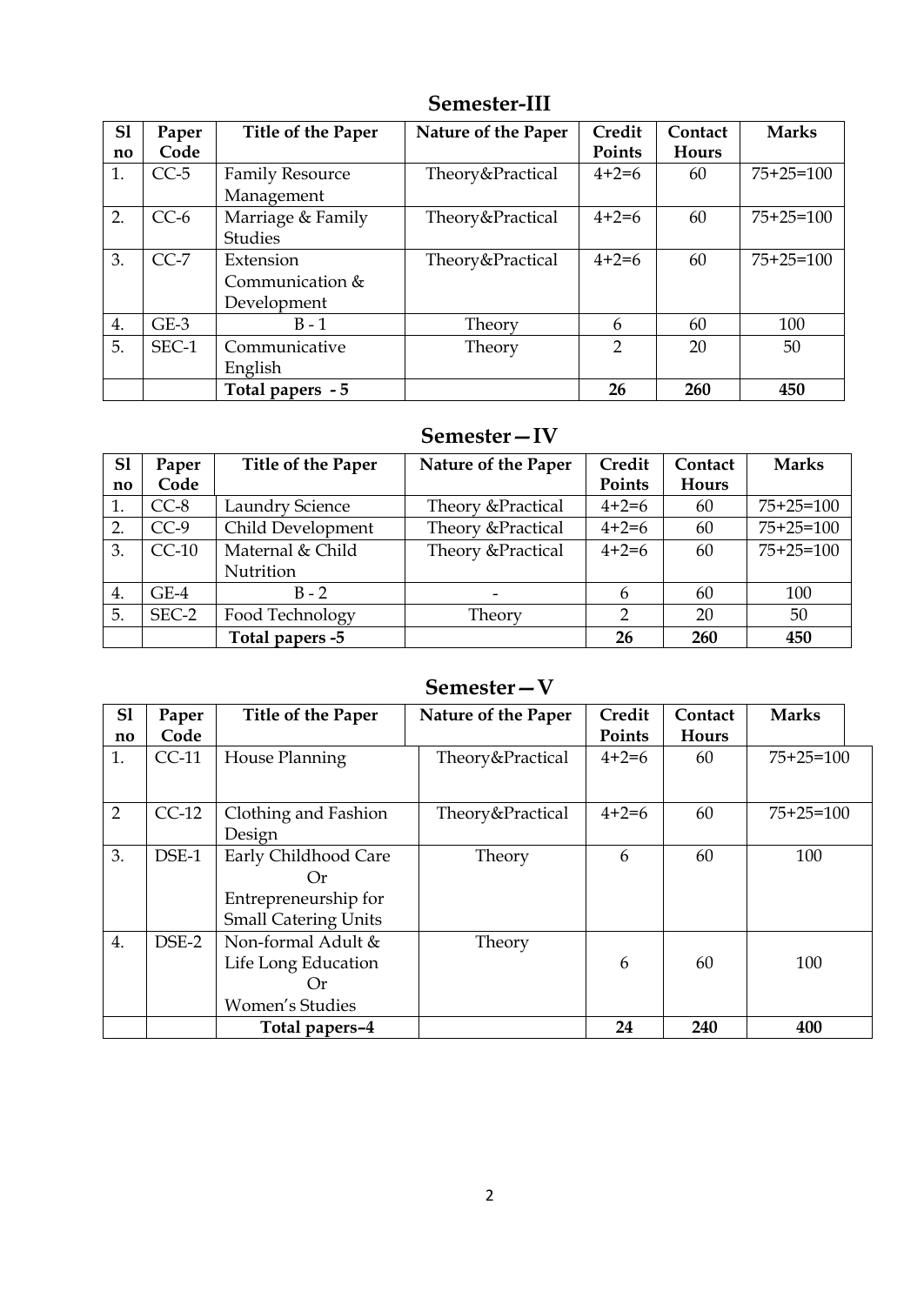| <b>S1.</b>             | Paper   | Title of the Paper      | Nature of the Paper | Credit  | Contact      | <b>Marks</b> |
|------------------------|---------|-------------------------|---------------------|---------|--------------|--------------|
| $\mathbf{n}\mathbf{o}$ | Code    |                         |                     | Points  | <b>Hours</b> |              |
| 1.                     | $CC-13$ | Community Health        | Theory&Practical    | $4+2=6$ | 60           | $75+25=100$  |
|                        |         | and Nutrition           |                     |         |              |              |
| $\overline{2}$         | $CC-14$ | Personal Finance &      | Theory&Practical    | $4+2=6$ | 60           | $75+25=100$  |
|                        |         | <b>Consumer Studies</b> |                     |         |              |              |
| 3.                     | DSE-3   | Interior Design &       | Theory              | 6       | 60           | 100          |
|                        |         | Decoration              |                     |         |              |              |
|                        |         | Or                      |                     |         |              |              |
|                        |         | Therapeutic             |                     |         |              |              |
|                        |         | Nutrition               |                     |         |              |              |
| 4.                     | DSE-4   | Project Work            | Project +VV+        | 6       | 60           | $50+20+30$   |
|                        |         |                         | Seminar             |         |              | $=100$       |
|                        |         | Total papers-4          |                     | 24      | 240          | 400          |

**Semester—VI**

# **Detail Course for B. A / B. Sc (Honours) Home Science**

## **Core Course - CC1: Fundamentals of Food & Nutrition Credit points – (Theory 04 +Practical 02) = 06**

#### **Learning Outcomes:**

- 1. Understand the concept of nutritive constituents of food and food groups.
- 2. Gain knowledge about methods of cooking and its impact on nutritional quality of food.
- 3. Have fair idea of an adequate diet and importance of balance diet and planning.

#### **UNIT-I**

- **Introduction to Food, Nutrition, & Nutrients:** Definition of Food, Nutrients. Nutrition & malnutrition**.** Guide lines for good health.
- **Study of foods:** Importance classification and functions of food.

#### **UNIT – II**

- **Study of Nutritive Constituents of Food:**
	- $\checkmark$  Classification, function, sources, requirements & deficiency of proteins, fats and carbohydrates.
	- $\checkmark$  Classification of vitamins Fat soluble vitamin and water soluble vitamin, functions, sources, deficiency, requirements of fat soluble vitamins A, D, B & K. and water soluble vitamins  $- B_1$ ,  $B_2$ . Niacin,  $B_{12}$  and vitamin C.
	- $\checkmark$  Functions, sources, deficiency and requirements of minerals Calcium, Iron, Iodine.

#### **UNIT – III**

- **Food Groups** Basic Food Groups (four, five and seven) and their nutritive contributions.
- **Menu Planning** Meaning, Significance, Principles and factors affecting menu planning.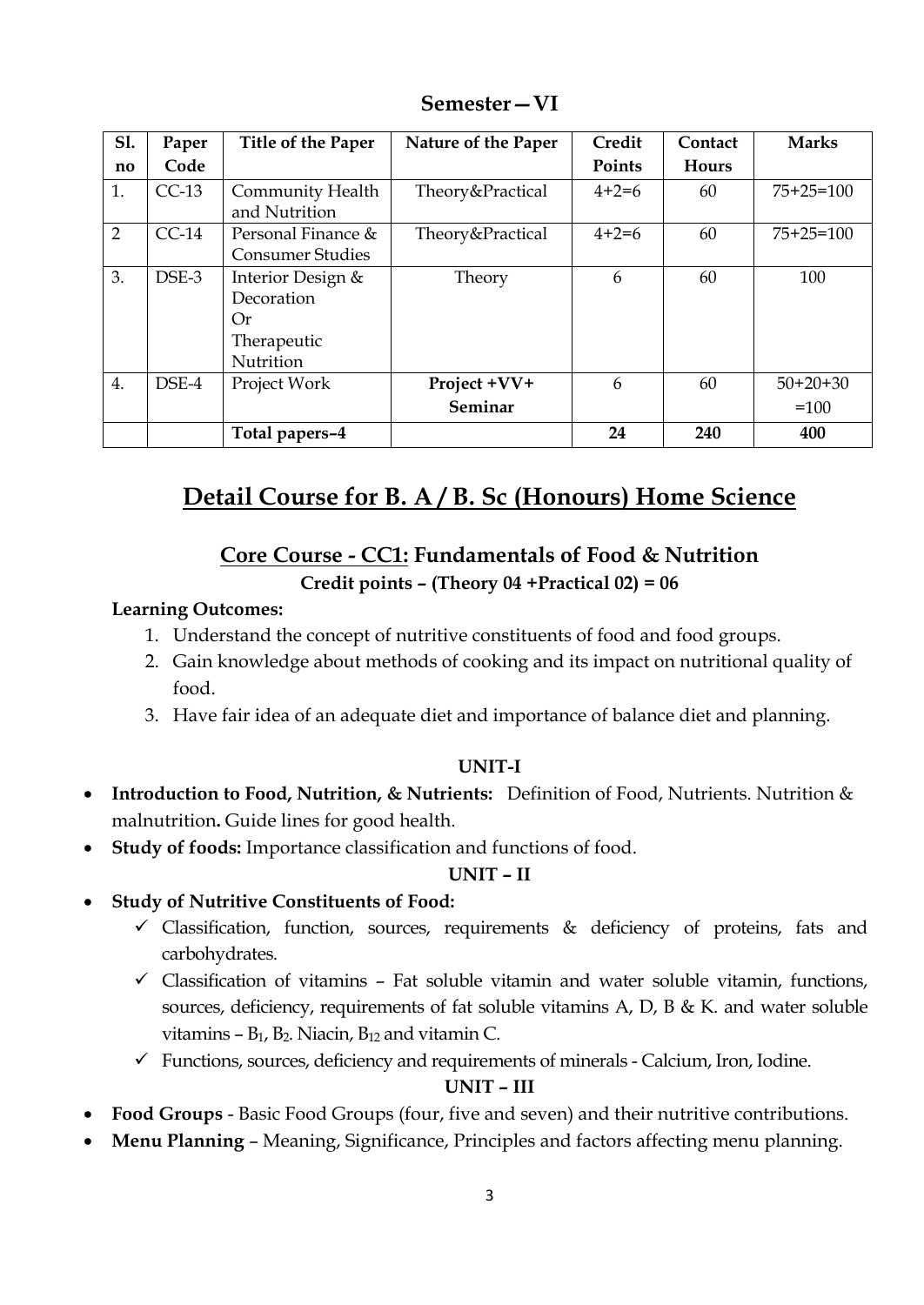**Balanced diet** – Meaning & Importance. Dietary guidelines for planning balanced diet for pre-school child, adolescent boys and girls, adult man woman of different work habit.

#### **UNIT – IV**

- **Methods of Cooking**
	- $\checkmark$  Dry, moist, frying and microwave cooking
	- $\checkmark$  Advantages, disadvantages and the effect of various methods of cooking on foods
	- $\checkmark$  Nutrient losses in cooking and enhancing the nutritional quality of foods
- **Food Preservation -** Meaning, principle and importance of food preservation. Household methods of preservation (pickling, refrigeration, dehydration, pasteurization and use of chemical preservatives).

### **Practical: Marks – 20 (Exam) + 5 (Record) = 25**

- 1. Planning and preparation of balanced diet and calculation of nutritive value of various nutrients for the following groups – man and woman of different work habits, adolescent boys and girls (vegetarian and non-vegetarian).
- 2. Prepare at least one item from each methods of cooking (Boiling, steaming, stewing, shallow fat and deep fat frying, roasting, grilling and microwave cooking).
- 3. Preparation of pickles, sauce and squash from seasonally available fruits and/or vegetables at least one from each.

## **Core Course – CC2: Human Physiology**

#### **Credit points - (Theory 04 +Practical02) = 06**

#### **Learning Outcomes:**

- **1.** Understand the physiology of human body.
- **2.** To provide information about the functioning of different system in the human body.
- **3.** Understand the nature and role of micro-organism.

#### **Unit -I**

- Human Cell: Its structure and functions, cell division.
- The Respiratory System: Structure and functions of lungs, mechanism of respiration, external and internal respiration, vital capacity, and other volumes.

#### **Unit -II**

- Blood: Composition, Structure and Functions of RBC, WBC, Blood Platelets, Blood Groups and Rh factor.
- The Cardiovascular System: structure of arteries, veins and capillaries, structure of the Heart, Cardiac cycle, Blood circulation: Pulmonary, Coronary, Portal, Systemic Circulation.

#### **Unit -III**

- The Excretory System: Structure and Functions of kidney, bladder, mechanism of urine formation, role of Kidney in homeostasis. The Skin: Structure and functions of the skin, regulation of body temperature.
- The Digestive System: Structure of different parts of alimentary canal, digestion of proteins, fats and Carbohydrates.

#### **Unit - IV**

 The Endocrine System: The location and functions of various endocrine glands – Pituitary, thyroid, Parathyroid, adrenal, Iselets of Langerhans, Gonads.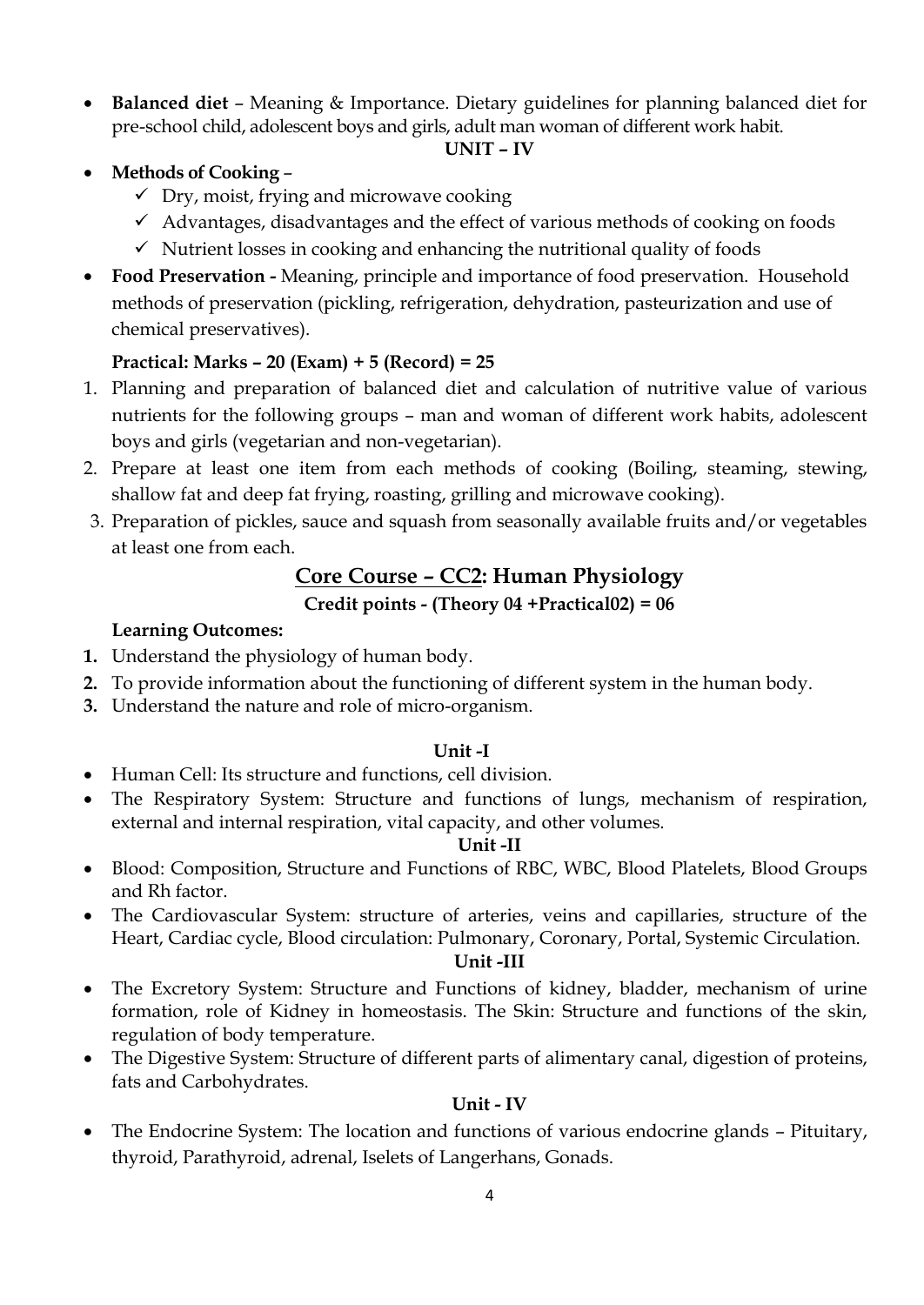Reproductive System: Structure and functions of sex glands and organs (male and female), Menstrual Cycle, physiology of pregnancy, parturition, lactation and menopause.

#### **Practical: Marks – 20 (Exam) + 5 (Record) = 25**

- 1. Preparing a poster showing parts and functions of human heart.
- 2. Preparing a poster showing Digestive System of Human body.
- 3. Preparing a poster showing the respiratory system of Human body
- 4. Preparing a chart on reproductive system.

## **Core Course – CC3: Human Development**

#### **Credit points - (Theory 04 +practical02) = 06 Unit I**

# **Introduction to Human Development:**

- Definition, History and Interdisciplinary nature of Human Development
- Scope of Human Development in contemporary society
- Domains, Stages (periods)and Contexts of Human Development
- Principles of Growth and Development

#### **Unit II**

#### **Prenatal Development, Birth and the Neonate:**

- How life begins Importance of Conception heredity endowment, sex determination, number of offspring, ordinal position
- Pregnancy Sign, symptoms and complications during pregnancy
- Birth of the Baby Types of birth and complications.
- Capacities and care of the new born.

#### **Unit III**

#### **Prenatal Growth & Development:**

- Meaning of prenatal Growth and Development
- Stages Period of ovum, Period of embryo and Period of foetus.
- Prenatal environmental influences: Maternal age, nutrition, drugs irradiation, alcohol, smoking, maternal emotions, maternal health, Rh factor, diseases and birth hazards.
- Hazards during prenatal period Physical and psychological.

#### **Unit IV**

#### **Infancy:**

- Characteristics and adjustments of Infancy`
- Physical Development: Physical growth cycle, body size, body proportions, bones, muscles and fat, development of nervous system.
- Motor development: Principles of motor development, sequence of motor development.
- Hazards of Infancy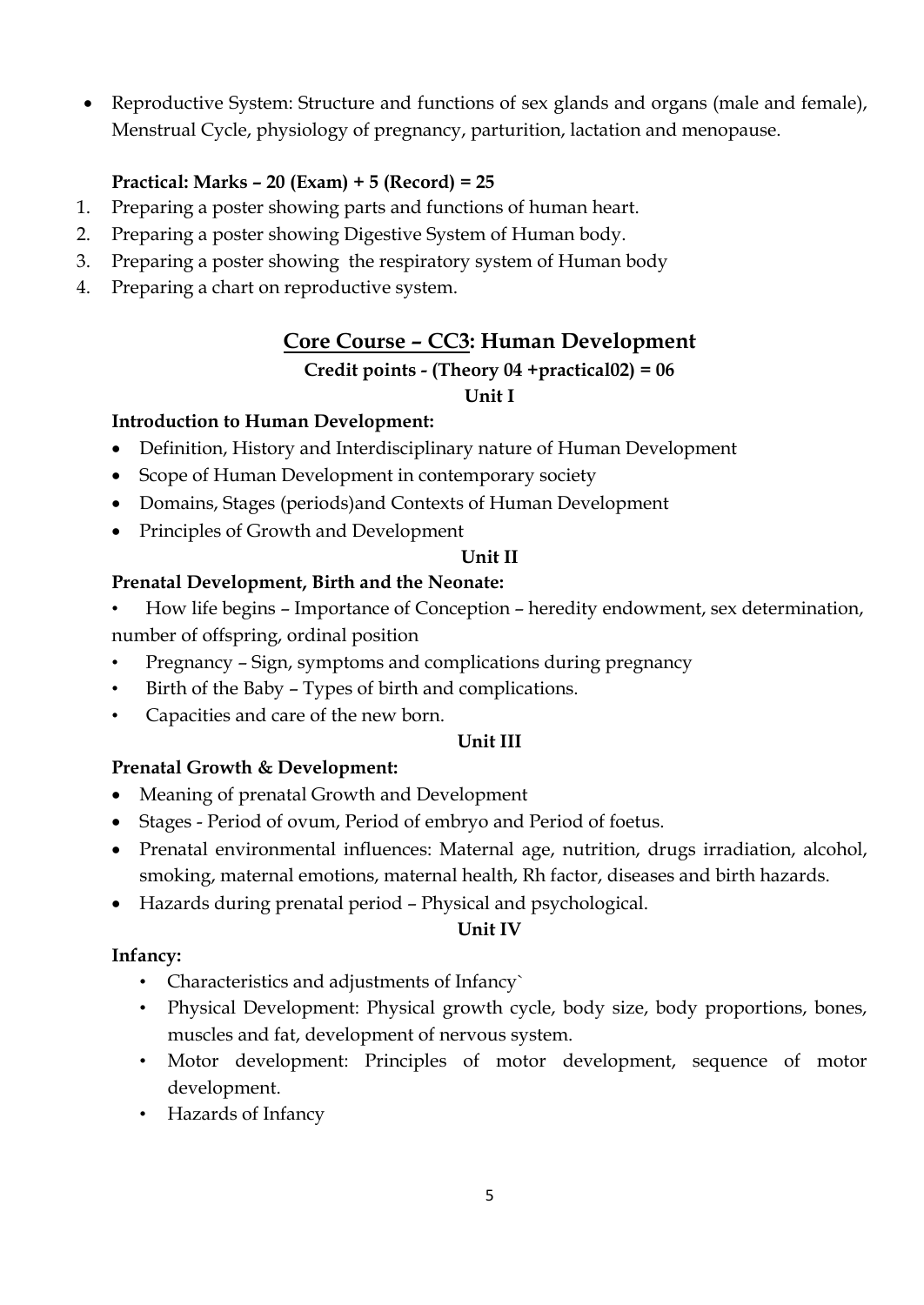### **PRACTICAL: Marks – 20 (Exam) + 5 (Record) = 25**

- 1. Prepare a report on the growth chart of five infants and analyzed it.
- 2. Observe the problems and issues of new born children.
- 3. List the cultural practices related to pregnancy and child birth.
- 4. Plan and develop activities to facilitate child development in different domains.
- 5. Preparation of educative materials for parents of young children (poster, toys etc )

## **Core Course – CC4: Introduction to Textiles**

#### **Credit points - (Theory 04 +Practical02) = 06**

#### **Learning Objectives:**

- **1.** Acquaint with the different textiles and their performances.
- **2.** Impart knowledge on different textile finishes.
- **3.** To acquaint with proper notion regarding choice of fabrics.

#### **Unit I**

#### **Introduction to textile fibres:**

- $\checkmark$  Morphology of textile fibres
- $\checkmark$  Primary and secondary properties
- $\checkmark$  Fibre classification

#### **Unit II**

#### **Production, chemistry, properties and usage of fibres:**

- $\checkmark$  Natural fibre: Cotton, Flax, Silk and Wool
- $\checkmark$  Man-made fibers: Rayon, Polyamides, Polyester, Acrylic, Olefins (Polyethylene and Polypropylene) and elastomeric fibres

#### **Unit III**

### **Production and properties of Yarns:**

- $\checkmark$  Yarn construction: Mechanical Spinning (Cotton system, Wool system, Worsted system) Chemical Spinning (Wet, Dry, Melt)
- $\checkmark$  Types of yarns: Staple and Filament, Simple yarns, Complex yarns
- $\checkmark$  Yarn Properties-Yarn Numbering, Yarn Twist
- $\checkmark$  Textured yarns: Types and properties
- $\checkmark$  Difference between Threads and Yarns
- $\checkmark$  Blends: Types of blends and purpose of blending

#### **Unit IV**

#### **Techniques of fabric construction Weaving:**

- $\checkmark$  Parts of a loom
- $\checkmark$  Operations and motions of the loom
- $\checkmark$  Classification of weaves- construction, characteristics, usage
- $\checkmark$  Knitting Classification of knits, Construction and properties of warp and weft knits
- $\checkmark$  Non-wovens Types, Construction, Properties and usage

#### **Basics of Wet Processing:**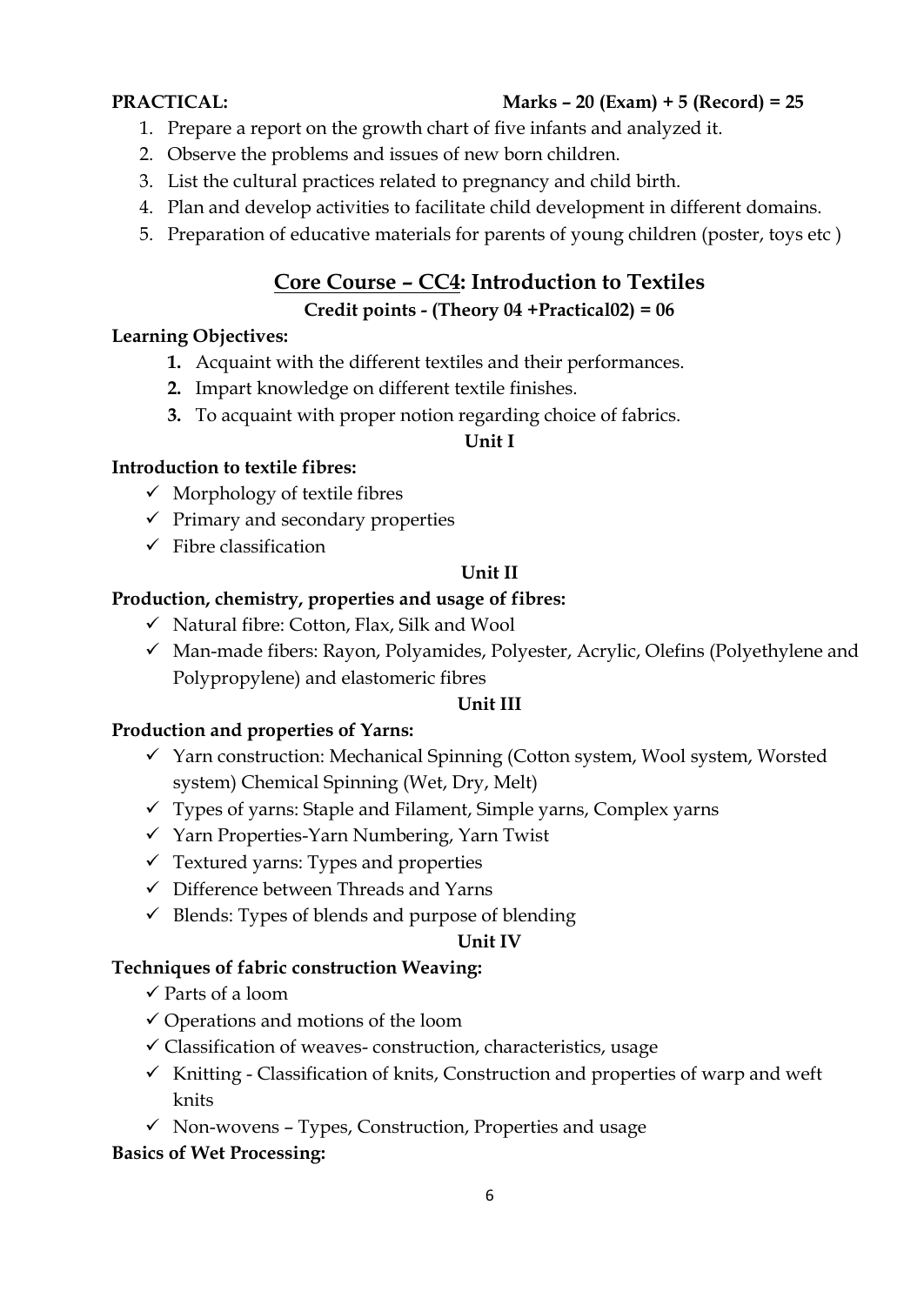- $\checkmark$  Classification and uses of finishes
- $\checkmark$  Fundamentals of dyeing and printing

## **PRACTICAL: Marks – 20 (Exam) + 5 (Record) = 25**

- 1. Fibre Identification tests -Visual, burning, microscopic and chemical
- 2. Yarn Identification Single, ply, cord, textured, elastic, monofilament,
- 3. Thread count and balance
- 4. Weaves –One sample from each type
- 5. Tie and Dye

## **Core Course – CC5: Family Resource Management Credit points - (Theory 04 +practical02) = 06**

### **Learning Outcomes:**

- 1. To create an awareness among students about management of family as well as other systems.
- 2. To recognize the importance of wise use of family resources in order to achieve family goals.
- 3. Develop understanding to the application of management in home.

### **Unit – I**

- Home Management Meaning, definitions and process of management planning, organising, implementing, controlling and evaluating.
- Motivating Factors of Management Values, goals, standards.
- Decision Making Importance, steps and types of decision making. Qualities of a Good Home Maker.

#### **Unit – II**

- Family Resources Meaning, Classifications (human and non-human), characteristics of resources.
- Management of Specific Family Resources
	- a. Time Management Time plan, steps in making time plan, controlling and evaluation of time, peak load periods. Rest periods and leisure time.
	- b. Energy Management Fatigue Its type of reduction. Work Simplification Definition, techniques of work simplification, Mundel's classes of change.

### **Unit – III**

- Money Management Family income: Definition and types of income, various way of supplementing the family income. Family Expenditure: Budgeting – Definitions, steps in making family budget, factors affecting the budget making.
- Household Financial records Nature, purpose and types of account keeping system.
- Savings and Investments Meaning, objectives and need to save, types of savings, various saving deposit schemes and institutions, functioning of commercial banks, L.I.C., post office and other insurances.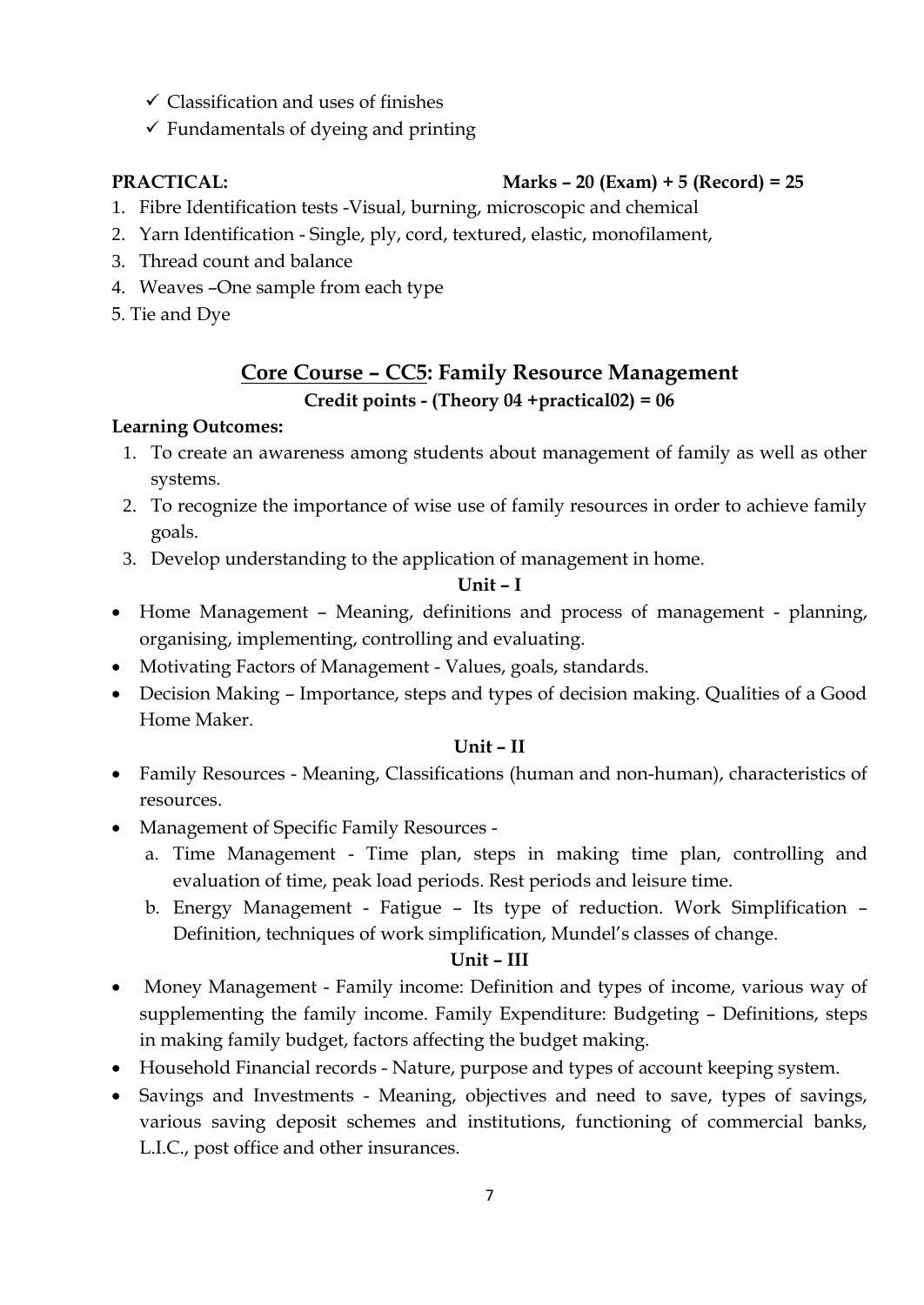#### **Unit – IV**

- Supplementary Family Income Meaning, significance, types of supplementary family income for different socio-economic group family.
- Application of Management Process in Event Planning & Execution within family and community set up.

### **Practical: Marks – 20 (Exam) + 5 (Record) = 25**

- 1. Preparation of time plans for self and family
- 2. Prepare a daily Time Plan for activities of a women executive/a school teacher.
- 3. Preparation of poster showing energy management in household activities through Fatigue reducing technique – a) Use of both hands to cover normal and maximum work areas, b) Keeping body balance, c) Comfortable work heights for correct posture.
- 4. Time and Motion Study
- 5. Event planning,management and evaluation-with reference to Managerial process and Resource optimization - time, money, products, space, human capital

## **Core Course – CC6: Marriage and Family Studies Credit points - (Theory 04 +Practical02) = 06**

#### **Learning Outcomes:**

- 1. Gain knowledge about the concept of marriages, types and changing nature prevailing in the society.
- 2. Understanding regarding the requisite elements in selecting life partner,
- 3. Understand about the family in the context of changing social scenario of the country.
- 4. Aware of the issues involved in family life and prepare to face the problems of it.

#### **Unit - I**

- Marriage as an Institution Meaning, significance, functions of Marriage in Indian context.
- Factors considered in the selection of mate or life partner for both male and female. Types of Marriages – Arranged, Free choice or love marriage and Love-cum arranged marriage their merits and demerits.

#### **Unit - II**

- Significance of Marriage Rituals and Ceremonies among various Indian communities: A) Hindus, B) Muslims, and C) Christians.
- Adjustments in marriage- Sex, financial, in laws & among working couples.
- Changes in Marriage system in India Role of matrimonial advertisement.

#### **Unit - III**

- Family Meaning, Definition, Importance, Characteristics and Functions of Family.
- Types of Family Joint and Nuclear Family: their characteristics, merits and demerits.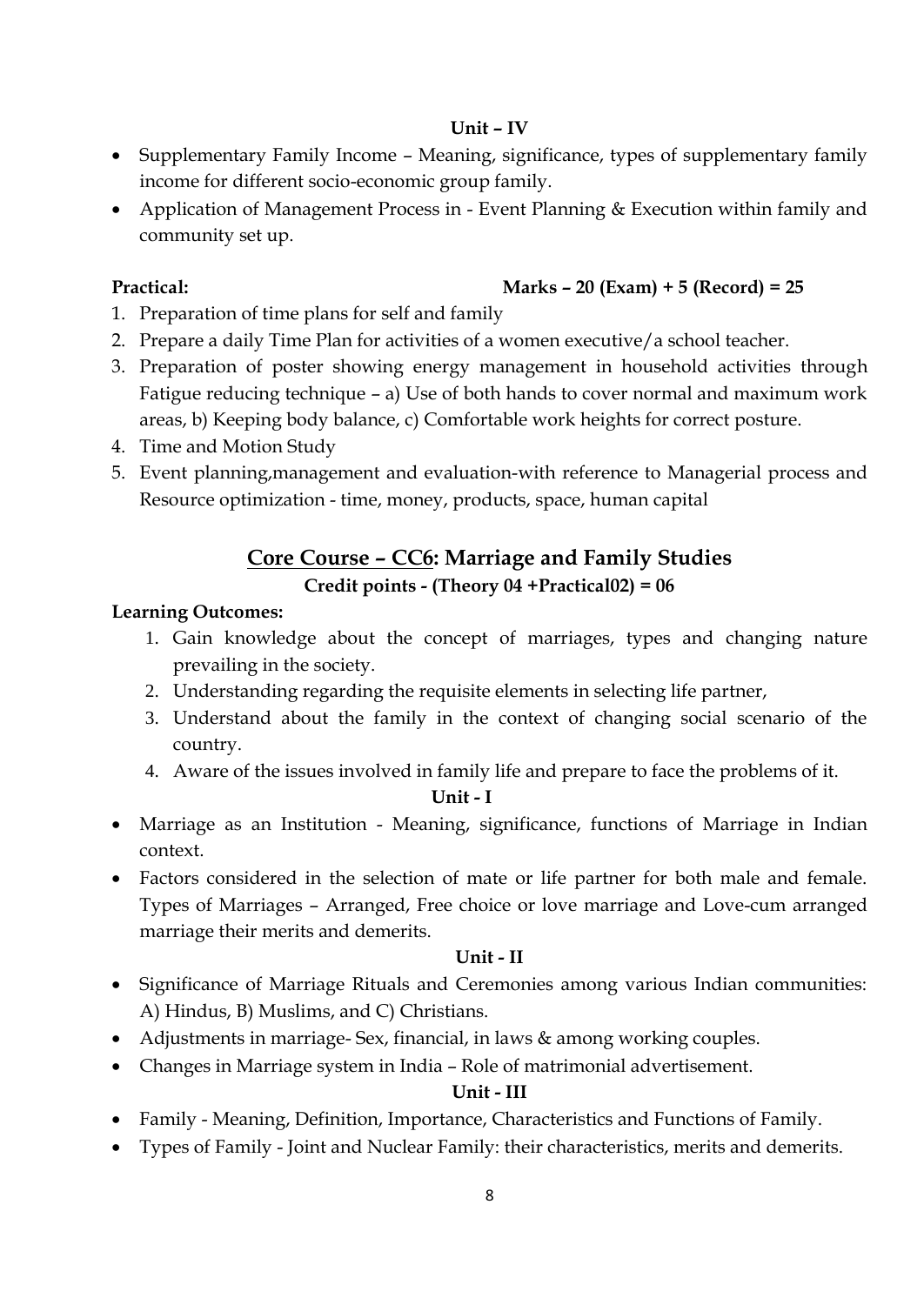Disintegration of Joint Family System in India – Meaning, causes and consequences.

#### **Unit - IV**

- Family Life Cycles Meaning, importance, stages of family life cycle (beginning, expanding, contracting, and contracting).
- Problems of Family Life Marital disharmony, Accident, Prolonged illness, Dowry, Divorce, Family violence, Bereavement, Suicide, Economic distress, Drug and alcohol abuse.

### **Practical: Marks – 20 (Exam) + 5 (Record) = 25**

- 1. Prepare a record/album of marriage rituals of Hindu, Muslim and Christian Marriage.
- 2. Prepare a poster showing the contemporary forms of families existing in India.
- 3. Record the newspaper clippings of marital and family problems/issues. Discuss the ways to resolve the problems.
- 4. Prepare a list the Family Developmental Tasks across Life Span and present it in poster form.
- 5. Discuss and discourse on merits and demerits of types of marriages Arranged, free choice, and arranged-cum-love marriage.

## **Core Course – CC7: Extension Communication and Development Credit points - (Theory 04 +practical02) = 06**

### **Learning Outcomes:**

- 1. Understand the widening concept of extension education among the rural mass.
- 2. Develop skills to be an effective extension worker.
- 3. Aware of the prevailing conditions and status of people in the community with special reference to poverty, gender and environment.

### **Unit – I**

- Meaning, philosophy, objectives and principles of Home Science Extension Education. Principles of Extension work in the Rural areas.
- Communication Meaning, definitions and types of communication. Importance of Communication in Extension Work. Functions and barriers of Communication.
- Elements of communication. Models of communication-Aristotle, lasswell, sharron and weaver, schramm, Berlo, Legan, Roger's & shoe maker's models of communication.

### **Unit – II**

- Extension Education **-** Definition & Types of Education. Definition, Types, scope needs objectives, philosophy& principles of extension education. Behavioral changes brought about by extension education.
- Extension Teaching Methods Individual (home visits, telephone calls, personal letters). Group Methods (lecture, method demonstration, field trip, seminars, workshop, group discussion, conferences). Mass method (Surveys, Newspaper, leaflets).
- Use of Audiovisual Aids Meaning and definitions, their use in extension education, advantages and disadvantages. Types – Radio, recordings, posters, charts, bulletin board, flash cards, puppets of different types, television, and films.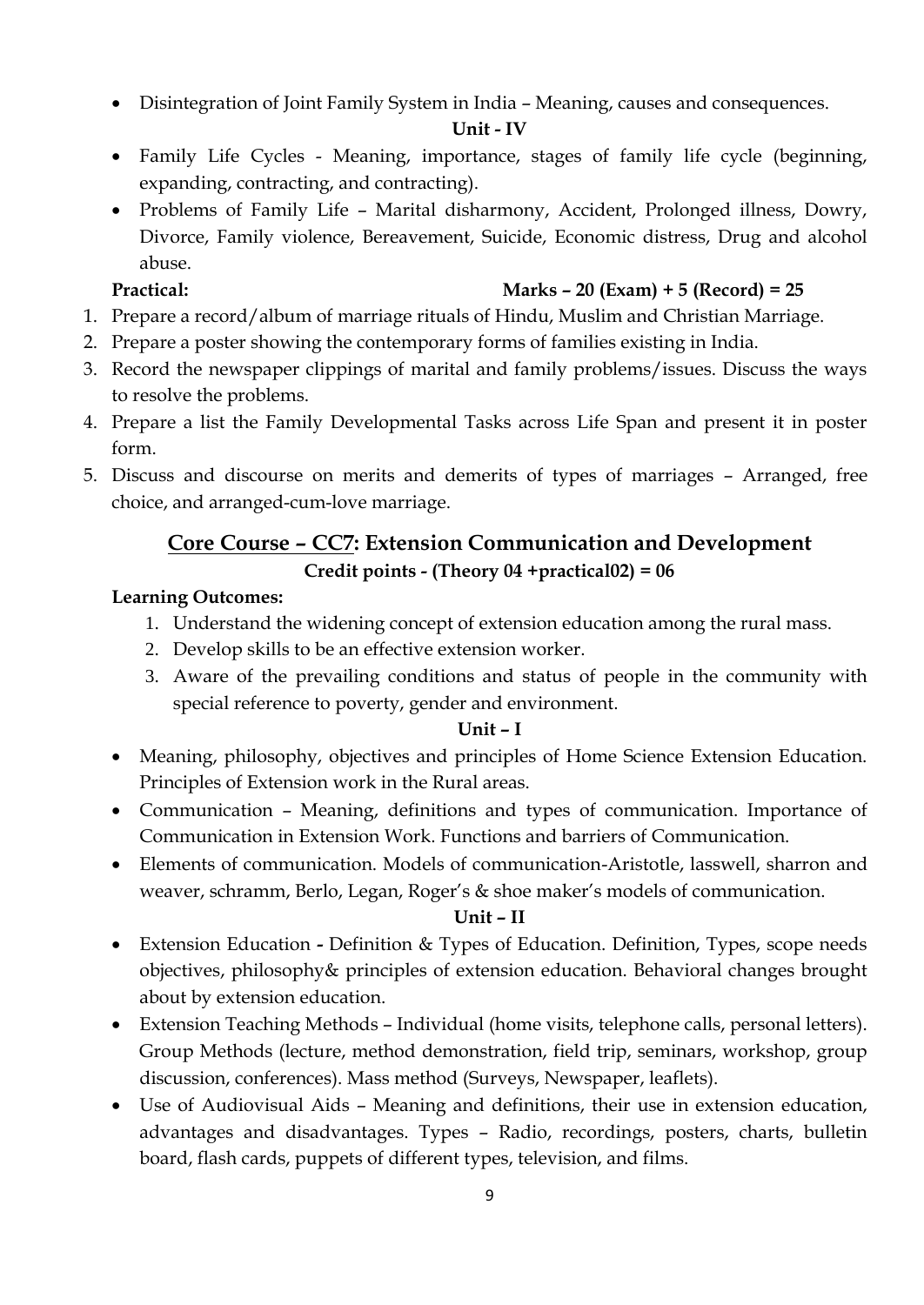#### **Unit – III**

- Teaching-Learning process Meaning. Principles & steps in extension teaching Criteria for effective extension teaching. Elements of a learning situation. Criteria for effective learning. Principles of learning as applicable to extension.
- Diffusion and adaption- Attributes of innovation, concept and elements of diffusion. Adaption – Characteristics, stages and factors associated with adaption. Sources of information.

#### **Unit – IV**

- Community Development Definitions, objectives and principles of Community development in India. Areas of Community Development.
- Role of Community Development workers.
- Role of Home Science Education in Community Development Role of ICDS, MahilaMandal, Self-Help Groups, NGO's,Panchayat Raj and Mission Shakti in Community Development.

#### **Practical: Marks – 20 (Exam) + 5 (Record) = 25**

- 1. Preparations of leaflets, chart and puppet on any topic related to Home Science.
- 2. Writing of short story which gives some message to the community regarding best practices on community health, nutrition and development.
- 3. Preparation of immunization card up to 5 years old child.
- 4. Preparation of tools for conducting base line survey of villages, identifying needs of selected families and compilation of information.
- 5. Conduct household surveys and organising group demonstrations.

## **Core Course – CC8: Laundry Science**

#### **Credit points - (Theory 04 +practical02) = 06**

#### **Learning Outcomes:**

- 1. Acquaint with materials, reagents, equipments and process involved in laundry.
- 2. Understand the differences in laundering process used for different fabrics.
- 3. Gain knowledge to maintain the clothing's of different nature.

#### **Unit – I**

- Principles and methods of washing and their application.
- Washing and finishing of cotton, silk and wool.
- Laundry equipment: storing, steeping, washing and drying equipment.

#### **Unit – II**

- Laundry Materials: Water Hard water & soft water, Removal of hardness of water. Soaps and detergents – Types, Properties. Nature of a good soap. Bleaching Agents: Oxidizing and reducing bleaches.
- Stiffening agents- Purpose and types of stiffening agents. Method of preparation (boiling & cold).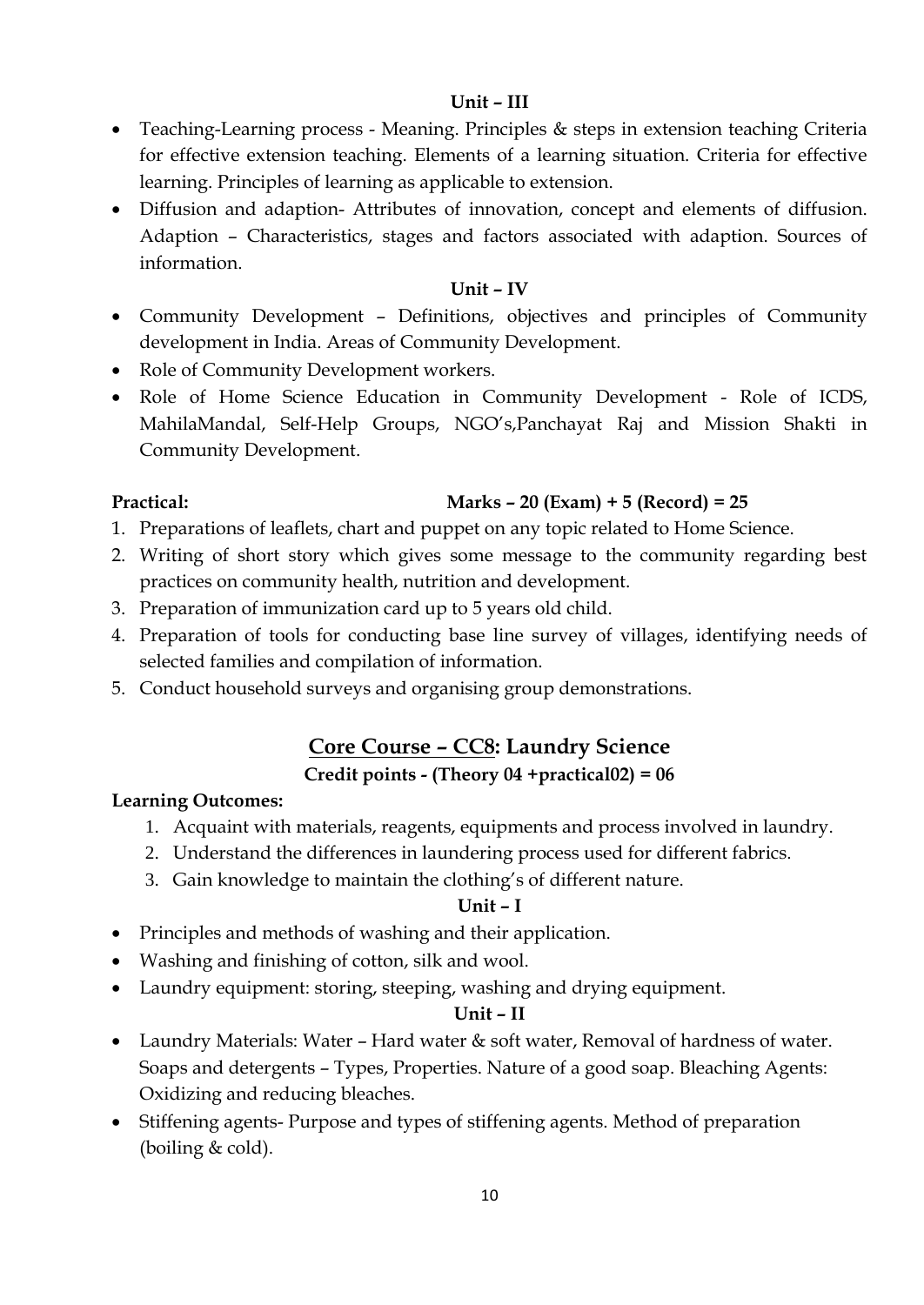Laundry Blues-Purpose of applications. Types and process of bluing in laundry work.

#### **Unit – III**

- Stain Removal Definition, types, general rules of removing stains, methods of removing following stains – Blood, egg, tea, coffee, ink, nail polish, curry, paint.
- Dry cleaning: Meaning, dry cleaning agents Solvents and absorbents, advantages and disadvantages of dry cleaning.

#### **Unit – IV**

- Washing & finishing of Cotton, Silk & Wool.
- Storing and care of clothes Cotton, Silk and Woolen.
- Washing Machine Types and functions.

#### **Practical: Marks – 20 (Exam) + 5 (Record) = 25**

- 1. Identification of wool, cotton, silk by visual microscopic burning tests.
- 2. Washing and finishing of cotton, silk and wool.
- 3. Stain Removal on different fabrics Ink, tea/coffee, curry, nail polish, blood etc.
- 4. Preparing stiffening agents cold and boiling.
- 5. Designing storing cupboard for clothing's.

## **Core Course – CC9: Child Development**

#### **Credit points - (Theory 04 +Practical02) = 06**

#### **Learning Outcomes:**

- 1. To develop an understanding of the major concepts and process of child growth and development.
- 2. To have a fair knowledge regarding the developmental milestones up to years two years of age.
- 3. To develop sensitivity to the socio-cultural contexts of child behavior and development.

#### **Unit – I**

- Meaning, definition, principles and scope of Child development.
- Role of nature and nurture in Child growth and development.
- Developmental Milestones of Children Meaning, significance and nature.

#### **Unit – II**

#### **Developmental Milestones (First Five Years):**

- Physical Development Physical growth cycles, body size, body proportions, bones, muscles and fat, teeth, development of the nervous system.
- Motor Development Meaning, principles and sequence of motor development.
- Speech Development Meaning of speech, pre-speech forms of communication, essentials in learning to speak, major tasks in learning to speak, speech disorders.

## **Unit – III**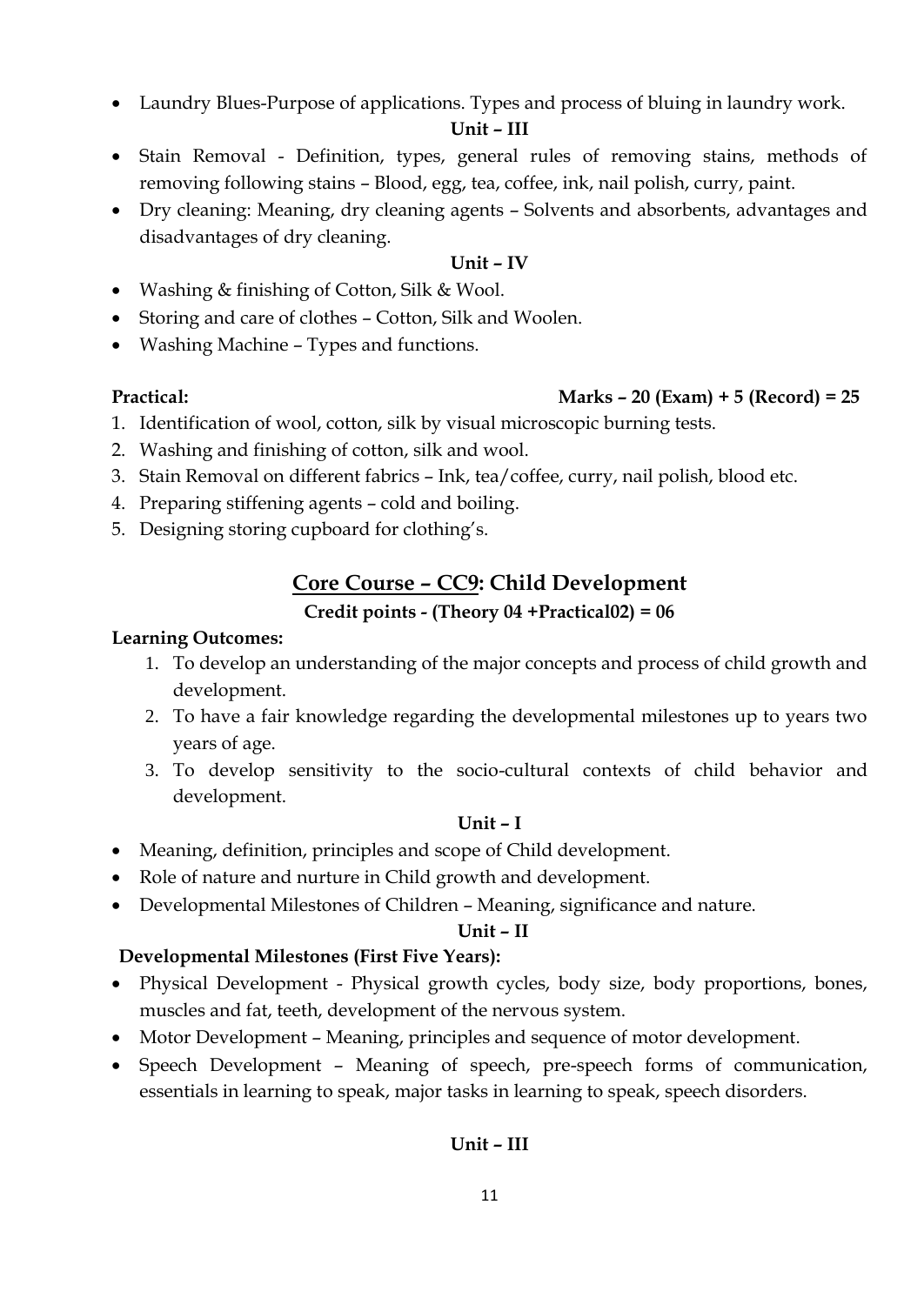- Emotional Development– Definition, Common emotional patterns and characteristics of children emotions.
- Social Development Meaning, process and importance early social experiences. Factors influencing social development.

#### **Unit – IV**

- Play Definition, values, characteristics and types of play.Selection of suitable play material and equipment for various age groups and their significance for child development.
- Childhood Interest Meaning, types and significance in child's life.
- Role of family in child development.

#### **Practical: Marks – 20 (Exam) + 5 (Record) = 25**

- 1. Prepare two different play materials for children out of waste materials having some educational value.
- 2. Prepare a poster showing different emotions of children (positive and negative).
- 3. Explain the role of nature and nurture through diagrammatical presentation.
- 4. Observing and recording physical and motor development of children from Zero to five years.
- 5. Conduct a test to assess the verbal ability (pronunciations and vocabulary) among three to five years children.

## **Core Course – CC10: Maternal & Child Nutrition Credit points - (Theory 04 +practical02) = 06**

#### **Learning Outcomes:**

- 1. Understand the nutritional requirements of pregnant, lactating, preschool and school going children.
- 2. Impart knowledge about the consequences of the deficiencies on each of these groups.

#### **Unit – I**

- Nutrition and Food Requirements for Expectant Mother
	- $\checkmark$  Physiological changes
	- $\checkmark$  Food and Nutrient Requirements of expectant mother
	- $\checkmark$  General dietary problems and complications.
	- $\checkmark$  Deficiency of nutrients and its impact energy, iron, folic acid, protein, calcium, iodine.
- Common problems of pregnancy and their management nausea, vomiting, food aversions, pregnancy induced hypertension, obesity, diabetes.

#### **Unit – II**

- Nutrition and Food Requirements for Lactating Mother
	- $\checkmark$  Food and Nutrient Requirements of lactating mother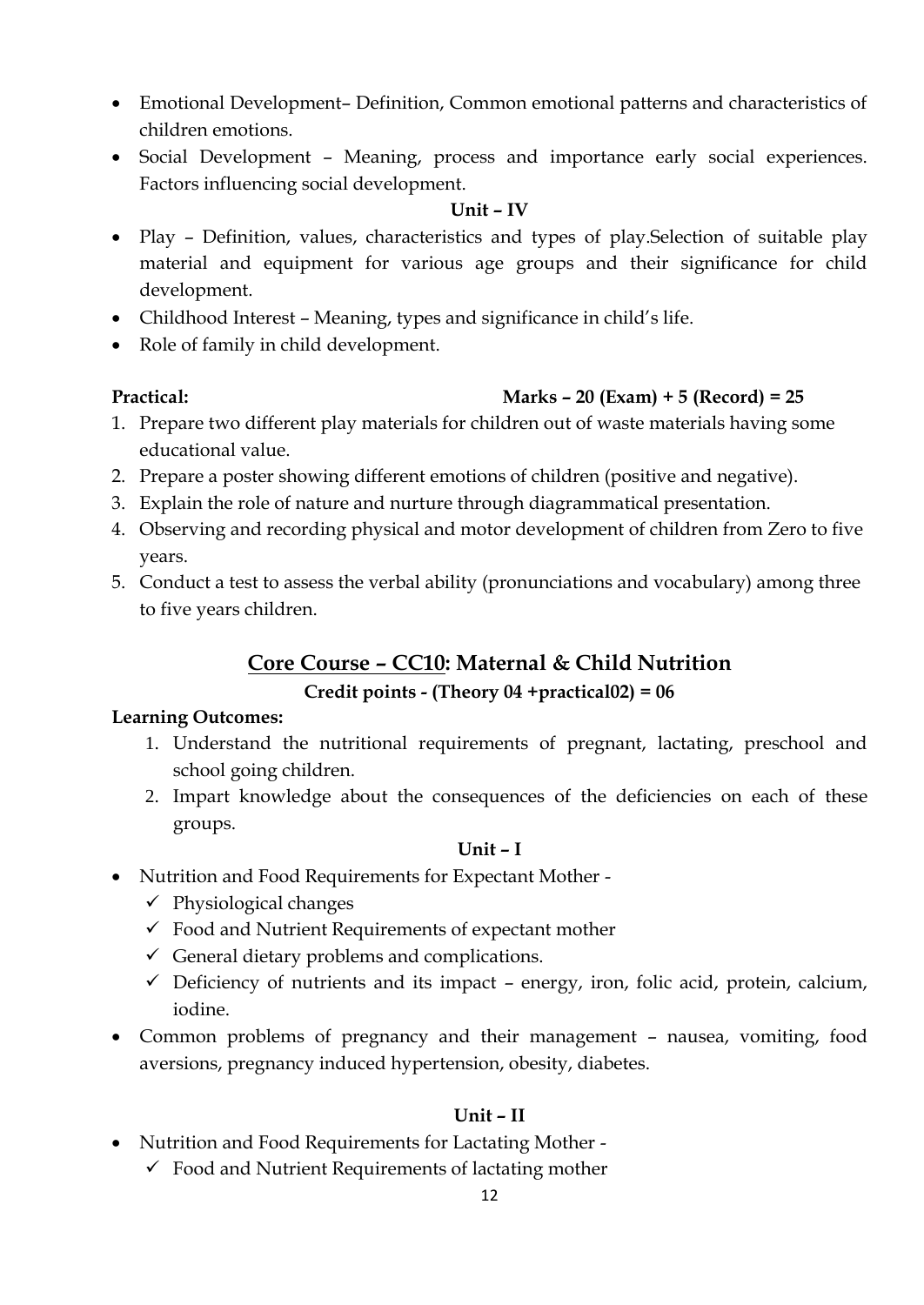- $\checkmark$  Food supplements
- $\checkmark$  Role of hormones in milk production
- Nutrition During Infancy -
	- $\checkmark$  Growth and Development During Infancy
	- $\checkmark$  Food and Nutrient Requirements of infants
	- Low Birth Weight and Preterm Baby
	- $\checkmark$  Weaning

#### **Unit - III**

- Nutritional Needs of Toddlers and Pre-school Children (2 to 5)
	- $\checkmark$  Growth and development during toddlerhood and pre-school years.
	- $\checkmark$  Food and Nutritional Requirements
	- $\checkmark$  Development of Food habits and choices.
	- $\checkmark$  Common nutritional problems.
- Nutrition and Food Requirements for School Children (6 to 12)
	- $\checkmark$  Food and Nutrient Requirements of School children
	- $\checkmark$  Packed snacks and lunches
	- $\checkmark$  School lunch programmes.

## **Unit - IV**

- Nutritional Health Status of Mothers in India
- Nutritional Health Status of Children in India
- Factors affecting maternal and child mortality and morbidity in India.

## **Practical: Marks – 20 (Exam) + 5 (Record) = 25**

- 1. Planning and preparation of balanced diet and calculation of nutritive value of various nutrients for pregnant and lactating women (for different SES).
- 2. Planning and demonstration of low cost nutritious recipes for infants, preschool and school going children.
- 3. Preparing lunch box for school going children.
- 4. Preparing low-cost protein rich food items for pregnant women.
- 5. Preparing list of weaning foods for toddlers.

## **Core Course – CC11: House Planning**

## **Credit points - (Theory 04 +practical02) = 06**

## **Learning Outcomes:**

- 1. Gain knowledge in principles of planning residential house.
- 2. Be able to choose furnishing materials keeping the financial considerations in mind.
- 3. Develop the skills of interior decoration of residential house.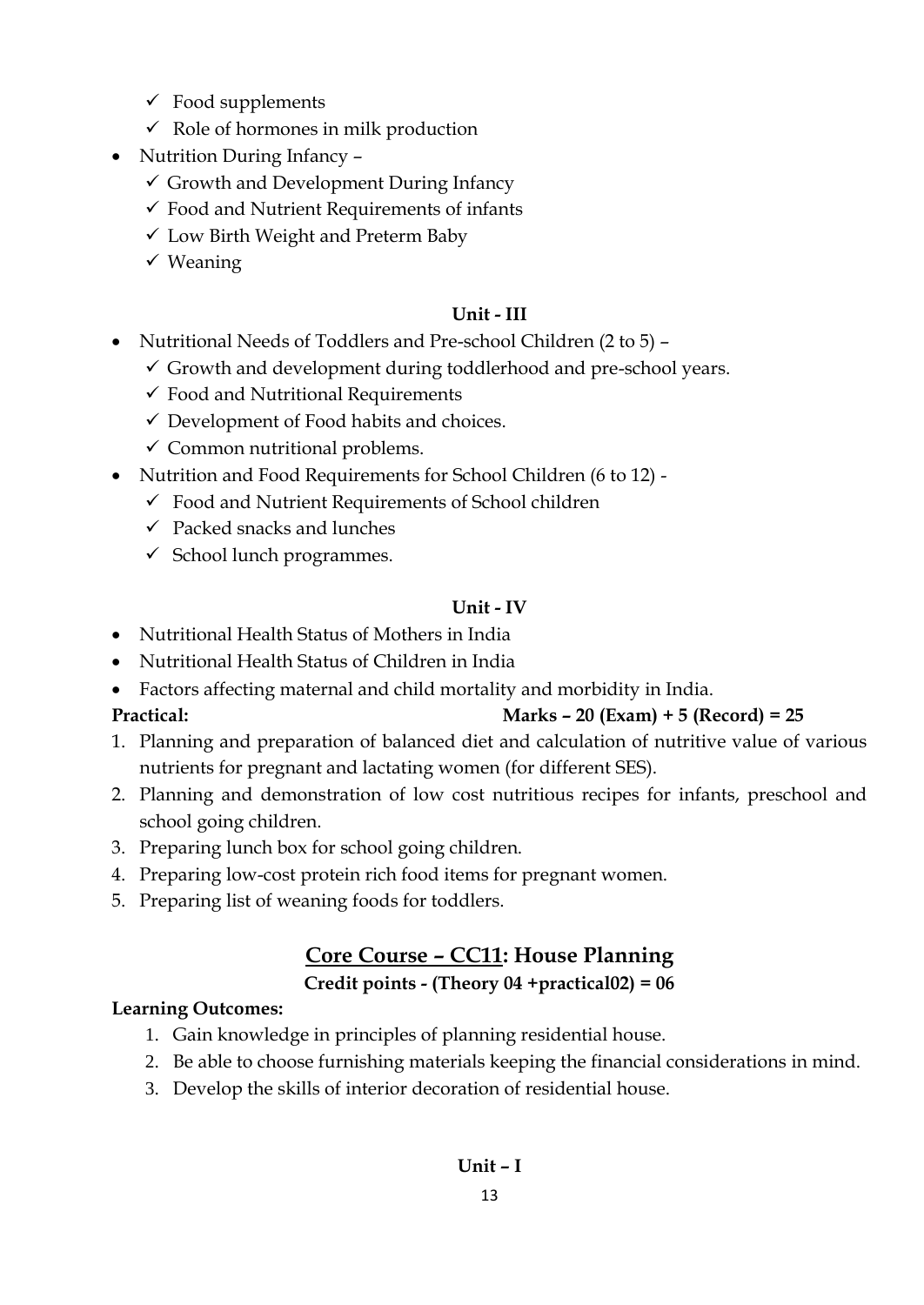- Selection of site for Residential House Factors to be taken into consideration for selection of a site for construction of a house.
- Construction of a House -Principles of residential planning. Estimating the cost of construction. Ways and means of economy (cost reduction).
- Internal House Planning of Different Units of the House Verandah, living/drawing room, bed room, kitchen, bath rooms. Other accessory parts as staircase, children's room, study, store &pooja room.
- Building materials used for construction of the house.

#### **Unit - II**

- House wiring Electrical fittings and fixtures; Location& fixing of main meter box. Safety measures to be taken during electrical accidents.
- Functional designing of work areas and storage/space management.
- Kitchen Planning Designing kitchen (materials used at work centres, floor, walls, plumbing, ventilation, acoustical measures), Types of kitchen (U shape, L shape, twowall and one wall). Factors to be considered while planning for a kitchen in Indian households.

#### **Unit – III**

- Interior decoration: Definition and objectives of interior decoration.
- Elements of Art line, form, texture, space, colour, light, pattern etc. and their applications.
- Principles of Design Proportion, balance, rhythm, harmony and emphasis. Their application in homes; Colour, properties of colour: hue, value and intensity; Colour schemes.

#### **Unit - IV**

- Study of colour: Importance and use of colours. Characteristics of colour, various colour combinations.
- Different types of flower arrangements Line, mass, oriental and dry arrangements and Accessories.
- Household Equipment Factors to be considered in purchasing household equipments, types – electrical and non-electrical, care and maintenance.

- **Practical: Marks – 20 (Exam) + 5 (Record) = 25**
- 1. Making of house plans for different income levels;
- 2. Layout of different types of kitchens U shape, L shape, Corridor and One wall type.
- 3. Planning colour schemes for preparing Alpana and rangoli/Pottery painting and decoration;
- 4. Paper cutting for decorating a house for special occasions, use of waste materials for making utility and decorative articles/ napkin folding/Drying and preservation of flowers and foliage.
- 5. Flower Arrangements Decorative uses of ornamental plants, seasonal flowers and foliage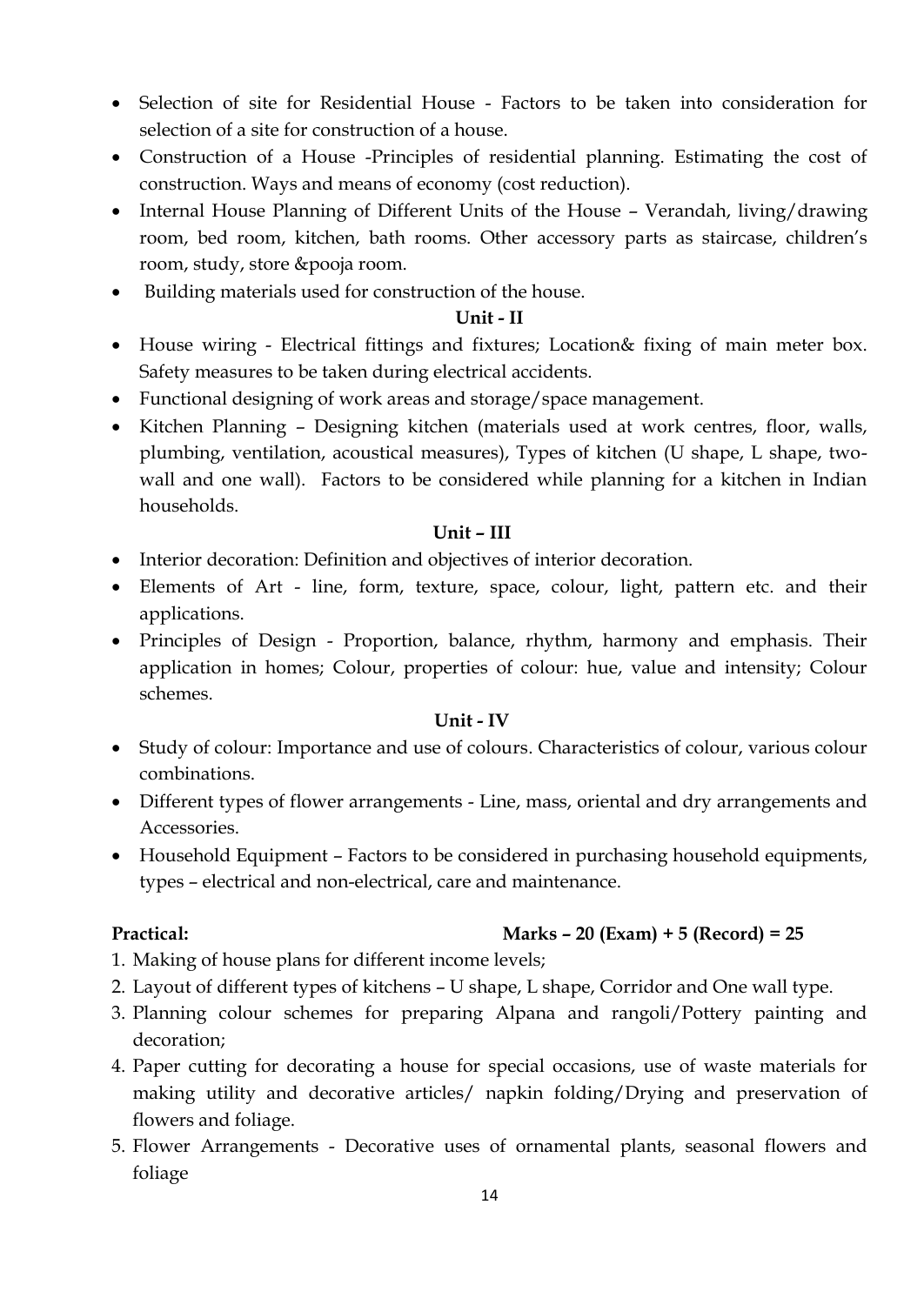## **Core Course – CC12: Clothing & Fashion Design Credit points - (Theory 04 +Practical02) = 06**

#### **Learning outcomes:**

- 1. To understand the socio psychological aspect of clothing.
- 2. To learn the contemporary fashion design and its uses.
- 3. Be able to choose the right kind of clothing for different age group.

#### **Unit - I**

- Socio-Psychological aspect of Clothing **–** Perception, Behavior, Choice, motivation, shopping behavior and satisfaction, age differences.
- Design in dress personality, figure, the material, prevailing style, suitable decorations.

#### **Unit – II**

- Clothing for Infants**:** Factors considered during selection of infants clothing,-purchasing the layette (Gowns and wrappers, shirts, diapers, slips, sweaters, bibs, shoes, baby blankets, towels).
- Clothing for School Children Factors affecting children's clothing.
- Clothing for Adolescents– Factors affecting selection of adolescents clothing (Occasion, season, figure, fitting of the garments, fashion )

#### **Unit –III**

- Dress for Occasions Meeting or interviews, work place, party, travel, sports and accessories.
- Clothing Management **–** Management responsibilities in clothing a family, family resources affecting clothing management.
- Selection and care of home Furnishing Bed–linen, bed sheets, bed spreads, blankets, pillow covers, Table –linen, towels (hand and face towels, bath or Turkish towels, kitchen towels)

#### **Unit – IV**

- Fashion Terminology, Fashion cycle, Sources of fashion, Factors favouring and retarding fashion
- Role of a Designer, Leading Fashion centres and designers
- Design Elements and principles of design, Structural and applied design

### **Practical: Marks – 20 (Exam) + 5 (Record) = 25**

- 1. Prepare an album of children's clothing(preschool children)
- 2. Collect the data on adolescent's clothing preferences.
- 3. Study of collections of famous designers

4. Interpretation of elements and principles of design concepts from print and visual mediums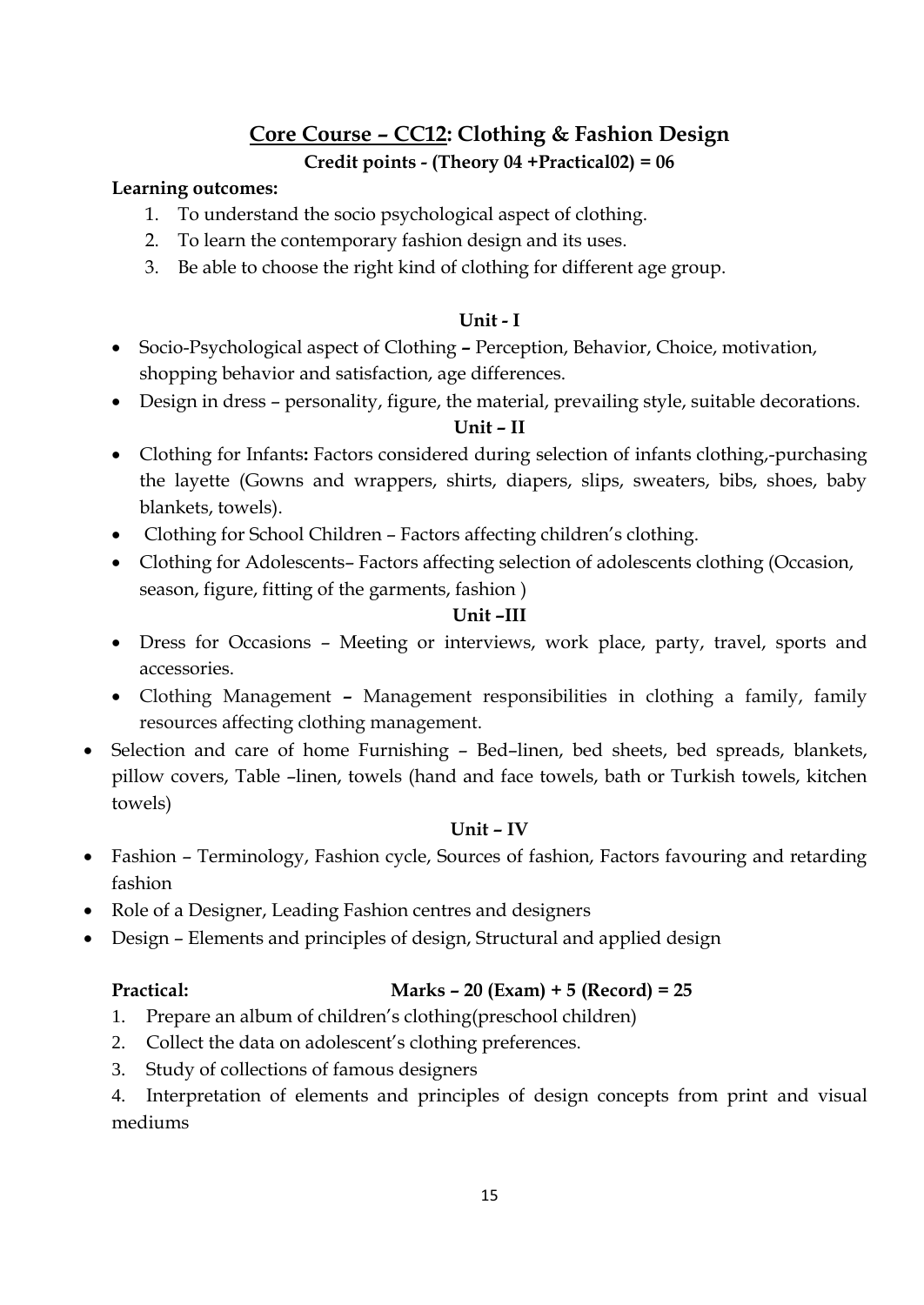5. Design home furnishing with specific logo/motif (Sofa cover/Cushion/pillow cover etc)

## **Core Course – CC13: Community Health and Nutrition Credit points - (Theory 04 +Practical02) = 06**

#### **Learning Outcomes:**

- 1. To understand the concept of community health& Health for all.
- 2. To appreciate the various Methods of cooking, nutritional Status and supplementary nutrition programmes.
- 3. To be able to assess the nutritional status.
- 4. To be able to know about National & International Nutritional Agencies.

#### **Unit - I**

- Concepts of Community Health and Nutrition **–** Definition and meaning of community health.
- Components of Health Physical health, mental health social health and spiritual health.
- Determinants of health Heredity, Environment, lifestyle, economic status, provision of health Services Community Nutrition -Meaning,significance and scope of community Nutrition.

#### **Unit – II**

- Common Nutritional Problems in India Low Birth weight, Protein–energy malnutrition, Vitamin A deficiency, Nutritional anemia, Iodine deficiency disorders.
- Assessing Nutritional Status –Objectives and importance
- Methods of assessment -
- a. Direct Clinical signs, nutritional anthropometry, biochemical tests, biophysical tests. b. Indirect - Diet surveys, vital statistics

#### **Unit – III**

- Nutrition Education**-**Meaning, objectives, principles& importance of nutrition education for community health in India**.**
- Supplementary Nutrition Programme **–** Objectives of Nutrition Programme, Programmes to control Malnutrition – Integrated Child Development Services (ICDS), Public Distribution System (PDS), Annapurna Scheme, National food for work programme , Antyodaya Anna Yojana (AAY)

#### **Unit – IV**

- Role of International and National agency in Combating Malnutrition **-** World Health Organization (WHO), Food and Agriculture Organization (FAO), United Nations International children's Education fund (UNICEF), Cooperatives for Assistance and Relief Everywhere(CARE).
- National Agencies and their functions Indian Council of Agriculture Research(ICAR), Indian Council of Medical Research (ICMR), National Institute of Nutrition (NIN). National Institute of Public Cooperation and Child Development(NIPCCD).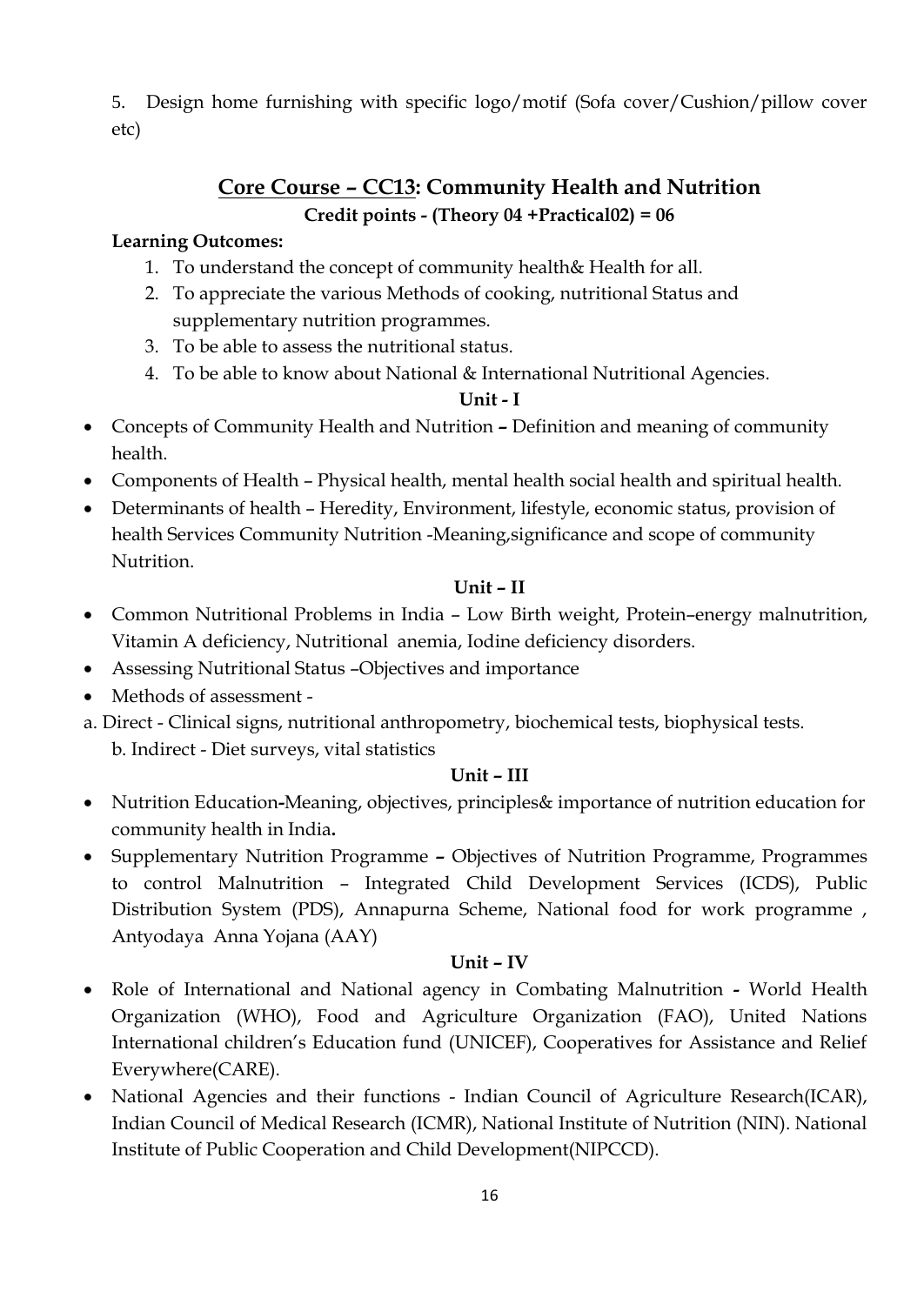#### **Practical: Marks – 20 (Exam) + 5 (Record) = 25**

- 1. Assessment of Nutritional Status:
	- Anthropometry weight and height measurements
	- Plotting and interpretation of growth charts for children below 5 years
	- Identification of clinical signs of common nutritional disorders
- 2. Assess the nutritional status of selected group of the community through diet survey.
- 3. Planning and conducting a food demonstration.
- 4. Prepare Nutrition education materials (posters/charts/leaflets) to be imparted to urban and rural community.
- 5. Visit to ICDS/PHC/MHC to observe and prepare a report on the supplementary feeding or prophylactic program.

## **Core Course – CC14: Personal Finance & Consumer Studies Credit points - (Theory 04 +Practical02) = 06**

#### **Unit I**

#### **Income and Expenditure:**

- Household Income Types, Sources, Supplementation of family income, use of family income, budgets, maintaining household accounts
- Factors influencing expenditure pattern
- Family savings and investments- need ,principles, channels of investment, tax implications
- Consumer credit- need, sources, credit cards, Housing finance
- Personal finance management tax implications, calculation of personal income tax
- Guidelines for wise buying practices

#### **Unit II**

#### **Consumer in India:**

- Definition of a consumer and consumer behaviour
- Consumer Needs **-** Needs and Goals of consumer Interdependence of needs and goals.
- Characteristics and Types of consumer needs physiological, safety, social, egoistic needs, needs for self-actualization.
- Consumer choice Need for intelligent choice .Factors influencing consumer choice.
- Purchase Decision of a Consumer- Meaning of purchase decision of a consumer. Guidelines for wise purchase, consumer problems-types, consumer Aids – Advertisement, brands, Trademark .Quality mark, labels, packaging.

#### **Unit III**

#### **Consumer Problems and Education**:

- Role of consumers in the economy, National Income, Per Capita Income, Household wise distribution of income
- Changing nature of the business world -e-commerce, e-business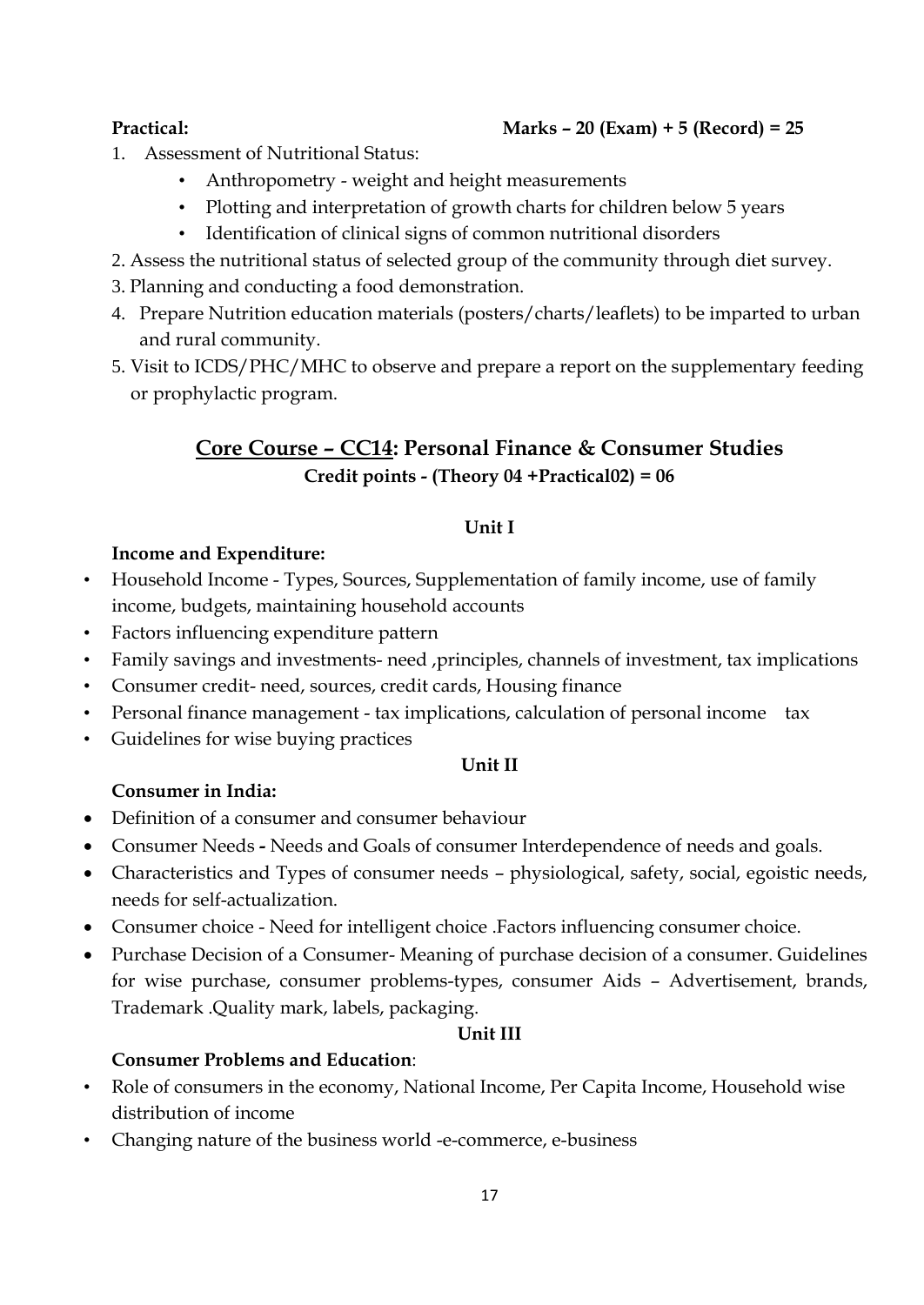- Types of consumer problems products and service related, investment and infrastructure related, Causes and solutions
- Consumer education and empowerment

#### **Unit – IV**

#### **Consumer Protection:**

- Consumer protection
- Consumer rights and responsibilities
- Consumer organizations origin, functioning, role and types.
- Consumer cooperatives role, history and growth in India, PDS KendriyaBhandars.
- Basic legislative framework for consumer protection in India, Consumer Protection Act 1986 COPRA, Alternative redressal mechanisms, Mediation centres
- Standardization and quality control measures: ISI, FPO, AGMARK, ISO, Eco mark, Wool mark, Silk mark, Cotton mark, Handloom mark, BEE star labelling and others
- Regulations on Food Labeling and Claims: FSSAI, Codex for consumers

### **PRACTICAL: Marks – 20 (Exam) + 5 (Record) = 25**

- 1. Evaluation and designing of advertisements in the print media including products, services and social ads.
- 2. Evaluation and designing of informative and attractive labels of different type of food products.
- 3. Case study of banks and post offices to understand their services andproducts, Learning to fill different bank forms
- 4. Analysis of consumer redressal through case study approach under CPA.
- 5. Food adulteration tests

## **Discipline Specific Elective (DSE) – 1: Early Childhood Care Credit points – Theory =06**

#### **Learning Outcomes:**

- 1. Develop awareness regarding early childhood years.
- 2. Understand the issues and aspects of child care.
- 3. Understand the significance of early child care for growth and development.

#### **Unit – I**

- Early Childhood Years Meaning, definitions and significance
- Universal Needs and Rights of Children.
- Children's Environment Meaning, importance and role of Parents, Family and Community in creating stimulating environment for children.

#### **Unit – II**

- Early Childhood Care Meaning, Importance and scope of early childhood care in India.
- Status of Children in India Nutritional, health, social and educational.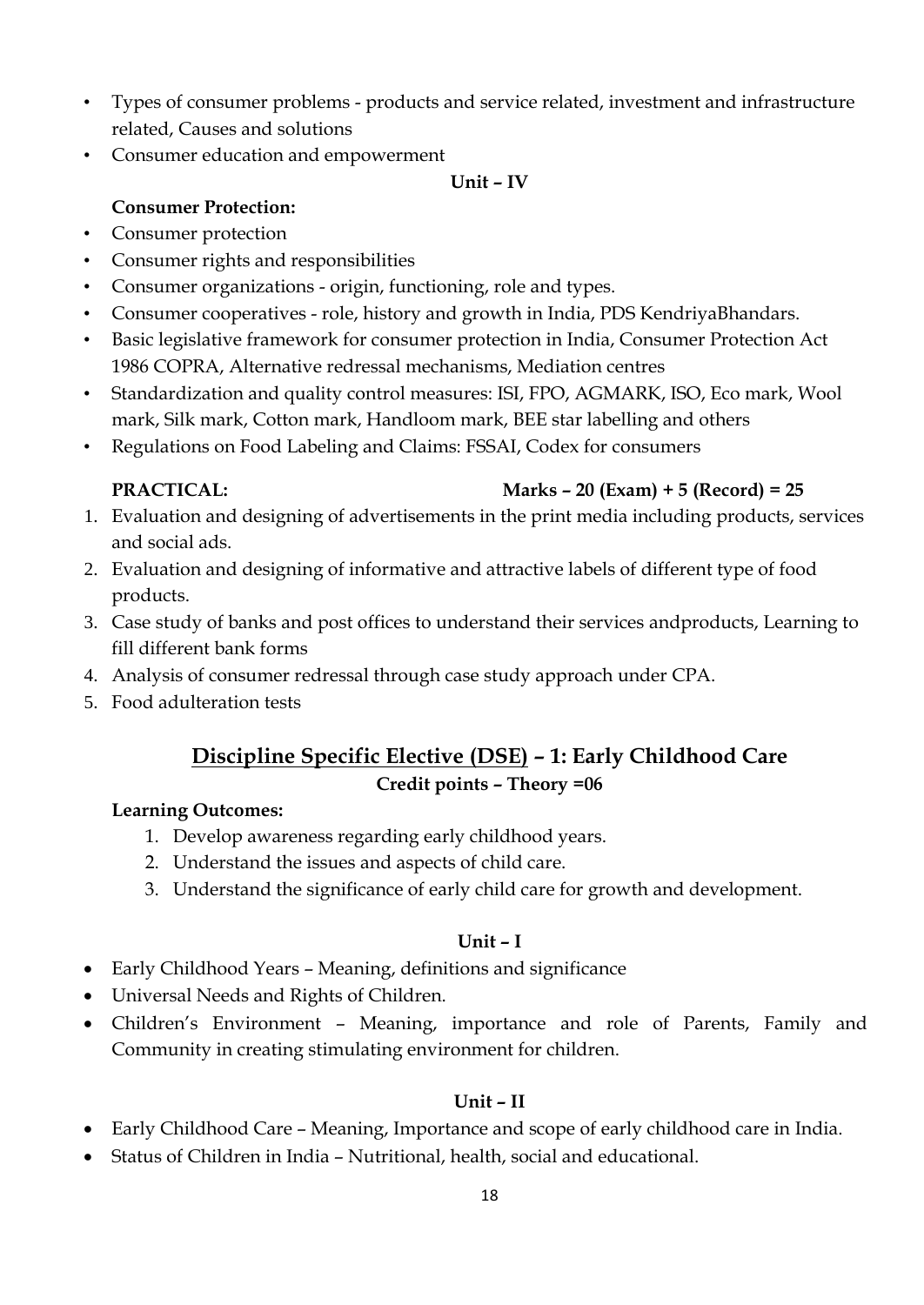• Child Rearing Practices - Meaning, significance and aspects and factors affecting child rearing practices.

#### **Unit – III**

- Nutritional Health Care Meaning, Significance of Nutritional Requirement, Dietary Patterns and Food Selection, Developing Healthy Food Habits, Nutritional Problems during Early Childhoods.
- Immunization for Children Meaning, significance and Immunization chart for first five years.
- Psychological Care Conditions Contributing to Mental Wellbeing of Children, Role of Family Relationships in Psychological Care.

#### **Unit – IV**

- Children's Play Meaning, significance, types and factors affecting selecting play materials and equipment for young children.
- Childhood Interests **–** Meaning, Significance and types of childhood interests.
- Child Welfare programs in India Existing child welfare services and programs.
- Provisions and Policies for Child Care and Development in India Constitutional Provisions, Legislative Provisions and National Policy for Children – 2013

#### **OR**

#### **DSE-1: Entrepreneurship for Small Catering Units**

#### **Unit I**

#### **Introduction to Food Service Units**

- Origin of Food Service units
- Kinds of food service units

#### **Menu Planning**

- Importance of menu,
- Factors affecting menu planning,
- Types of menu

#### **Unit - II**

#### **Organization & Management**

- Principles of management
- Functions of management
- Financial Management

#### **Food Production Process**

- Food purchase and receiving
- Storage
- Quantity food production: Standardization of recipes, Recipe adjustments and portion control, Quantity food production techniques
- Food service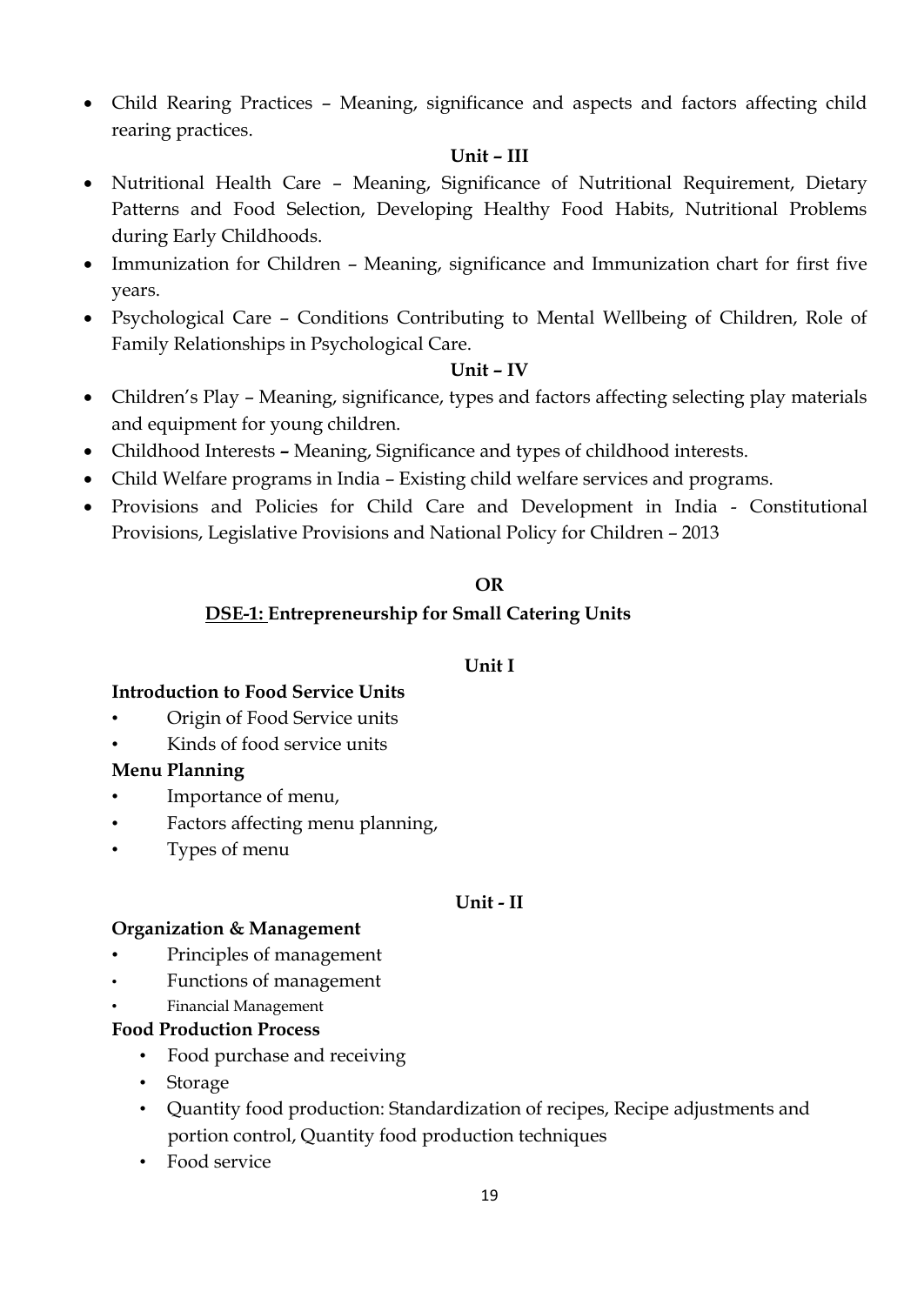• Food hygiene and sanitation

#### **Unit III**

#### **Space and Equipment**

- Types of kitchen areas, Flow of work and work area relationship
- Equipment
	- a) Factors affecting selection of equipment
	- b) Equipment needs for different situations

#### **Personnel Management**

- Functions of a personnel manager,
- Factors to consider while planning the kind and number of personnel: Menu, type of operations, Type of service, Job description and job specification

### **Unit -***I***V**

### **Planning of A Small Food Service Unit**

- **Preliminary Planning** Survey of types of units, identifying clientele, menu, operations and delivery
- **Planning the set up:**
	- a) Identifying resources
	- b) Developing Project plan
- c) Determining Investment

### **Development of a business plan**

## **Specific Elective (DSE) – 2: Non-Formal Adult & Lifelong Education Credit points – Theory =06**

#### **Unit I**

### **Non Formal Education:**

- Difference between formal & Non-Formal Education, Significance of Non-Formal Education in India
- New education policy & NFE
- Scope of NFE in communities- Techniques of community study, Domains of Non-Formal Education
- Organizing NFE programmes- target group; Physical aspects; organizing and implementation
- Publicity of Non-Formal Programme; Planning and implementing publicity plan

### **Unit II**

### **Adult Education:**

- Meaning, concept and scope of Adult Education
- Adult Education programme in India
- Adult Education and Extension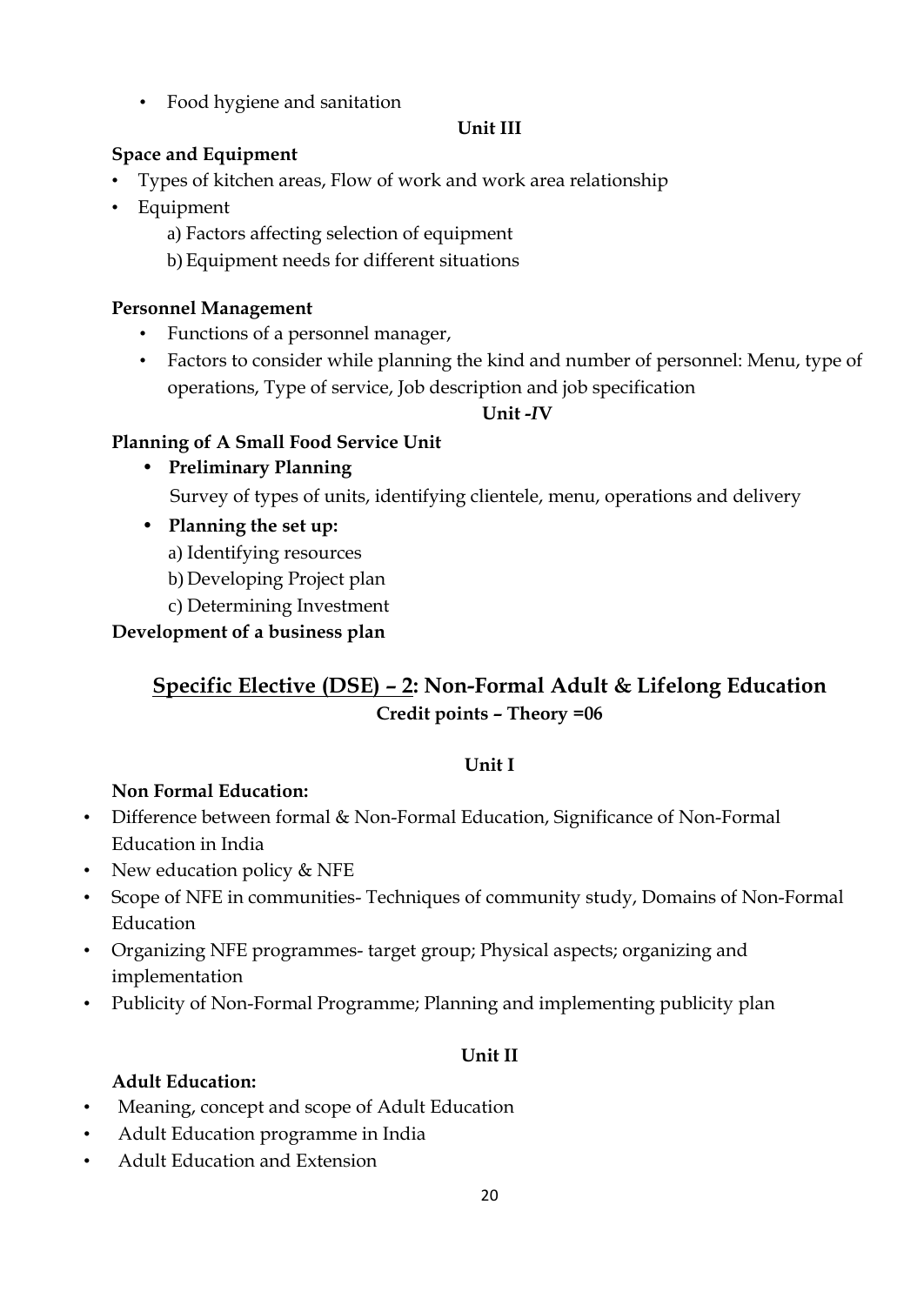- Characteristics of Adult Learners; Difference between Adult & Child learning
- Learning theories; Characteristics of Adult learning, developmental tasks of Adults
- Factors associated with Adult learning.
- Motivating and sustaining Adult learners

#### **Unit III**

#### **Life Long Education:**

- Definition, meaning and concept of Life Long Education
- Life Long Education: Historical and contemporary perspectives
- Components and objectives of Life Long Education
- Significance of Life Long Education in contemporary society
- Forms and domains of Life Long Education
- Principles of Life Long Education

#### **Unit IV**

### **Methods and Material for Non Formal/Adult/ Life Long Education:**

- Methods and approaches for organizing NFE programmes for different target groups
- Scope of communication methods and materials for NFE objectives

#### **Programmes of Non Formal/Adult/ Life Long and Continuing Education**:

- National and international programmes
- Local, State , National and international agencies- policy and programmes

#### **OR**

## **DSE- 2: Women's Studies**

#### **Learning Outcomes:**

- 1. To acquire knowledge on women's position & status in the Indian society.
- 2. To be aware of women's issues & problems & learn to tackle/ solve the problems
- 3. To have knowledge about the legal rights & law concerned with women in India.

#### **Unit –I**

- Women's role and Status in the society**-** Status and position of women in different ages and in the contemporary society.
- Significant role of women in the family and Community.
- Women as potential contributors in the modern family.

#### **Unit – II**

- Woman Issues in India**:** (i) gender discrimination –causes and consequences
- Exploitation of women at home and work place.
- Violence against women types, causes & consequences.
- Ways to tackle women's issues.

#### **Unit –III**

- Women's Empowerment**:** Meaning, characteristics and need for women's empowerment.
- Factors contributing to women's empowerment.
- Constraints preventing successful empowerment of women.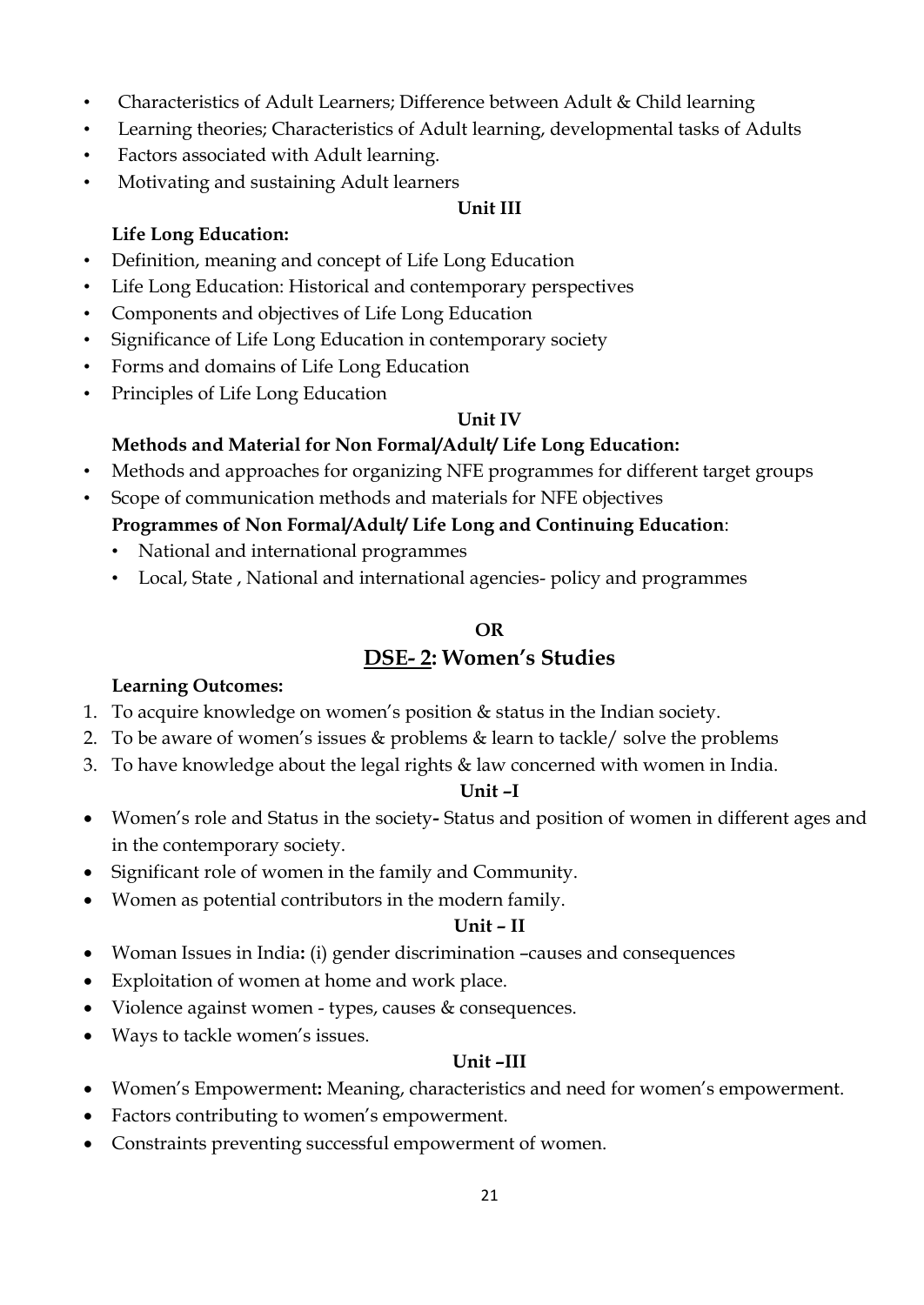• Role of Govt. & other agencies in bringing women's empowerment - Dept. of WCD, NCW, CSWB. Women's welfare programs.

#### **Unit – IV**

- Problems of women in India –Psychological, financial, social, educational and child care problems for working women. Balancing work and family life.
- Major issues and concerns Gender disparity, dual responsibility, Illiteracy, economic distress/poverty, social stigma, widowhood and ageing.
- Women & Law: Constitutional Rights and legal safe guards for women including working women.
- Hindu marriage Act, Hindu succession Act, Dowry prohibition Act, Domestic Violence Act-IPC(498-A), Suppression of Immoral trafficking of women, The family court Act.

## **Discipline Specific Elective (DSE) – 3: Interior Design & Decoration Credit points – Theory =06**

### **Unit: I**

### **Introduction to foundation of art and design:**

- Objectives of design : Beauty, Functionalism and Expressiveness
- Types of Design: Structural and decorative(Naturalistic, stylized,abstract and geometric; Modern and traditional design

## **Introduction to Elements and Principles of Design**

- Elements of design: Line, Shape and form, Space, Pattern, Texture, Light, Color
- Principles of design: Balance, Harmony, Scale, Proportion, Rhythm, Emphasis

#### **Unit II**

### **Introduction to components of Interior Design:**

- Meaning and significance of interior decoration
	- Surface in Interior: wall finishes, floor finishes, ceiling finishes
	- Types of Furniture and furnishings
	- Types of accessories

### **Home Furnishing**:

- Objectives of planning and furnishing a home.
- Fabrics used for furnishings kind of fiber, type of weaves, finishes applied to fiber and different type of fabrics.

#### **Unit: III**

### **Use of Colors in Home:**

- Colour schemes and colour harmonies.
- Significance of colour in interior design.
- Decorative use of colour in the home. **Furniture arrangement**-
- Principles of design applied to furniture arrangement.
- Fundamentals of furniture arrangement for various rooms.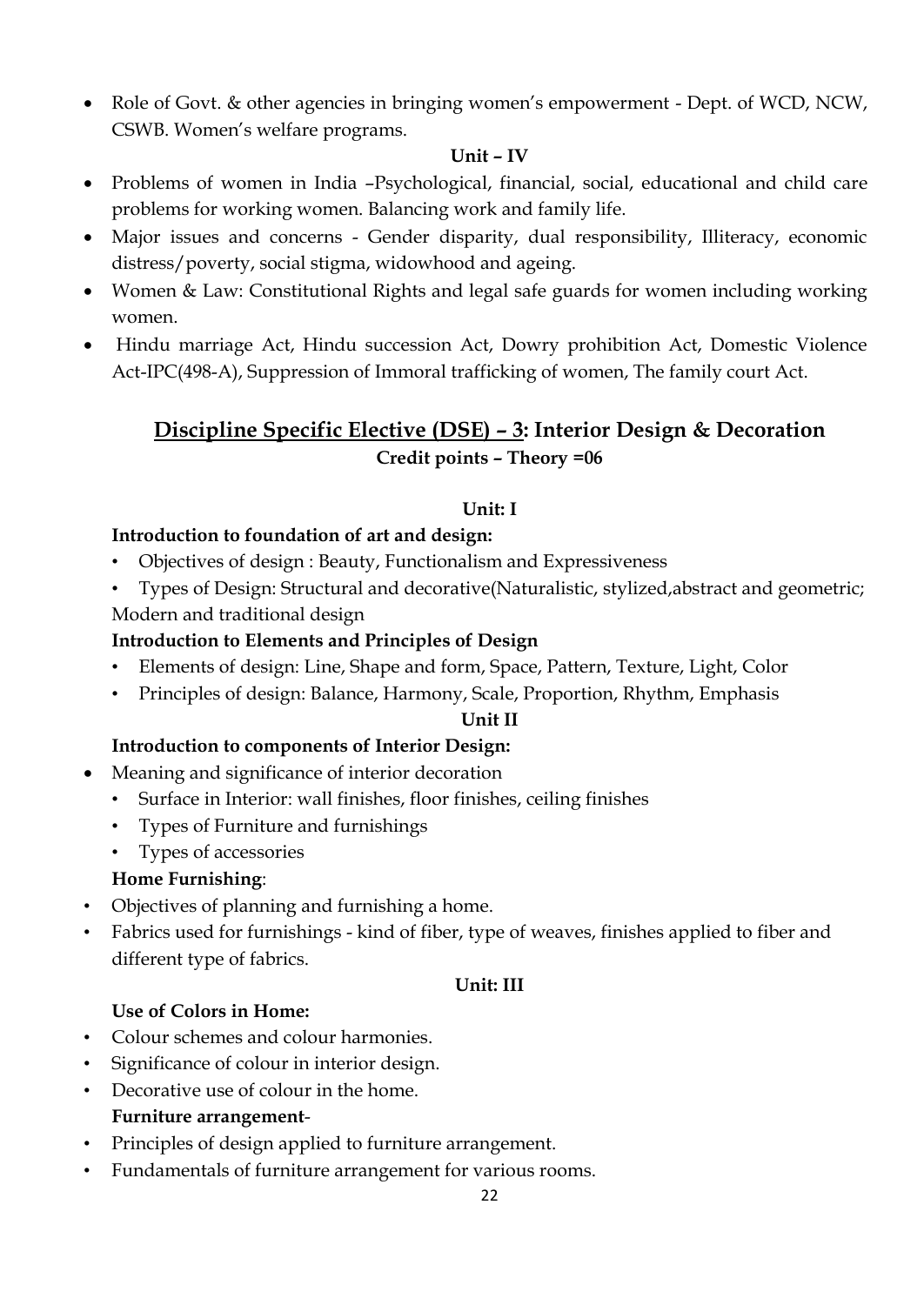• Guidelines for selection and purchase of furnitures.

#### **Unit - IV**

### **Lighting in the House**:

- Types of lighting, lighting requirements for the average home.
- Rules for good lighting.

## **Flower arrangement**:

- Types of flower arrangements at home
- Principles of flower arrangement.
- Care of flowers and equipment required for flower arrangement.

#### **OR**

## **DSE – 3: Therapeutic Nutrition**

#### **Unit I**

- Diet Therapy Glycaemic index, dietary supplements, Adjuncts to Diet Therapy, Food, and nutrition and drug interaction.
- Therapeutic Diet Routine hospital diet, nutrition support service, malnutrition in hospital patients, pre and post-operative diets, immune nutrition, nutrition support in burn patients.

#### **Unit II**

- The Dietitian Classification, roles and responsibilities, code of ethics, assessment and diet planning.
- Diet in Gastrointestinal Diseases Indigestion, Peptic ulcer, Carcinoma of the stomach, Gastric surgery, Constipation, Diarrhoea, Lactose intolerance, Irritable bowel syndrome, Intestinal gas and Flatulence.

#### **Unit - III**

- Diet in Cardiovascular Diseases Prevalence, clinical effects, risk factors, role of fat in development of Atherosclerosis, dietary management, hypertension, hypercholesterolemia, physical activity and heart disease.
- Diet in Diseases of Liver and Pancreas Functions of liver, agents responsible for liver damage, damaged caused by liver, infective hepatitis, cirrhosis of liver, hepatic encephalopathy, cholicystitis and cholilithiasis, pancreatitis.

#### **Unit - IV**

- Diet in Diabetes Mellitus Prevalence, types, etiological classification by WHO, etiology, symptoms, diagnosis, treatment, complications, gestational diabetes, alcohol and diabetes.
- Diet in Diseases of Kidneys Functions of kidney, Glomerulo Nephritis, Nephrotic syndrome, acute renal failure, chronic renal failure, dialysis, Urolithiasis or urinary calculi.
- Dietary management in case of Febrile Diseases: Tuberculosis, Typhoid and Metabolic disorders like Gout Obesity and diabetes Mellitus.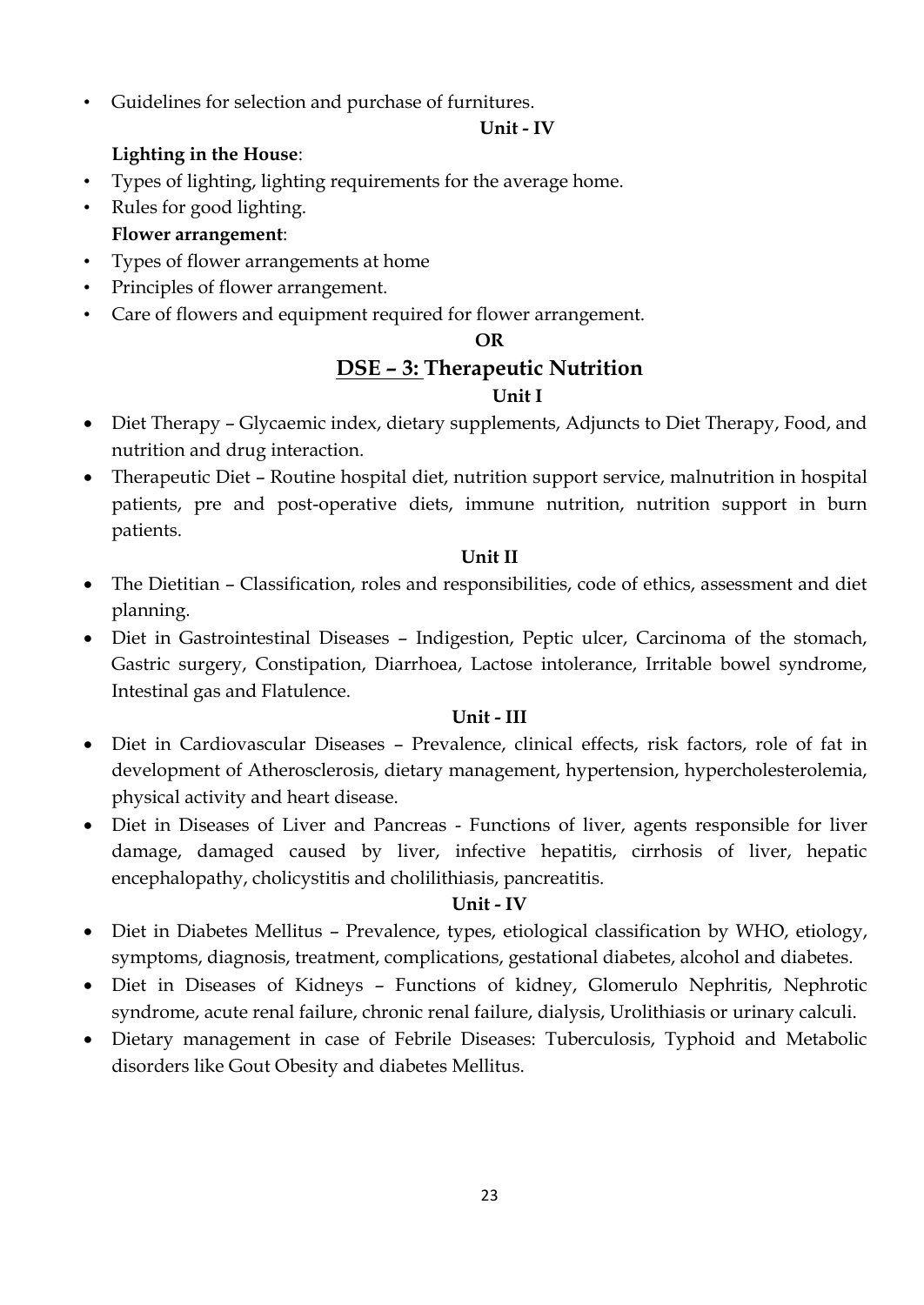## **Discipline Specific Elective (DSE) – 4: Project Work Credit points – 06**

Project +Via-voce +Seminar= 50+20+30=100 Marks

### **Suggested topics for the proposed Project Work.**

- 1. Visiting and collecting data regarding food habits and patterns of women and children among urban, rural, tribal and slum areas and preparing a project report on it.
- 2. Development of a project proposal for establishment of a early childhood centre Location and building, indoor and outdoor space, equipment and material, staff, budget, funding agencies, cost- benefit analysis; Legal and regulatory processing of the proposal for submission to government and non-government organizations.
- 3. Preparing a survey proforma and studying at least ten families (cross section of the family life cycle stages), family members at different stages and preparing the report.
- 4. Preparation of sample album of basic hand stitches, machine stitches, edge finishing, fullness, finishing of necklines, plackets, fasteners, mending and patching.
- 5. Documentation of Indian textiles and costumes of at least 10 states of India & discuss its speciality& popularity.
- 6. Preparing a project report based on news clippings of the recent domestic violence occurring in families of Odisha.
- 7. Visiting shops/workshops of household equipments and reporting on different aspects its functioning.
- 8. Visiting Banks/Insurance company/Post Office and reporting on different aspects of saving and Investment schemes.
- 9. Planning, conducting and reporting on exhibition on any topic of Home Science Education within the College campus.
- 10. Visit a departmental store & prepare a project report on the availability, popularity, nutritional value & use of ready-to -eat foods.
- 11. A study on the availability of preserved food (veg & non veg) in the local market.
- 12. Contemporary Indian Women: Characteristics & role in the Family.
- 13. Dowry & Family Violence.
- 14. Ageing problems and Challenges.
- 15. Career stress among young girl students (Age 16-20 Years).
- 16. Cuisine(cake/Pitha) of Odisha.
- 17. Importance of Sprouts, Yoghurt, fermented and germinated foods Facts & fallacies.
- 18. Health benefits of spices.
- 19. Mushroom in our Diet.
- 20. Kitchen planning for healthy living

(These topics are indicative, students may choose any other topics of interest related to Home Science education)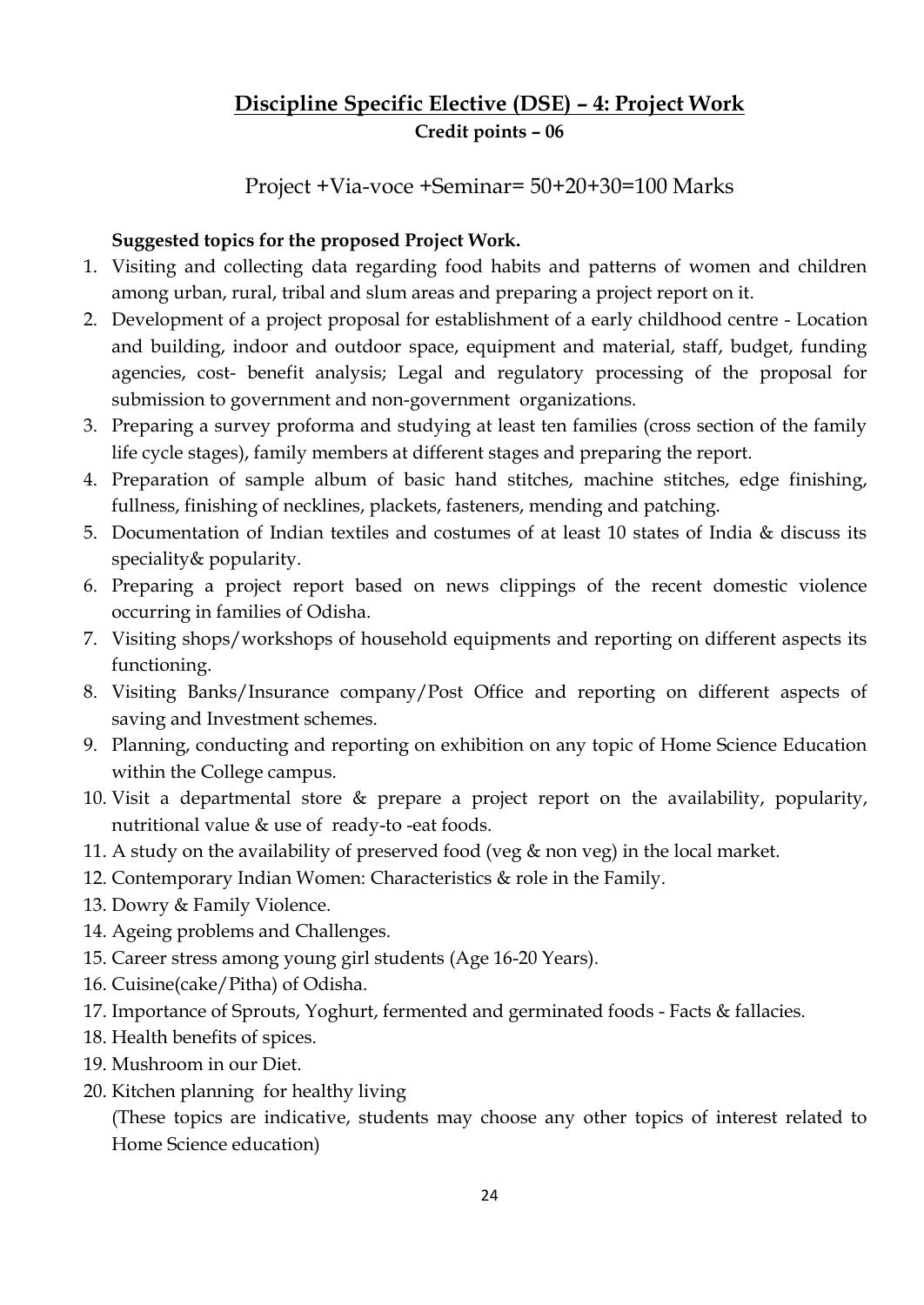#### **Guidelines in the preparation of the project Report:**

The project Report should in soft bound, containing the following features:

- Cover Page with Title of the Work and other details
- Content Page
- Declaration
- Chapter 1- Introduction
- Chapter 2: Review of Related Literature
- Chapter 3: Methodology
	- $\checkmark$  Objectives of the Study
	- $\checkmark$  Research Plan Area, sample, tools of the study
	- $\checkmark$  Data Analysis
- Chapter 4: Results & Discussion
- Chapter 5:Conclusion
- References
- Appendix

Project Report is of at least 30 typed pages A-4 size paper in 1" margin in all side. As per the nature & plan of the project necessary tables, figures, & pictures may be inserted.

### **Evaluation will be done by both internal and external examiner or as decided by the University.**

# **BERHAMPUR UNIVERSITY**

## **COURSES OF STUDIES FOR THE B.A / B. Sc. IN HOME SCIENCE (REGULAR) (Choice Based Credit System)**

**1st and 2nd Semester Examination – 2016 3rd and 4th Semester Examination – 2017**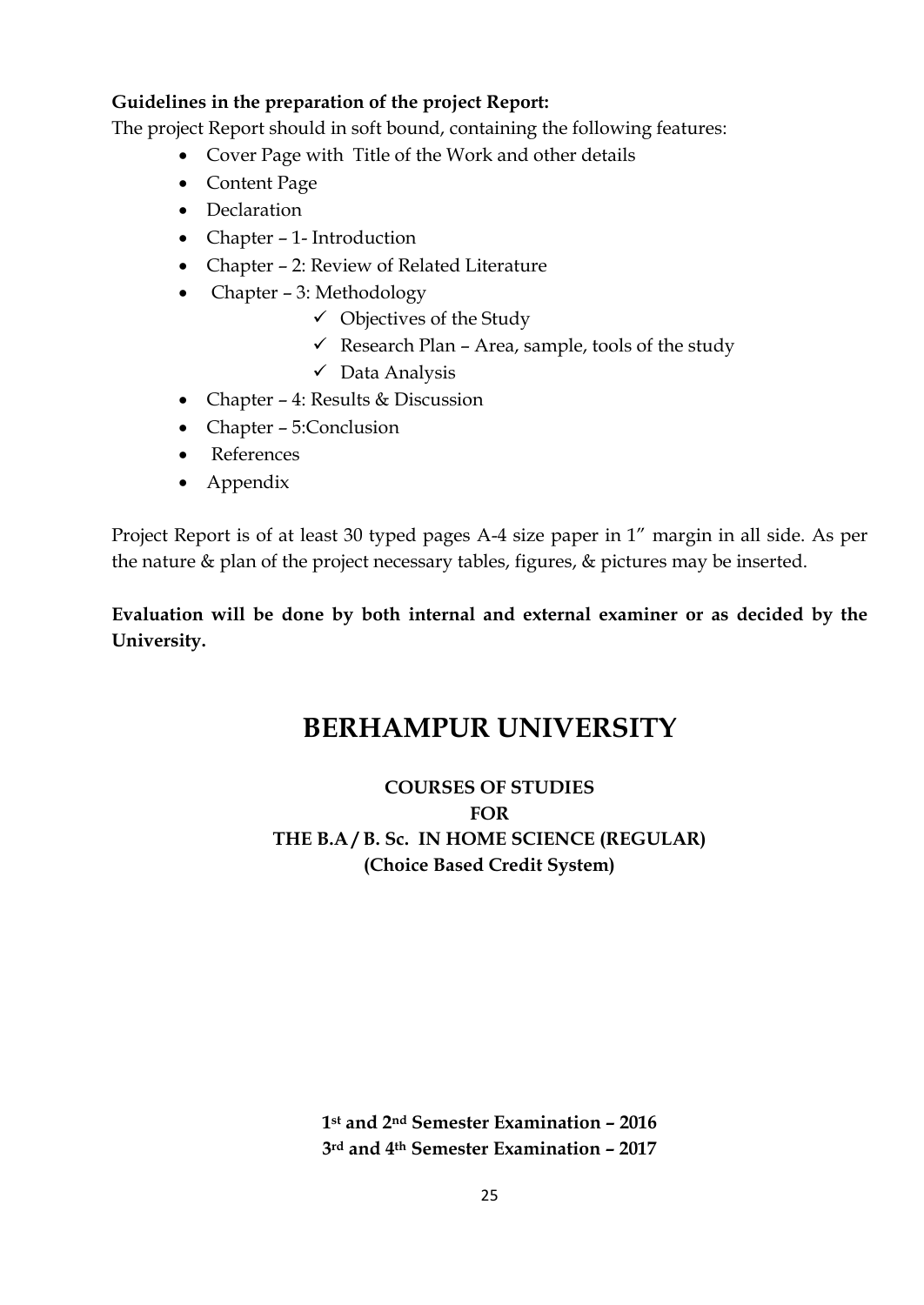**5th and 6th Semester Examination - 2018**



## **Published by: BERHAMPUR UNIVERSITY BHANJA BIHAR BERHAMPUR – 760 007 (GANJAM) ODISHA INDIA COURSE STRUCTURE OF CHOICE BASED CREDIT SYSTEM SYLLABUS FOR + 3 DEGREE IN B.A/B. Sc (Regular) HOME SCIENCE FOR BERHAMPUR UNIVERSITY, ODISHA**

Home Science Education is a *Worth Life Education*. It is a mission-oriented field with goals of enabling families to be more self-sufficient, developing the full potential of all human beings. Home Science Education aims at equipping students with requisite knowledge and necessary skills to bring socio-economic progress at Individual, Family, Community and National level. It prepares Home Science professionals as agents of social change to optimize human potentials through interdisciplinary knowledge, education and training.

- Core Course ( CC) A-4 Papers-in First discipline A(Home Science) of 6 Credit and 100 marks each
- Core Course (CC) B-4 Papers-in Second discipline -B of 6 Credit and 100 marks each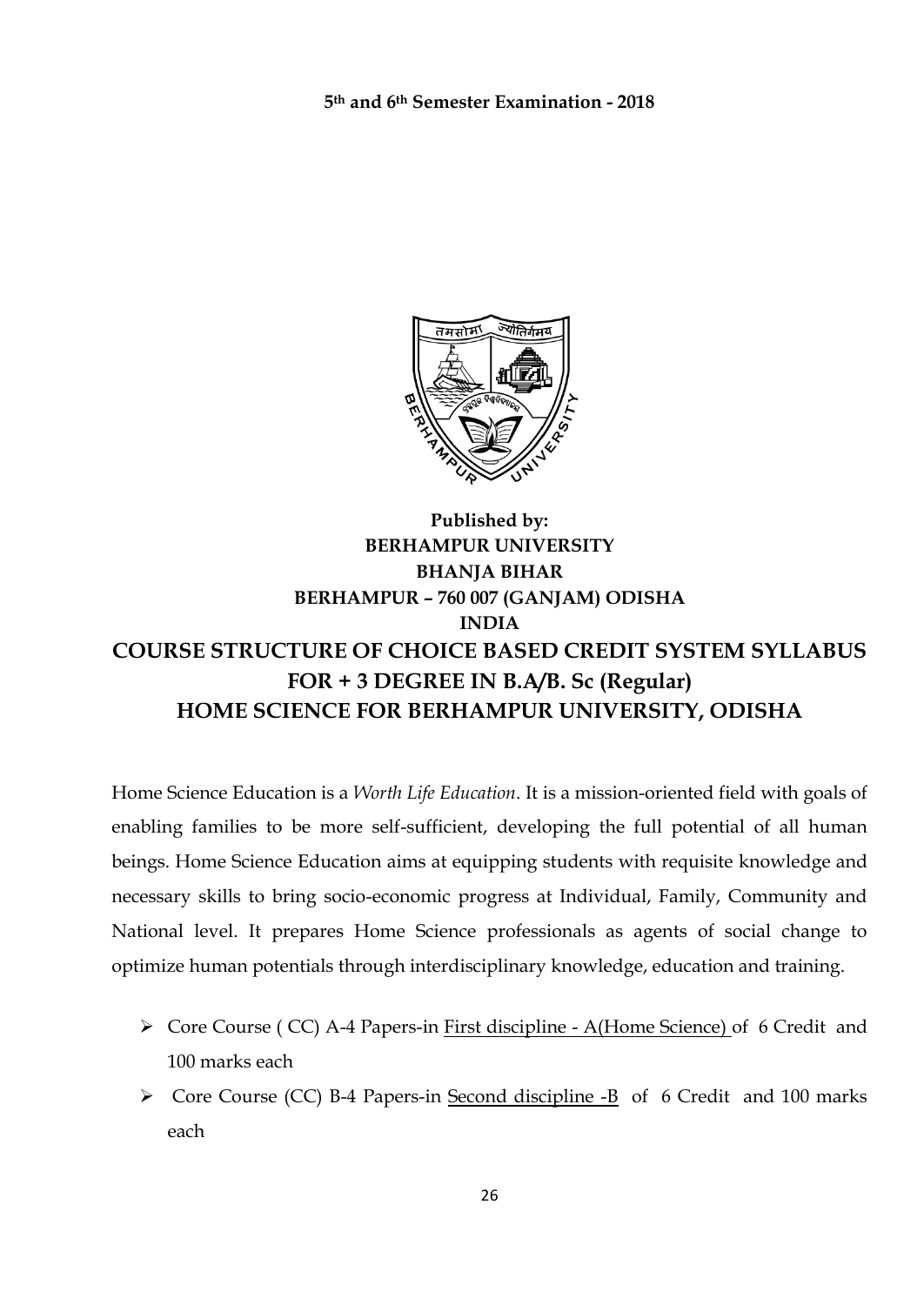- Discipline Specific Elective (DSE)A 2 Papers in (Discipline A e.g Home Science) of 6 Credit each and 100 Marks each
- $\triangleright$  Discipline Specific Elective (DSE )B 2 Papers in (Discipline B): of 6 Credit each and 100 Marks each
- $\triangleright$  Skill Enhanced Course (SEC) 4 Papers of 2 credits each
- Ability Enhanced Compulsory Course 2 Papers of 2 credit each.
- English -2/MIL-2– 4 Papers
- $\triangleright$  Generic Elective 2 papers of 6 credit each (From other Discipline)
- **Total 24 Papers with 120 Credit Points**

## **Course Structure for B.A/B. Sc (Regular) Home Science**

#### **Semester-I**

| S <sub>1</sub> | Paper        | Title of the Paper     | Nature of the Paper      | Credit  | Contact | <b>Marks</b> |
|----------------|--------------|------------------------|--------------------------|---------|---------|--------------|
| N <sub>0</sub> | Code         |                        |                          | Points  | Hours   |              |
| 1.             | $CC-A1$      | Fundamentals of        | Theory & Practical       | $4+2=6$ | 60      | $75+25=100$  |
|                |              | Food & Nutrition       |                          |         |         |              |
| 2.             | $CC-B1$      |                        | Theory                   | 6       | 60      | $75+25=100$  |
| $\overline{3}$ | <b>ENGL-</b> |                        | Theory                   | 6       | 60      | 100          |
|                |              |                        |                          |         |         |              |
| 4.             | AEC-1        | <b>Environ Studies</b> | Theory                   | າ       | 20      | 50           |
|                |              | Total papers - 4       | $\overline{\phantom{0}}$ | 20      | 200     | 350          |

#### **Semester-II**

| S <sub>1</sub> | Paper   | Title of the Paper | Nature of the Paper      | Credit  | Contact    | <b>Marks</b> |
|----------------|---------|--------------------|--------------------------|---------|------------|--------------|
| N <sub>0</sub> | Code    |                    |                          | Points  | Hours      |              |
| 1.             | $CC-A2$ | Child Development  | Theory & Practical       | $4+2=6$ | 60         | $75+25=100$  |
| 2.             | $CC-B2$ |                    | Theory                   |         | 60         | $75+25=100$  |
| 3              | $MIL-1$ |                    | Theory                   |         | 60         | 100          |
| 4.             | $AEC-2$ | Science &          | Theory                   |         | 20         | 50           |
|                |         | Technology         |                          |         |            |              |
|                |         | Total papers - 4   | $\overline{\phantom{0}}$ | 20      | <b>200</b> | 350          |

### **Semester-III**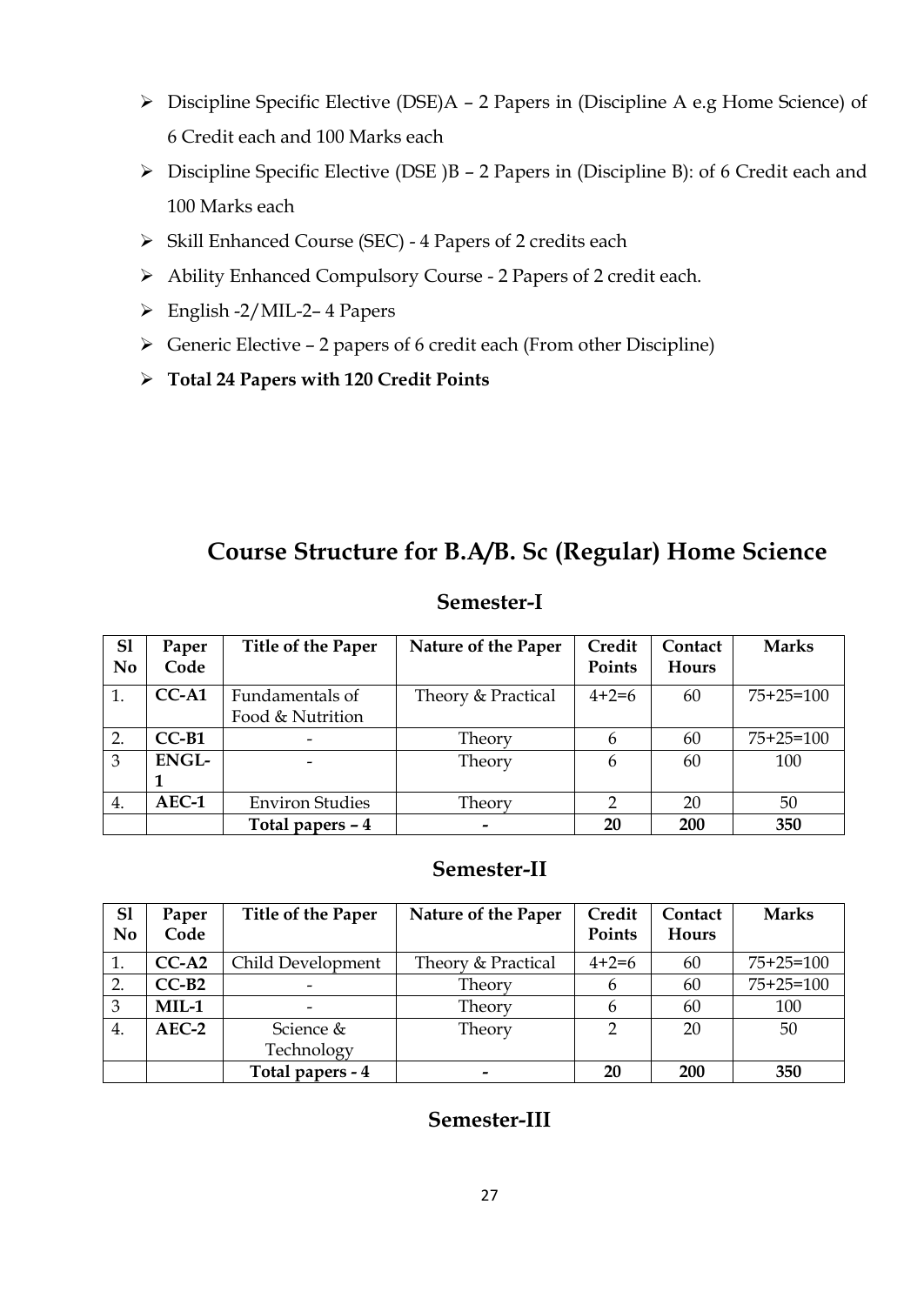| S <sub>1</sub> | Paper        | Title of the Paper | Nature of the Paper | Credit        | Contact | <b>Marks</b> |
|----------------|--------------|--------------------|---------------------|---------------|---------|--------------|
| N <sub>0</sub> | Code         |                    |                     | Points        | Hours   |              |
| 1.             | $CC-A3$      | Textile & Clothing | Theory & Practical  | $4+2=6$       | 60      | $75+25=100$  |
| 2.             | $CC-B3$      |                    | Theory              | n             | 60      | $75+25=100$  |
| $\overline{3}$ | Engli-2      |                    | Theory              |               | 60      | 100          |
| 4.             | <b>SEC-1</b> | Computer           | Theory              | $\mathcal{D}$ | 20      | 50           |
|                |              | Applications       |                     |               |         |              |
|                |              | Total papers - 4   |                     | 20            | 200     | 350          |

## **Semester-IV**

| S <sub>1</sub> | Paper   | Title of the Paper       | Nature of the Paper | Credit  | Contact | <b>Marks</b> |
|----------------|---------|--------------------------|---------------------|---------|---------|--------------|
| N <sub>0</sub> | Code    |                          |                     | Points  | Hours   |              |
| 1.             | $CC-A4$ | <b>Family Resource</b>   | Theory & Practical  | $4+2=6$ | 60      | $75+25=100$  |
|                |         | Management               |                     |         |         |              |
| 2.             | $CC-B4$ |                          | Theory              |         | 60      | $75+25=100$  |
| 3              | $MIL-2$ |                          | Theory              |         | 60      | 100          |
| 4.             | SEC-2   | <b>Office Management</b> | Theory              |         | 20      | 50           |
|                |         | Total papers - 4         |                     | 20      | 200     | 350          |

## **Semester-V**

| S <sub>1</sub><br>No | Paper<br>Code | Title of the Paper | Nature of the Paper      | Credit<br>Points | Contact<br><b>Hours</b> | <b>Marks</b> |
|----------------------|---------------|--------------------|--------------------------|------------------|-------------------------|--------------|
| 1.                   | DSE-          | Family and         | Theory & Practical       | $4+2=6$          | 60                      | $75+25=100$  |
|                      | A1            | Women's Studies    |                          |                  |                         |              |
| 2.                   | DSE-          |                    | Theory                   | 6                | 60                      | $75+25=100$  |
|                      | <b>B1</b>     |                    |                          |                  |                         |              |
| 3                    | $GE-1$        |                    | Theory                   | 6                | 60                      | 100          |
| 4.                   | $SEC - 3$     | Entrepreneurship   | Theory                   | າ                | 20                      | 50           |
|                      |               | Total papers - 4   | $\overline{\phantom{0}}$ | 20               | 200                     | 350          |

## **Semester-VI**

| S <sub>1</sub><br>N <sub>0</sub> | Paper<br>Code  | <b>Title of the Paper</b> | Nature of the Paper | Credit<br>Points | Contact<br><b>Hours</b> | <b>Marks</b> |
|----------------------------------|----------------|---------------------------|---------------------|------------------|-------------------------|--------------|
| 1.                               | DSE-           | Extension                 | Theory & Practical  | $4+2=6$          | 60                      | $75+25=100$  |
|                                  | A <sub>2</sub> | Communication and         |                     |                  |                         |              |
|                                  |                | Development               |                     |                  |                         |              |
| 2.                               | DSE-           |                           | Theory              | $4+2=6$          | 60                      | $75+25=100$  |
|                                  | B <sub>2</sub> |                           |                     |                  |                         |              |
| 3                                | $GE - 2$       |                           | Theory              | 6                | 60                      | 100          |
| 4.                               | $SEC-4$        | Soft Skill                | Theory              | $\mathcal{D}$    | 20                      | 50           |
|                                  |                | Development               |                     |                  |                         |              |
|                                  |                | Total papers - 4          |                     | 20               | 200                     | 350          |

# **DETAIL COURSE FOR HOME SCIENCE (Regular)**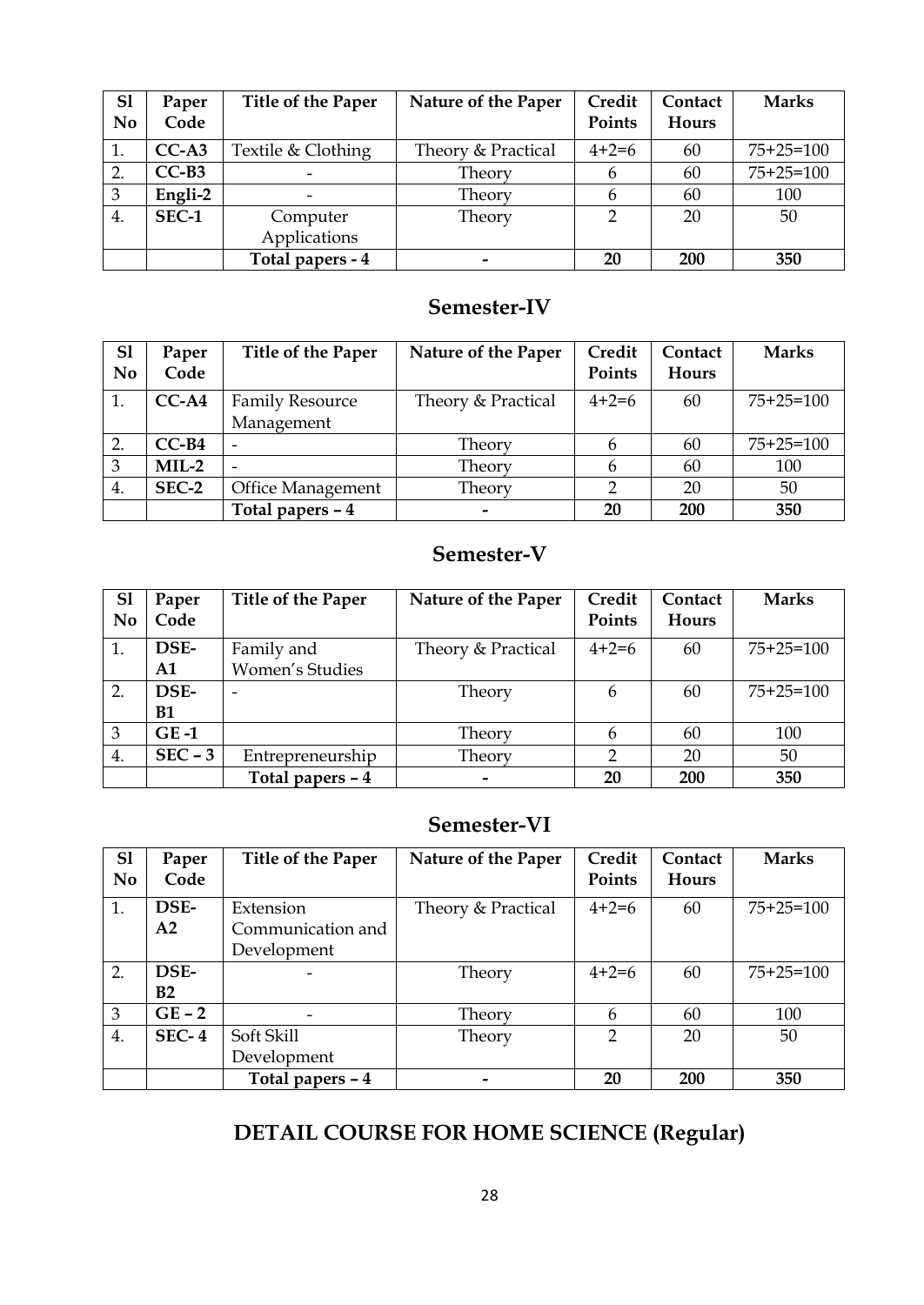## **CC A1: Fundamentals of Food and Nutrition**

#### **Credit points – (Theory 04 +Practical 02) = 06**

#### **Learning Outcomes:**

- 4. Understand the concept of nutritive constituents of food and food groups.
- 5. Gain knowledge about methods of cooking and its impact on nutritional quality of food.
- 6. Have fair idea of an adequate diet and importance of balance diet and planning.

#### **UNIT-I**

- **Introduction to Food, Nutrition, & Nutrients:** Definition of Food, Nutrients. Nutrition & malnutrition**.** Guide lines for good health.
- **Study of foods:** Importance classification and functions of food.

#### **UNIT – II**

- **Study of Nutritive Constituents of Food:**
	- $\checkmark$  Classification, function, sources, requirements  $\&$  deficiency of proteins, fats and carbohydrates.
	- $\checkmark$  Classification of vitamins Fat soluble vitamin and water soluble vitamin, functions, sources, deficiency, requirements of fat soluble vitamins A, D, B & K. and water soluble vitamins  $- B_1$ ,  $B_2$ . Niacin,  $B_{12}$  and vitamin C.
	- $\checkmark$  Functions, sources, deficiency and requirements of minerals Calcium, Iron, Iodine.

#### **UNIT – III**

- **Food Groups** Basic Food Groups (four, five and seven) and their nutritive contributions.
- **Menu Planning** Meaning, Significance, Principles and factors affecting menu planning.
- **Balanced diet** Meaning & Importance. Dietary guidelines for planning balanced diet for pre-school child, adolescent boys and girls, adult man woman of different work habit.

#### **UNIT – IV**

- **Methods of Cooking**
	- $\checkmark$  Dry, moist, frying and microwave cooking
	- $\checkmark$  Advantages, disadvantages and the effect of various methods of cooking on foods
	- $\checkmark$  Nutrient losses in cooking and enhancing the nutritional quality of foods
- **Food Preservation -** Meaning, principle and importance of food preservation. Household methods of preservation (pickling, refrigeration, dehydration, pasteurization and use of chemical preservatives).

### **Practical: Marks – 20 (Exam) + 5 (Record) = 25**

- 4. Planning and preparation of balanced diet and calculation of nutritive value of various nutrients for the following groups – man and woman of different work habits, adolescent boys and girls (vegetarian and non-vegetarian).
- 5. Prepare at least one item from each methods of cooking (Boiling, steaming, stewing, shallow fat and deep fat frying, roasting, grilling and microwave cooking).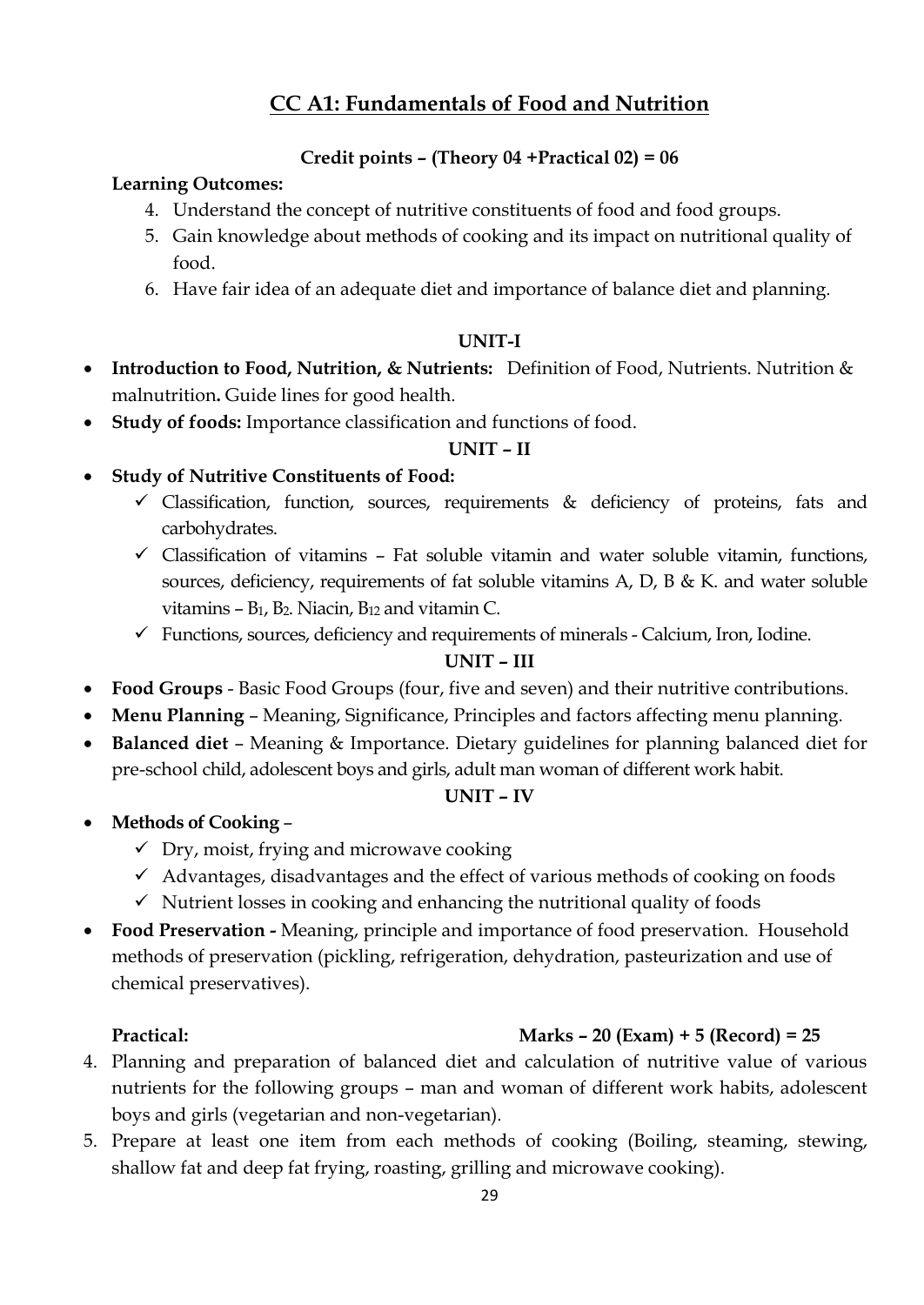6. Preparation of pickles, sauce and squash from seasonally available fruits and/or vegetables at least one from each.

## **CC A2: Child Development**

#### **Credit points - (Theory 04 +Practical 02) = 06**

#### **Learning Outcomes:**

- 4. To develop an understanding of the major concepts and process of child growth and development.
- 5. To have a fair knowledge regarding the developmental milestones up to years two years of age.
- 6. To develop sensitivity to the socio-cultural contexts of child behavior and development.

#### **Unit – I**

- Meaning, definition, principles and scope of Child development.
- Role of nature and nurture in Child growth and development.
- Developmental Milestones of Children Meaning, significance and nature.

#### **Unit – II**

### **Developmental Milestones (First Five Years):**

- Physical Development Physical growth cycles, body size, body proportions, bones, muscles and fat, teeth, development of the nervous system.
- Motor Development Meaning, principles and sequence of motor development.
- Speech Development Meaning of speech, pre-speech forms of communication, essentials in learning to speak, major tasks in learning to speak, speech disorders.

#### **Unit – III**

- Emotional Development– Definition, Common emotional patterns and characteristics of children emotions.
- Social Development Meaning, process and importance early social experiences. Factors influencing social development.

#### **Unit – IV**

- Play Definition, values, characteristics and types of play. Selection of suitable play material and equipment for various age groups and their significance for child development.
- Childhood Interest Meaning, types and significance in child's life.
- Role of family in child development.

## **Practical: Marks – 20 (Exam) + 5 (Record) = 25**

- 6. Prepare two different play materials for children out of waste materials having some educational value.
- 7. Prepare a poster showing different emotions of children (positive and negative).
- 8. Explain the role of nature and nurture through diagrammatical presentation.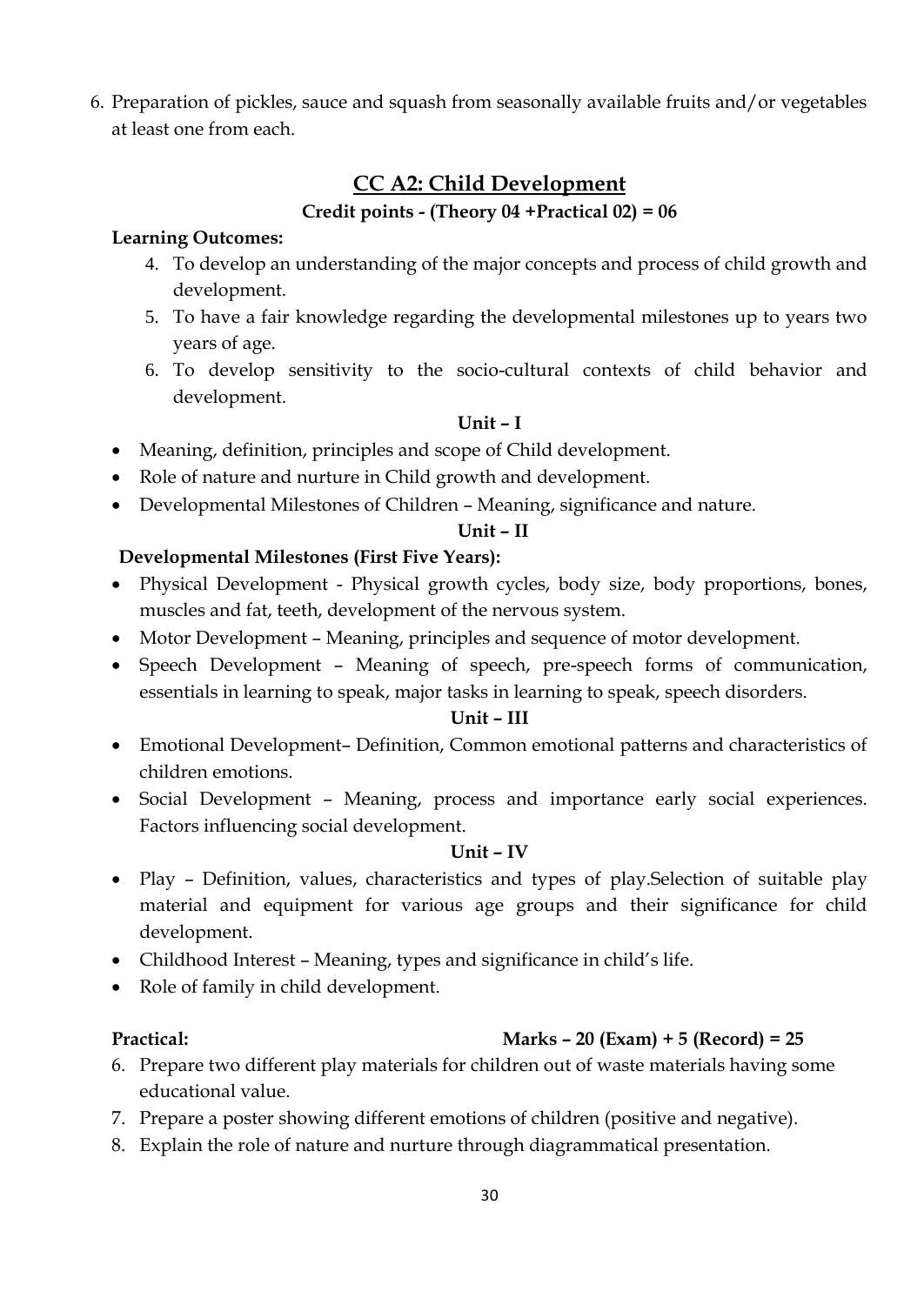- 9. Observing and recording physical and motor development of children from Zero to five years.
- 10. Conduct a test to assess the verbal ability (pronunciations and vocabulary) among three to five years children.

## **CC A3: Textile and Clothing**

#### **Credit points - (Theory 04 +Practical 02) = 06**

#### **Learning Objectives:**

- **4.** Acquaint with the different textiles and their performances.
- **5.** Impart knowledge on different textile finishes.
- **6.** To acquaint with proper notion regarding choice of fabrics.

#### **Unit I**

#### **Introduction to textile fibres:**

- $\checkmark$  Morphology of textile fibres
- $\checkmark$  Primary and secondary properties
- $\checkmark$  Fibre classification

#### **Unit II**

#### **Production, chemistry, properties and usage of fibres:**

- $\checkmark$  Natural fibre: Cotton, Flax, Silk and Wool
- $\checkmark$  Man-made fibers: Rayon, Polyamides, Polyester, Acrylic, Olefins (Polyethylene and Polypropylene) and elastomeric fibres

#### **Unit III**

#### **Production and properties of Yarns:**

- Yarn construction: Mechanical Spinning (Cotton system, Wool system, Worsted system) Chemical Spinning (Wet, Dry, Melt)
- Types of yarns: Staple and Filament, Simple yarns, Complex yarns
- $\checkmark$  Yarn Properties-Yarn Numbering, Yarn Twist
- $\checkmark$  Textured yarns: Types and properties
- $\checkmark$  Difference between Threads and Yarns
- $\checkmark$  Blends: Types of blends and purpose of blending

#### **Unit – IV**

- Socio-Psychological aspect of Clothing **–** Perception, Behavior, Choice, motivation, shopping behavior and satisfaction, age differences.
- Design in dress personality, figure, the material, prevailing style, suitable decorations.
- Clothing for Infants**:** Factors considered during selection of infants clothing,-purchasing the layette (Gowns and wrappers, shirts, diapers, slips, sweaters, bibs, shoes, baby blankets, towels).

### **PRACTICAL: Marks – 20 (Exam) + 5 (Record) = 25**

- 5. Fibre Identification tests -Visual, burning, microscopic and chemical
- 6. Yarn Identification Single, ply, cord, textured, elastic, monofilament,
- 7. Thread count and balance
- 8. Prepare an album of children's clothing for different occasions.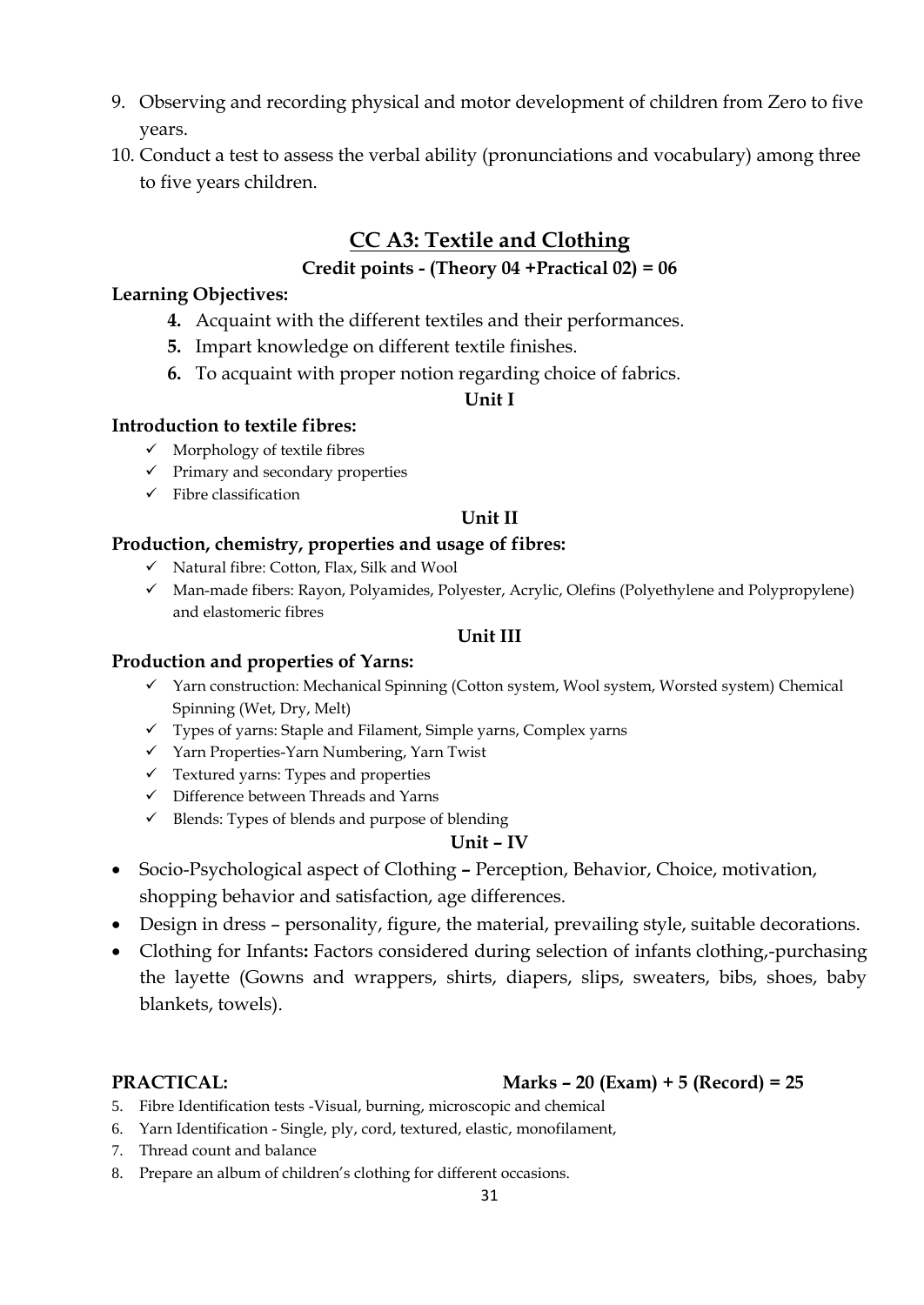9. Report on the opinion of people on contemporary dresses and its level of comforts.

## **CC A4: Family Resource Management**

#### **Credit points - (Theory 04 +Practical02) = 06**

#### **Learning Outcomes:**

- 4. To create an awareness among students about management of family as well as other systems.
- 5. To recognize the importance of wise use of family resources in order to achieve family goals.
- 6. Develop understanding to the application of management in home.

#### **Unit – I**

- Home Management Meaning, definitions and process of management planning, organising, implementing, controlling and evaluating.
- Motivating Factors of Management Values, goals, standards.
- Decision Making Importance, steps and types of decision making. Qualities of a Good Home Maker.

#### **Unit – II**

- Family Resources Meaning, Classifications (human and non-human), characteristics of resources.
- Management of Specific Family Resources
	- c. Time Management Time plan, steps in making time plan, controlling and evaluation of time, peak load periods. Rest periods and leisure time.
	- d. Energy Management Fatigue Its type of reduction. Work Simplification Definition, techniques of work simplification, Mundel's classes of change.

#### **Unit – III**

- Money Management Family income: Definition and types of income, various way of supplementing the family income. Family Expenditure: Budgeting – Definitions, steps in making family budget, factors affecting the budget making.
- Household Financial records Nature, purpose and types of account keeping system.
- Savings and Investments Meaning, objectives and need to save, types of savings, various saving deposit schemes and institutions, functioning of commercial banks, L.I.C., post office and other insurances.

#### **Unit – IV**

- Supplementary Family Income Meaning, significance, types of supplementary family income for different socio-economic group family.
- Application of Management Process in Event Planning & Execution within family and community set up.

#### **Practical: Marks – 20 (Exam) + 5 (Record) = 25**

- 6. Preparation of time plans for self and family
- 7. Prepare a daily Time Plan for activities of a women executive/a school teacher.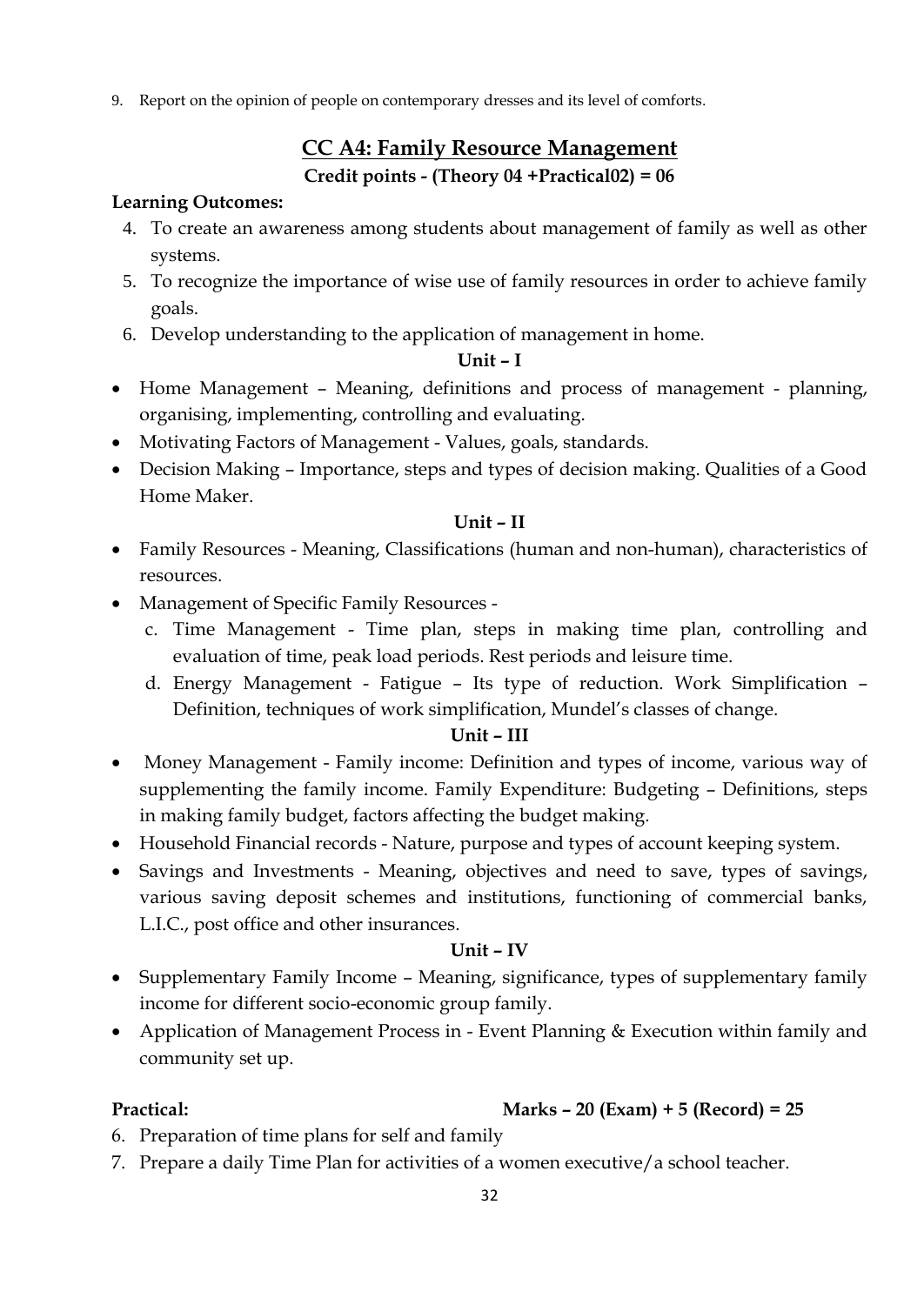- 8. Preparation of poster showing energy management in household activities through Fatigue reducing technique – a) Use of both hands to cover normal and maximum work areas, b) Keeping body balance, c) Comfortable work heights for correct posture.
- 9. Time and Motion Study
- 10. Event planning, management and evaluation-with reference to Managerial process and Resource optimization - time, money, products, space, human capital

#### **DSE A1: Family and Women's Studies**

#### **Credit Points – Theory 6 + Practical 2 = 6**

#### **Unit – I**

- Family Meaning, Definition, Importance, Characteristics and Functions of Family.
- Types of Family Joint and Nuclear Family: their characteristics, merits and demerits.
- Disintegration of Joint Family System in India Meaning, causes and consequences.

#### **Unit -II**

- Family Life Cycles Meaning, importance, stages of family life cycle (beginning, expanding, contracting, and contracting).
- Problems of Family Life Marital disharmony, Accident, Prolonged illness, Dowry, Divorce, Family violence, Bereavement, Suicide, Economic distress, Drug and alcohol abuse.

#### **Unit – III**

- Women's role and Status in the society**-** Status and position of women in different ages and in the contemporary society.
- Significant role of women in the family and Community.
- Women as potential contributors in the modern family.

#### **Unit – IV**

- Woman Issues in India**:** gender discrimination –causes and consequences
- Exploitation of women at home and work place.
- Violence against women types, causes & consequences.
- Ways to tackle women's issues. **Practical: Marks – 20 (Exam) + 5 (Record) = 25**
- 6. Prepare a poster showing the contemporary forms of families existing in India.
- 7. Record the newspaper clippings of marital and family problems/issues. Discuss the ways to resolve the problems.
- 8. Prepare a list the Family Developmental Tasks across Life Span and present it in poster form.
- 9. Discuss and discourse on issues faced by contemporary women in our society
- 10. Collect data from women belonging to various categories regarding the problems they face in different phase of their life.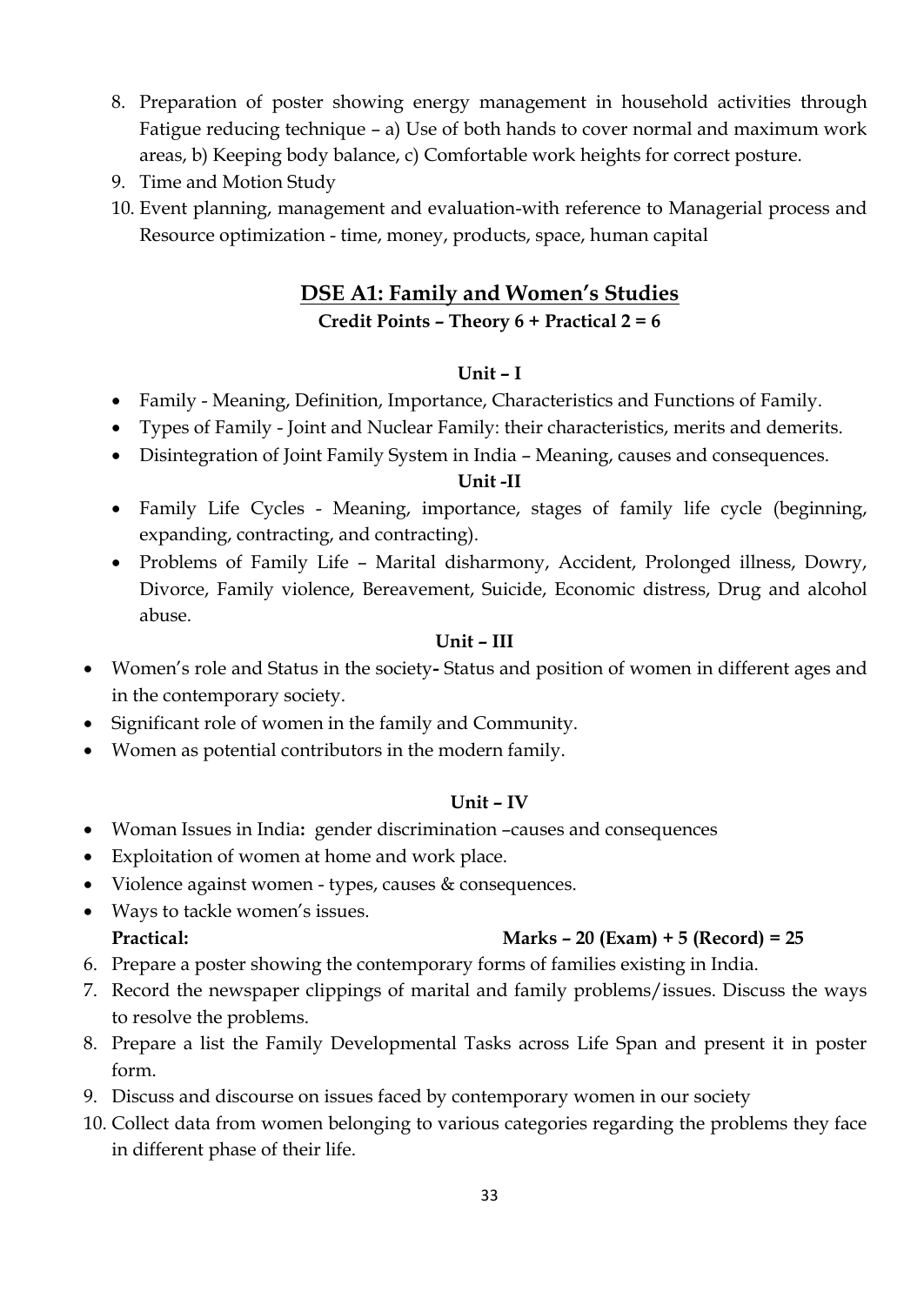# **DSE A2: Extension Communication and Development**

#### **Credit points - (Theory 04 +practical 02) = 06**

#### **Learning Outcomes:**

- 4. Understand the widening concept of extension education among the rural mass.
- 5. Develop skills to be an effective extension worker.
- 6. Aware of the prevailing conditions and status of people in the community with special reference to poverty, gender and environment.

#### **Unit – I**

- Meaning, philosophy, objectives and principles of Home Science Extension Education. Principles of Extension work in the Rural areas.
- Communication Meaning, definitions and types of communication. Importance of Communication in Extension Work. Functions and barriers of Communication.
- Elements of communication. Models of communication-Aristotle, lasswell, sharron and weaver, schramm, Berlo, Legan, Roger's & shoe maker's models of communication.

#### **Unit – II**

- Extension Education **-** Definition & Types of Education. Definition, Types, scope needs objectives, philosophy& principles of extension education. Behavioral changes brought about by extension education.
- Extension Teaching Methods Individual (home visits, telephone calls, personal letters). Group Methods (lecture, method demonstration, field trip, seminars, workshop, group discussion, conferences). Mass method (Surveys, Newspaper, leaflets).
- Use of Audiovisual Aids Meaning and definitions, their use in extension education, advantages and disadvantages. Types – Radio, recordings, posters, charts, bulletin board, flash cards, puppets of different types, television, and films.

#### **Unit – III**

- Teaching-Learning process Meaning. Principles & steps in extension teaching Criteria for effective extension teaching. Elements of a learning situation. Criteria for effective learning. Principles of learning as applicable to extension.
- Diffusion and adaption- Attributes of innovation, concept and elements of diffusion. Adaption – Characteristics, stages and factors associated with adaption. Sources of information.

#### **Unit – IV**

- Community Development Definitions, objectives and principles of Community development in India. Areas of Community Development.
- Role of Community Development workers.
- Role of Home Science Education in Community Development Role of ICDS, MahilaMandal, Self-Help Groups, NGO's, Panchayat Raj and Mission Shakti in Community Development.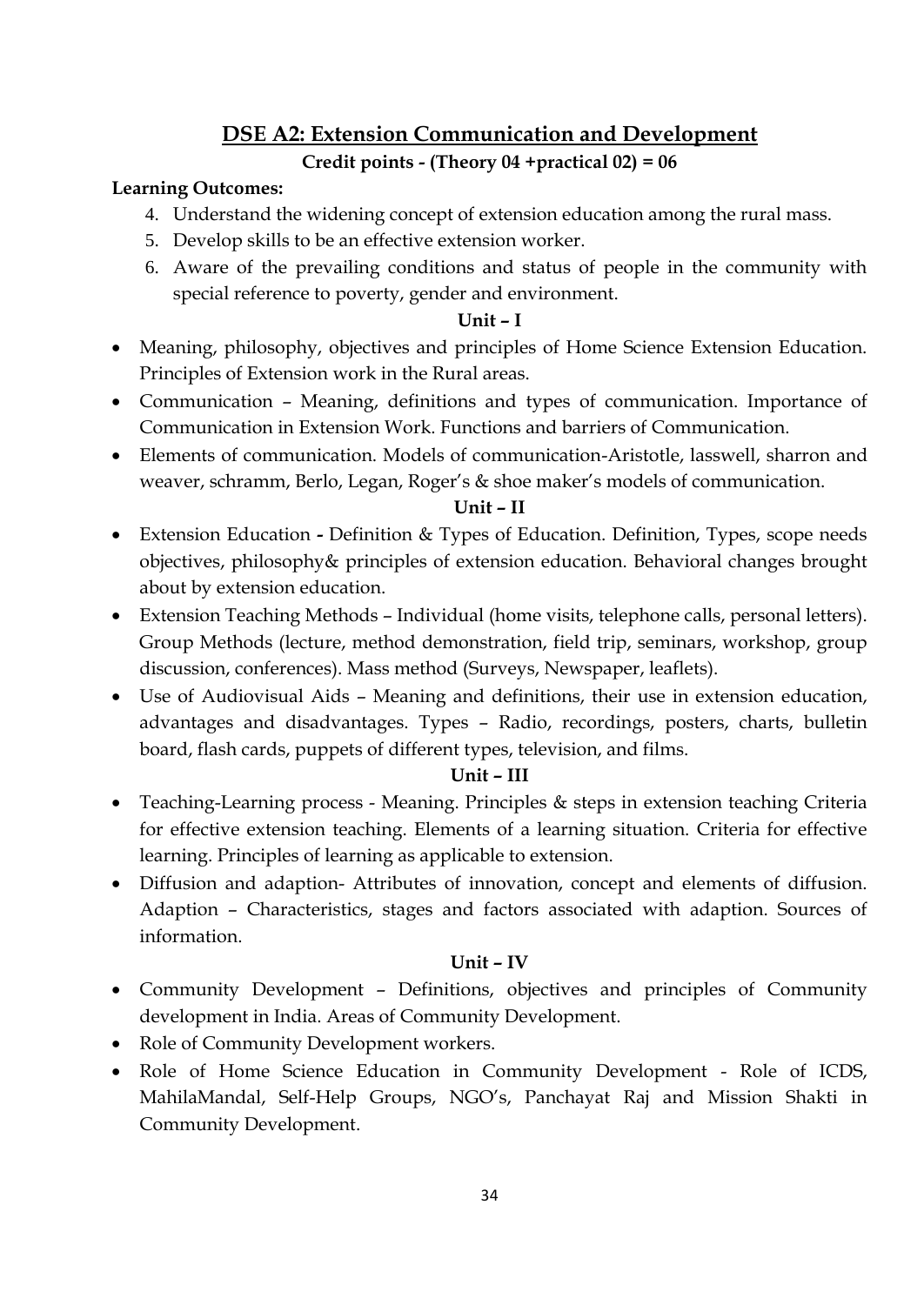#### **Practical: Marks – 20 (Exam) + 5 (Record) = 25**

- 6. Preparations of leaflets, chart and puppet on any topic related to Home Science.
- 7. Writing of short story which gives some message to the community regarding best practices on community health, nutrition and development.
- 8. Preparation of immunization card up to 5 years old child.
- 9. Preparation of tools for conducting base line survey of villages, identifying needs of selected families and compilation of information.
- 10. Conduct household surveys and organising group demonstrations.

### **REFERENCE BOOKS**

#### **FOOD NUTRITION AND DIETETICS:**

- Davidson S. Passmore. Human Nutrition. Churchill Livingstone. 1987
- Swaminathan, M. Essentials of Nutrition Vol. I. Vol. II .McGraw Hill Publishing Co Ltd. New Delhi. 1987.
- B. Srilakshmi. Food Science. New Age International. New Delhi. 2007.
- B. Srilakshmi. Nutrition Science. New Age International. New Delhi. 2008
- B. Srilakshmi. Dietetics. New Age International. New Delhi. 2008.
- N.S. Manay&Shadaksharaswamy. Food, facts and principles. New Delhi. Tata McGraww Hill Publisher. 1998.
- Mudambi&Rajgopal. Fundamental of Foods and Nutrition. New Age International. New Delhi. 2001.
- Raheena Begum, M. A Text book of Foods, Nutrition and Dietetics. PranNath Seth Ponnibala Publishers PVT, LTD, New Delhi.2009.
- Shubhangini A. Joshi. Nutrition and Dietetics.New Delhi. Tata McGraww Hill Publisher. 1992.
- Gapalan, Sastri and Balasubramanian. Nutritive value of Indian food. National Institute of Nutrition, Hyderabad, 2001.
- Food and Nutrition Arya Publication, Educational Planning Group. New Delhi.

 Goplan C, Ramasastri P.N. and Balasubramanian. Nutritive value of Indian Foods. **HUMAN PHYSIOLOGY:**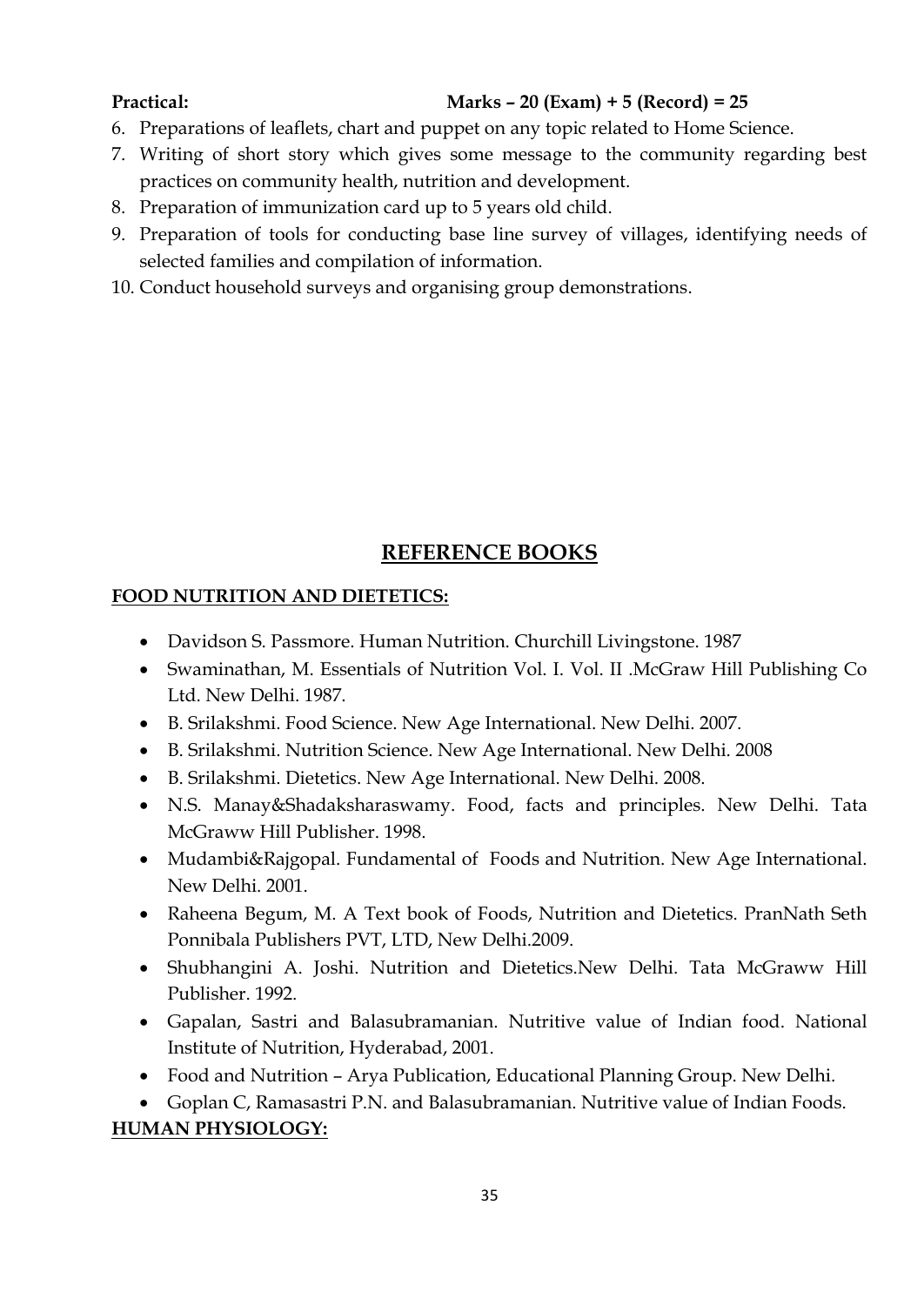- Subhrahmanyam S., Madhavantutty K., Singh H.D. (2004). A Text Book of Human Physiology.Sultan Chand and company Ltd.
- Chatterjee C.C.(1958).*Physiology*.Central Book Agency.
- Rogers T. (1991). *Elementary Human Physiology*; John Willey and Sons.
- Pearce E.C. (1973). *Anatomy and Physiology for Nurses*. Faber & Faber.
- Wagh A. , Grant A.*Ross and Wilson (2010). Anatomy and Physiology In Health and Illness*: Church Hill Living Stone.
- Winwood R.S, Smith J.L. *Sears(1985). Anatomy and Physiology for Nurses*; Edward Arnold ELBS.

## **CHILD DEVELOPMENT AND CHILD CARE:**

- Hurlock E.B.; *Child Development*; NewDelhi; McGraw Hill; 1997.
- Hurlock E.B.; *Developmental Psychology*; New Delhi; McGraw Hill; 1980.
- Mussen P.H., Conger J.J, Kagan J.; *Child Development and Personality*; New York; Harpers and Row publishers; 1963.
- Panda K.C.; *Elements of Child Development*; Kalyani Publishers; 1981.
- Donald B.H, Jeffrey S.T.; *Exploring Child Behaviour*; Thomson Learning; 1981.
- Kuppuswamy B.; *Text Book of Child Behaviour and Development*; India; Konark Publishers Pvt. Ltd; 1990.
- Weiner I.B., Elkind D.; *Child Development: a Core Approach*; John Wiley & Sons Inc. 1978.
- Papalia, olds & Feldman; *Human Development*; McGraw Hill Humanities/Social Sciences/ Langauage; 2008.
- Chowdhury, A. Text Book on Child Development and Family Relations, New Delhi: Academic Excellence, 2012.
- Sroufe L.A., Cooper R.G., Ganie B., *Child Development*; McGraw hill College; 1992.
- Alison C.S., Freidman S., Koch J.B*. Child Development: Tropical Approach*; Wiley Publishers; 1985.
- Jaya N., Rajammal P.D., *A Text Book of Child Development*. New Delhi: McMillan Publishers. 1984.
- Cole M., Cole S.R.; Lightfoot C.; *Development of Children*; Worth Publisher; 2009.
- SantrockJ..*Life Span Development*. McGraw Hill Publisher. 2012.
- Brophy J.E.; *Child Development and Socialisation*; Science Research Associates; 1977.
- Chowdhury, A and R. Choudhury. *Preschool Education: Care Development and Education*; New Delhi; New Age International. 2002.
- Swaminathan, M. The First Five Years.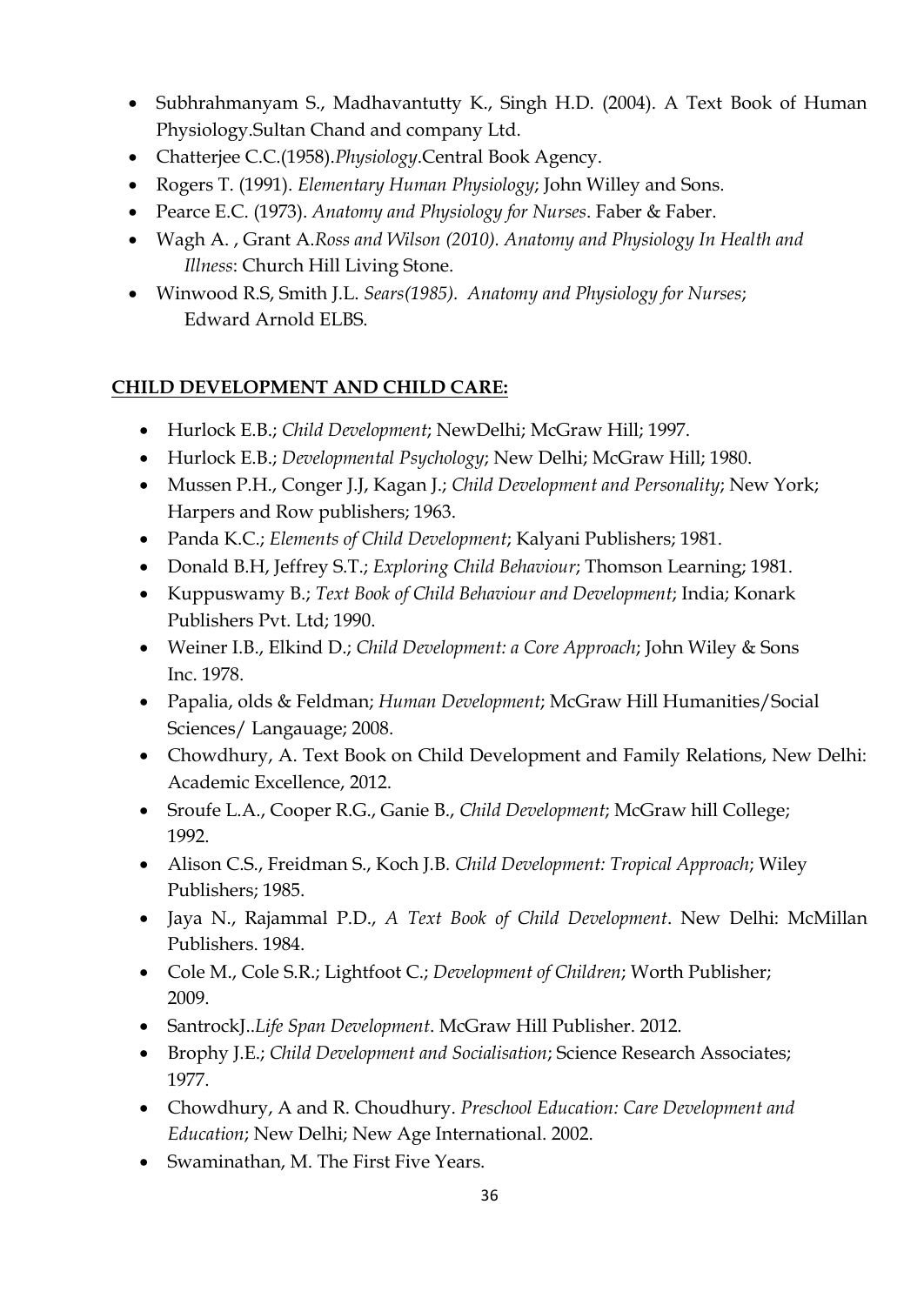• Chowdhury, A and R. Choudhury. Early Child Development, Care and Education. Discovery publications, New Delhi. 2015.

### **MARRIAGE AND FAMILY STUDIES:**

- Landis J.T., Landis M.G.*Personality Adjustment, Marriage and Family Living*; Prentice Hall; 1966.
- Duvall E.M.; *Family Living*; Macmillan; 1961.
- Duvall E.M., Miller B.C.; *Marriage and Family Development*; Harpercolling College Div.; 1984
- Goode W.J.; *The Family*; Pearson; 1982.
- Bhusan V., Sachdeva D.R.; *Fundamentals of Sociology*; Pearson; 2012.
- Mandelbrerem D.; *Society in India*; Popular books; 1975.
- Burgess E.W. and Locke H.J.; *The Family*; American Book Company; 1945.
- Mukhi H.R.; *Indian Society and Social Institutions*; SBD Enterprises; 1986.
- Chowdhury, A. Text Book on Child Development and Family Relations, New Delhi: Academic Excellence, 2012.
- Bhusan V. And Sachadeva D.R.; *Introduction to Sociology*; Kitabmahaldistributors; 2013.
- Madan G.R.; *Indian Social Problems Vol- I*; New Delhi; Allied Publishers (P) Ltd.; 1966.
- Madan G.R.; *Indian Social Problems*Vol- II; New Delhi; Allied Publishers (P) Ltd.; 2002.
- Kapadia K.M.; *Marriage and Family In India*; Oxford Uni. Press; 1966.

### **HOME MANAGEMENT:**

- Nickel P. and Dorsey; *Management in Family Living*; John Willey & Sons; 1960.
- Rutt A.M.; *Home Furnishing*; John Willey & Sons; 1948.
- Deshpande R.S.; *Modern Ideal Homes for India*; United Book Corp; 1948.
- Mann, M.K. Home Management of Modern Indian families.
- Sounderaj, Stella. A Text Book of Household Arts.
- Gross I.H., Crandall E.W., Knoll M.M.; *Management for Modern Families*; Prentice Hall; 1980.
- Educational Planning Group. Home Management. Arya Publication. New Delhi.
- Deacon R.E. and Firebaugh F.M.; *Home Management*; Houghton Mifflin; 1975.
- Vargaese M.A., OgaleN.N.,andSrinivasan K.; *Home Management*; John Willey & Sons Ltd.; 1985.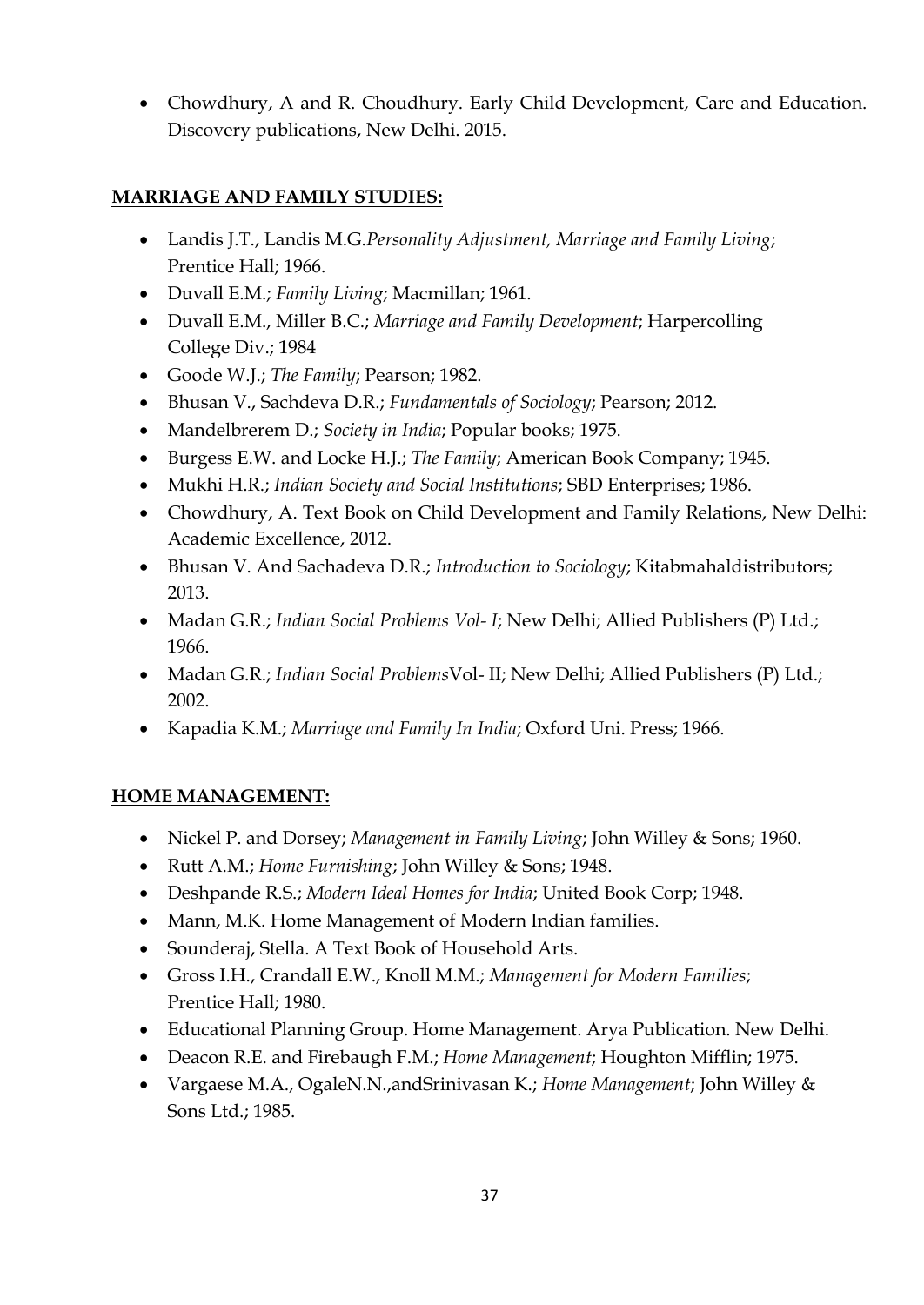#### **EXTENSION EDUCATION:**

- Reddy A.A. *Extension Education*;Srilaxmi Press; 1971.
- Extension Education in Community Development
- Chandra A. *Introduction to Home Science*; Metropolitan; 1978.
- Dale E. *Audio Visual Methods in Teaching*; New York; Dryden Press; 1954.
- KulandaiVelan K. *Audio Visual Aids*; Coimbatore; Sri Ramakrishna Mission Vidyalaya; 1961.
- Mohanty, B.B. Hand book of Extension Education.- KitabMahal
- DahamaO.P. *Extension and Rural Welfare*; Agra; Ram Prasad; 1962.
- Supe.S.V. *An Introduction to Extension Education*; NewDelhi; Oxford and IBH; 1983.
- Dahama O.P. and Bhatnagar O.P. *Extension Education and Communication*; New Delhi; Oxford and IBH publishing co. Pvt. Ltd.; 2011.

## *TEXTILE AND CLOTHING*

- Dhantyagi S. *Fundamentals of Household Textile*; Orient Longman Pvt Ltd; 2006.
- Corbman B.P. *Fibre to Fabric*. McGraw Hill International. 1985.
- Deulkar D. *Household Textile and Laundry Work*.Atma Ram & Sons. New Delhi. 2002.
- Hess, P.K. Fundamentals of household textile. Oxford and IBH publishing co. Pvt.Ltd.1966
- Textile Fibres and their use. Oxford and IBH publishing
- Textile Fabrics and their Care.Prentice Hall. 1975

## **Generic Elective (GE) – 1: Food Nutrition & Human Physiology Credit points – Theory =06**

#### **Learning Outcomes:**

1. Understand the concept of nutritive constituents of food and food groups.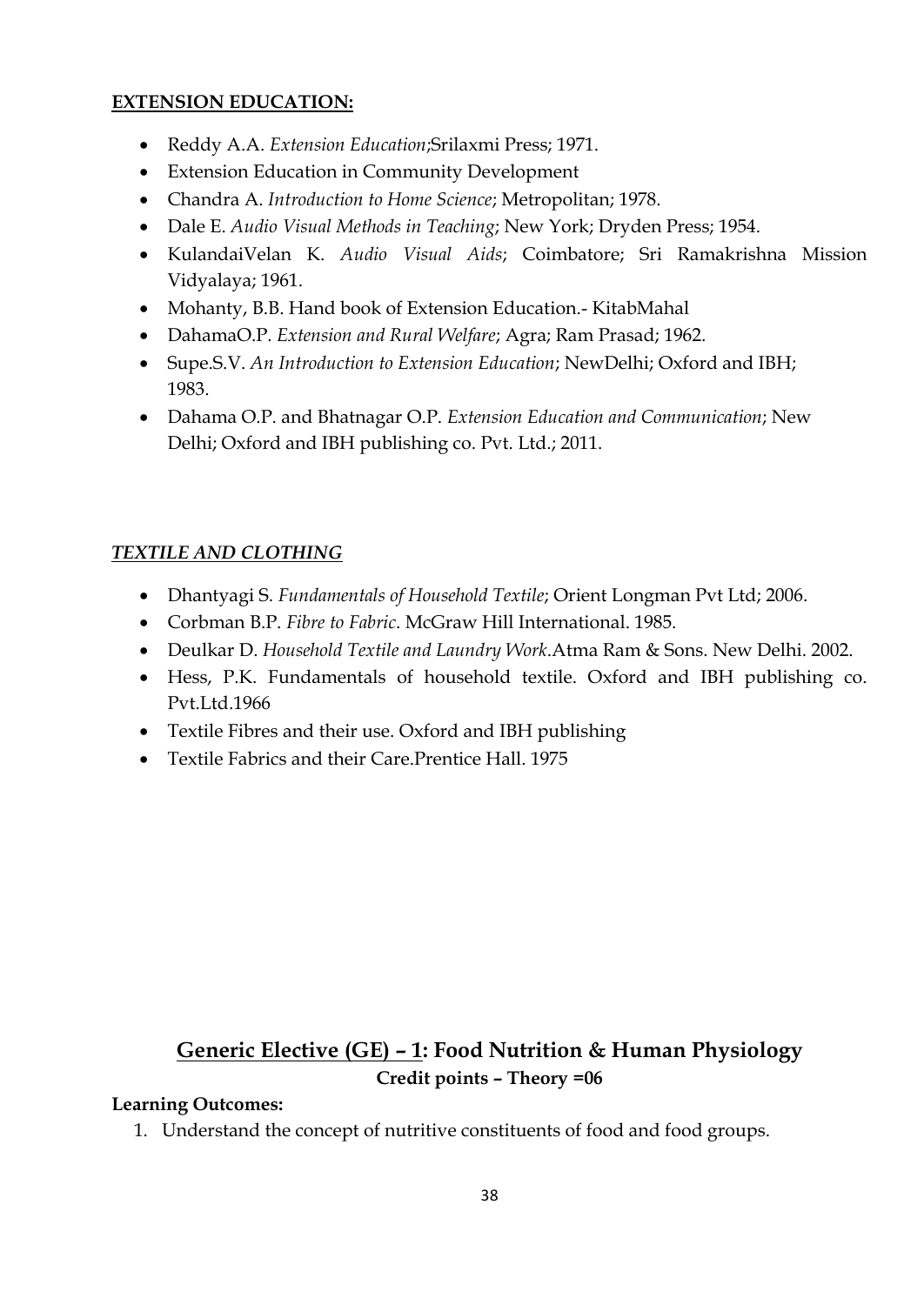- 2. Gain knowledge about methods of cooking and its impact on nutritional quality of food.
- **3.** Understand the physiology of human body.
- **4.** To provide information about the functioning of different system in the human body.

#### **Unit - I**

- Introduction to Food, Nutrition, & Nutrients**:** Definition of Food, Nutrients. Nutrition & malnutrition**.** Guide lines for good health.
- Study of foods: Importance classification and functions of food.

#### **Unit – II**

- Study of Nutritive Constituents of Food**:**
	- $\checkmark$  Classification, function, sources, requirements & deficiency of proteins, fats and carbohydrates.
	- $\checkmark$  Classification of vitamins Fat soluble vitamin and water soluble vitamin, functions, sources, deficiency, requirements of fat soluble vitamins A, D, B & K. and water soluble vitamins  $- B_1$ , B<sub>2</sub>. Niacin, B<sub>12</sub> and vitamin C.
	- $\checkmark$  Functions, sources, deficiency and requirements of minerals Calcium, Iron, Iodine.

#### **Unit – III**

- Food Groups Basic Food Groups (four, five and seven) and their nutritive contributions.
- Menu Planning Meaning, Significance, Principles and factors affecting menu planning.
- Balanced diet Meaning & Importance. Dietary guidelines for planning balanced diet for pre-school child, adolescent boys and girls, adult man woman of different work habit.

#### **Unit – IV**

- Human Cell: Its structure and functions, cell division.
- The Respiratory System: Structure and functions of lungs, mechanism of respiration, external and internal respiration, vital capacity, and other volumes.
- Blood: Composition, Structure and Functions of RBC, WBC, Blood Platelets, Blood Groups and Rh factor.
- The Cardiovascular System: structure of arteries, veins and capillaries, structure of the Heart, Cardiac cycle, Blood Circulation - Pulmonary, Coronary, Portal, Systemic Circulation.

## **OR GE -1: Community Health and Nutrition Credit points - (Theory) = 06**

#### **Learning Outcomes:**

- 1. To understand the concept of community health& Health for all.
- 2. To appreciate the various Methods of cooking, nutritional Status and supplementary nutrition programmes.
- 3. To be able to assess the nutritional status.
- 4. To be able to know about National & International Nutritional Agencies.

#### **Unit - I**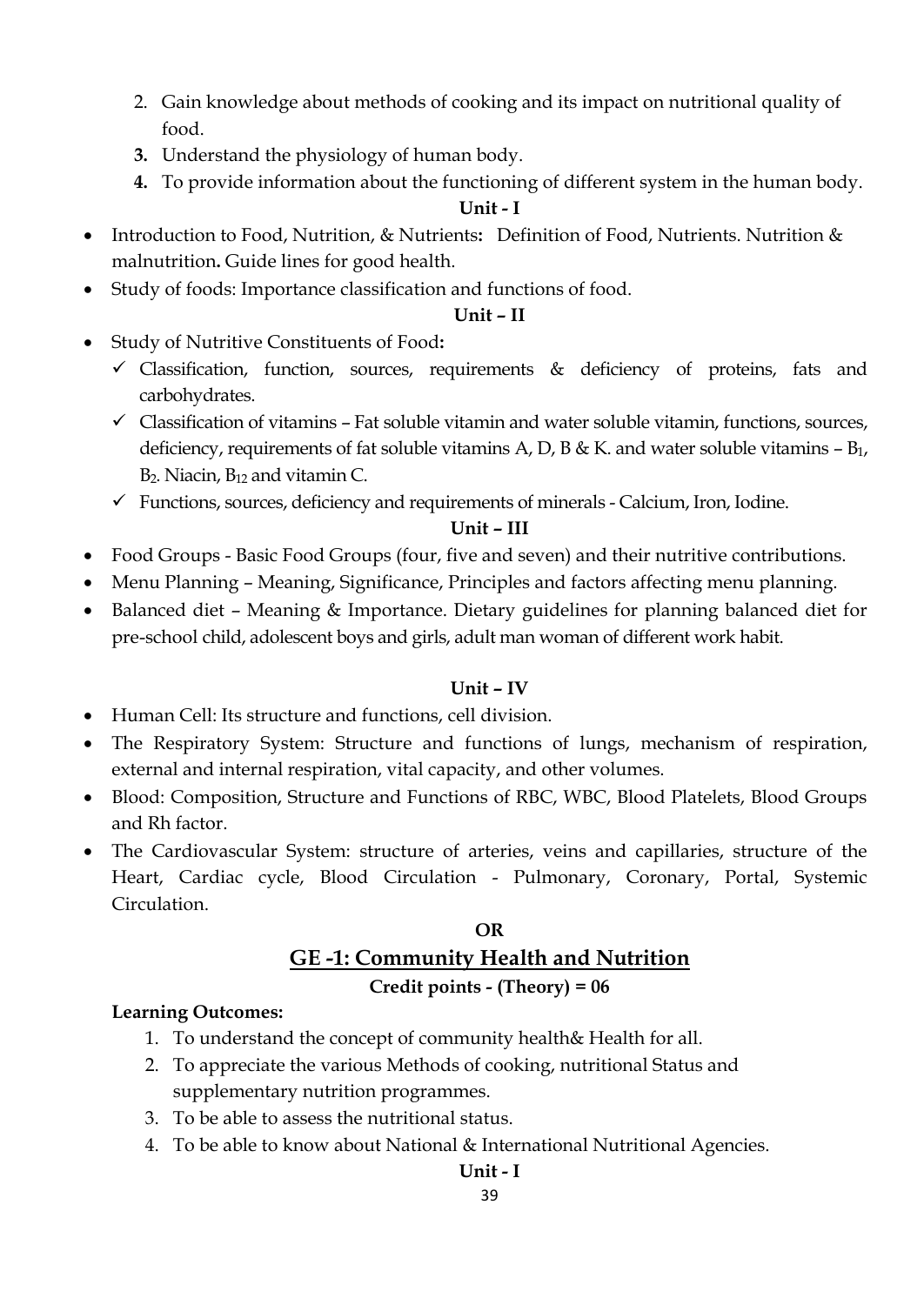- Concepts of Community Health and Nutrition **–** Definition and meaning of community health.
- Components of Health Physical health, mental health social health and spiritual health.
- Determinants of health Heredity, Environment, lifestyle, economic status, provision of health Services Community Nutrition -Meaning, significance and scope of community Nutrition.

#### **Unit – II**

- Introduction to Food, Nutrition, & Nutrients**:** Definition of Food, Nutrients. Nutrition & malnutrition**.** Guide lines for good health.
- Study of foods: Importance classification and functions of food.
- Study of Nutritive Constituents of Food**:**
	- Classification, function, sources, requirements & deficiency of proteins, fats and carbohydrates.
	- $\checkmark$  Classification of vitamins Fat soluble vitamin and water soluble vitamin, functions, sources, deficiency, requirements of fat soluble vitamins A, D, B & K. and water soluble vitamins  $- B_1$ , B<sub>2</sub>. Niacin, B<sub>12</sub> and vitamin C.
	- $\checkmark$  Functions, sources, deficiency and requirements of minerals Calcium, Iron, Iodine.

#### **Unit – III**

- Common Nutritional Problems in India Low Birth weight, Protein–energy malnutrition, Vitamin A deficiency, Nutritional anemia, Iodine deficiency disorders.
- Assessing Nutritional Status Objectives and importance
- Methods of assessment -

a. Direct - Clinical signs, nutritional anthropometry, biochemical tests, biophysical tests. b. Indirect - Diet surveys, vital statistics

#### **Unit – IV**

- Nutrition Education **-** Meaning, objectives, principles& importance of nutrition education for community health in India**.**
- Supplementary Nutrition Programme **–** Objectives of Nutrition Programme, Programmes to control Malnutrition – Integrated Child Development Services (ICDS), Public Distribution System (PDS), Annapurna Scheme, National food for work programme , Antyodaya Anna Yojana (AAY)

## **Generic Elective (GE) – 2: Child Development & Home Management Credit points – Theory =06**

#### **Learning Outcomes:**

- 1. To develop an understanding of the major concepts and process of child growth and development.
- 2. To have a fair knowledge regarding the developmental milestones up to years two years of age.
- 3. To recognize the importance of wise use of family resources in order to achieve family goals.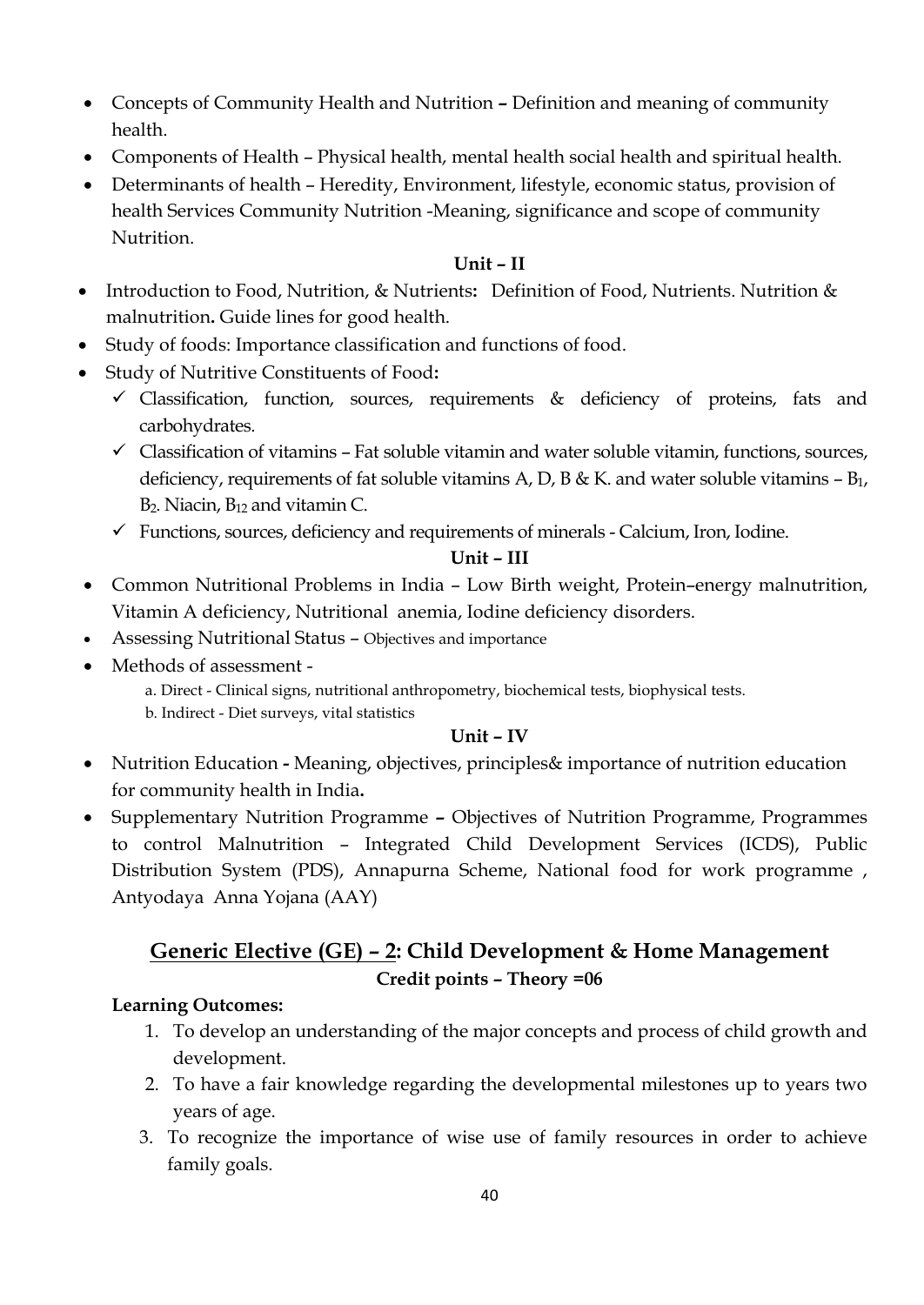4. Develop understanding to the application of management in home.

#### **Unit – I**

- Meaning, definition and principles and Child development.
- Prenatal Growth & Development: Meaning, importance and Stages Conception, period of ovum, period of embryo and period of foetus.
- Prenatal Environmental Influences: Maternal age, nutrition, drugs irradiation, alcohol, smoking, maternal emotions, maternal health, Rh factor, diseases and birth hazards.

#### **Unit – II**

- Developmental Millstones up to 2 years of Age:
- Physical Development Physical growth cycles, body size, body proportions, bones, muscles, fat and teeth.
- Motor Development Meaning, principles and sequence of motor development.

#### **Unit – III**

- Speech Development Meaning of speech, pre-speech forms of communication, essentials in learning to speak, major tasks in learning to speak, speech disorders.
- Social Development Meaning, process and importance early social experiences. Factors influencing social development.
- Play Definition, values, characteristics and types of play. Selection of suitable play material and equipments for various age groups and their significance for child development.

#### **Unit – IV**

- Home Management Meaning, definitions and process of management planning, organising, implementing, controlling and evaluating.
- Decision Making Importance, steps and types of decision making.
- Family Resources Meaning, Classifications (human and non-human), characteristics of resources.
- Management of specific Family Resources: Time management, Energy management and money Management.
- Selection of site Factors to consider at the time of selection of site. Kitchen planning and types.
- Interior decoration Meaning and objectives. Element of beauty and design line, space, pattern, light, colour, texture.

#### **OR**

## **GE – 2: Child Development and Family Studies Credit points Theory =6**

#### **Unit – I**

Meaning, definition and principles and Child development.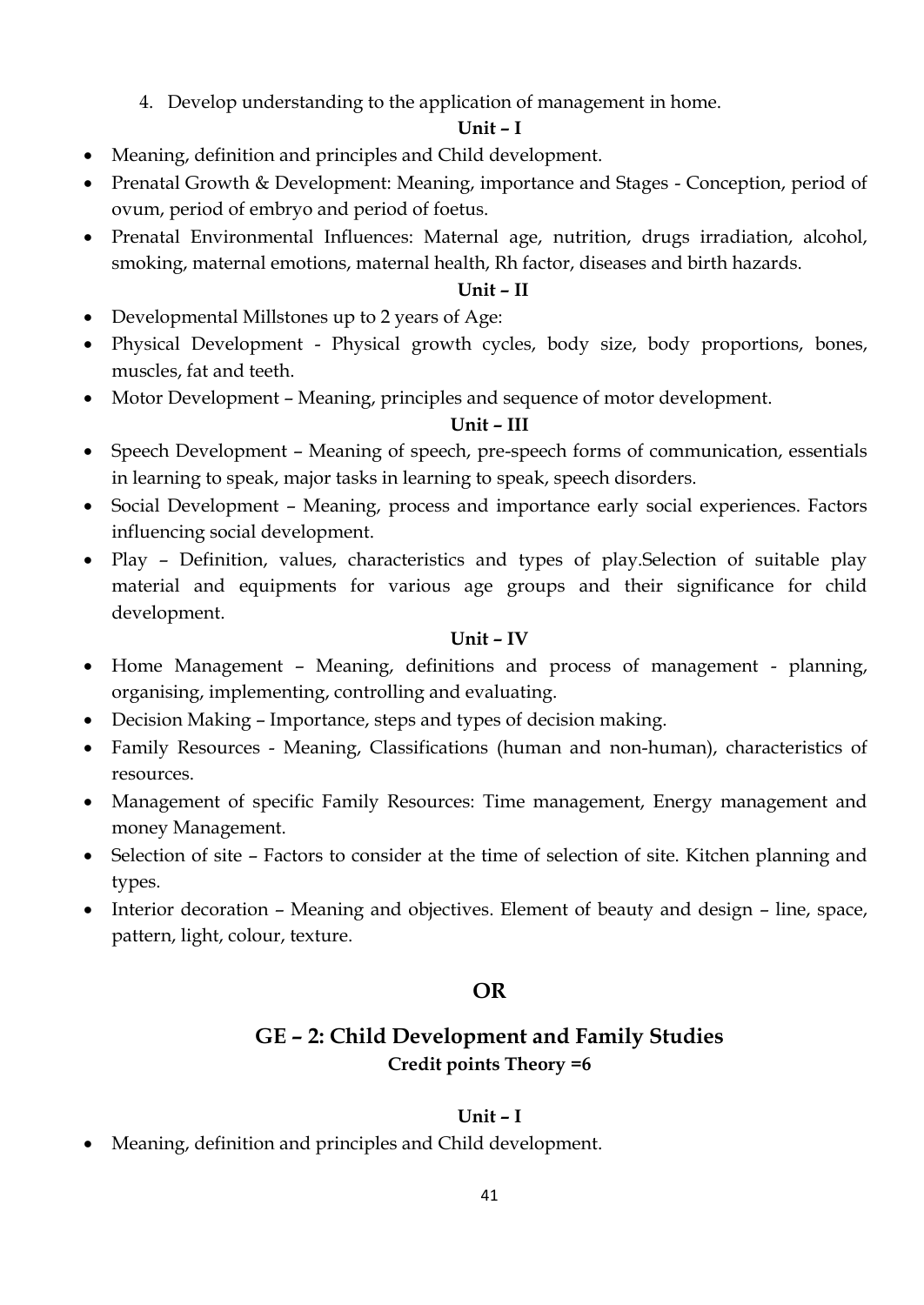- Prenatal Growth & Development: Meaning, importance and Stages Conception, period of ovum, period of embryo and period of foetus.
- Prenatal Environmental Influences: Maternal age, nutrition, drugs irradiation, alcohol, smoking, maternal emotions, maternal health, Rh factor, diseases and birth hazards.

#### **Unit – II**

- Developmental Millstones up to 2 years of Age:
- Physical Development Physical growth cycles, body size, body proportions, bones, muscles, fat and teeth.
- Motor Development Meaning, principles and sequence of motor development.

#### **Unit – III**

- Speech Development Meaning of speech, pre-speech forms of communication, essentials in learning to speak, major tasks in learning to speak, speech disorders.
- Social Development Meaning, process and importance early social experiences. Factors influencing social development.
- Play Definition, values, characteristics and types of play. Selection of suitable play material and equipments for various age groups and their significance for child development.

#### **Unit – IV**

- Family Meaning, Definition, Importance, Characteristics and Functions of Family.
- Types of Family Joint and Nuclear Family: their characteristics, merits and demerits.
- Disintegration of Joint Family System in India Meaning, causes and consequences.

## **REFERENCE BOOKS**

### **FOOD NUTRITION AND DIETETICS:**

- Davidson S. Passmore. Human Nutrition. Churchill Livingstone. 1987
- Swaminathan, M. Essentials of Nutrition Vol. I. Vol. II .McGraw Hill Publishing Co Ltd. New Delhi. 1987.
- B. Srilakshmi. Food Science. New Age International. New Delhi. 2007.
- B. Srilakshmi. Nutrition Science. New Age International. New Delhi. 2008
- B. Srilakshmi. Dietetics. New Age International. New Delhi. 2008.
- N.S. Manay&Shadaksharaswamy. Food, facts and principles. New Delhi. Tata McGraww Hill Publisher. 1998.
- Mudambi&Rajgopal. Fundamental of Foods and Nutrition. New Age International. New Delhi. 2001.
- Raheena Begum, M. A Text book of Foods, Nutrition and Dietetics. PranNath Seth Ponnibala Publishers PVT, LTD, New Delhi.2009.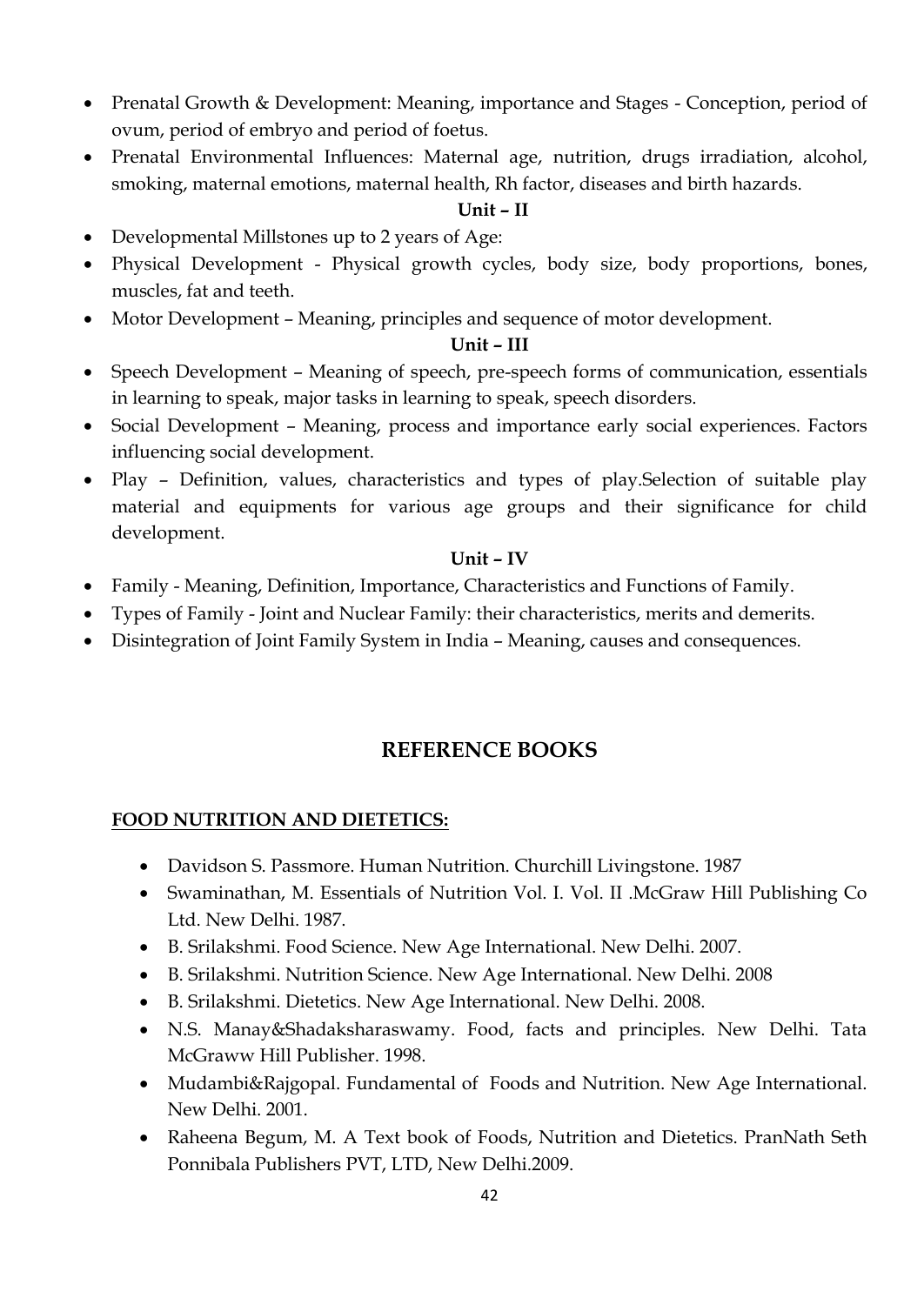- Shubhangini A. Joshi. Nutrition and Dietetics.New Delhi. Tata McGraww Hill Publisher. 1992.
- Gapalan, Sastri and Balasubramanian. Nutritive value of Indian food. National Institute of Nutrition, Hyderabad, 2001.
- Food and Nutrition Arya Publication, Educational Planning Group. New Delhi.
- Goplan C, Ramasastri P.N. and Balasubramanian. Nutritive value of Indian Foods.

#### **HUMAN PHYSIOLOGY:**

- Subhrahmanyam S., Madhavantutty K., Singh H.D. (2004). A Text Book of Human Physiology.Sultan Chand and company Ltd.
- Chatterjee C.C.(1958).*Physiology*.Central Book Agency.
- Rogers T. (1991). *Elementary Human Physiology*; John Willey and Sons.
- Pearce E.C. (1973). *Anatomy and Physiology for Nurses*. Faber & Faber.
- Wagh A. , Grant A.*Ross and Wilson (2010). Anatomy and Physiology In Health and Illness*: Church Hill Living Stone.
- Winwood R.S, Smith J.L. *Sears(1985). Anatomy and Physiology for Nurses*; Edward Arnold ELBS.

### **CHILD DEVELOPMENT AND CHILD CARE:**

- Hurlock E.B.; *Child Development*; NewDelhi; McGraw Hill; 1997.
- Hurlock E.B.; *Developmental Psychology*; New Delhi; McGraw Hill; 1980.
- Mussen P.H., Conger J.J, Kagan J.; *Child Development and Personality*; New York; Harpers and Row publishers; 1963.
- Panda K.C.; *Elements of Child Development*; Kalyani Publishers; 1981.
- Donald B.H, Jeffrey S.T.; *Exploring Child Behaviour*; Thomson Learning; 1981.
- Kuppuswamy B.; *Text Book of Child Behaviour and Development*; India; Konark Publishers Pvt. Ltd; 1990.
- Weiner I.B., Elkind D.; *Child Development: a Core Approach*; John Wiley & Sons Inc. 1978.
- Papalia, olds & Feldman; *Human Development*; McGraw Hill Humanities/Social Sciences/ Langauage; 2008.
- Chowdhury, A. Text Book on Child Development and Family Relations, New Delhi: Academic Excellence, 2012.
- Sroufe L.A., Cooper R.G., Ganie B., *Child Development*; McGraw hill College; 1992.
- Alison C.S., Freidman S., Koch J.B*. Child Development: Tropical Approach*; Wiley Publishers; 1985.
- Jaya N., Rajammal P.D., *A Text Book of Child Development*. New Delhi: McMillan Publishers. 1984.
- Cole M., Cole S.R.; Lightfoot C.; *Development of Children*; Worth Publisher; 2009.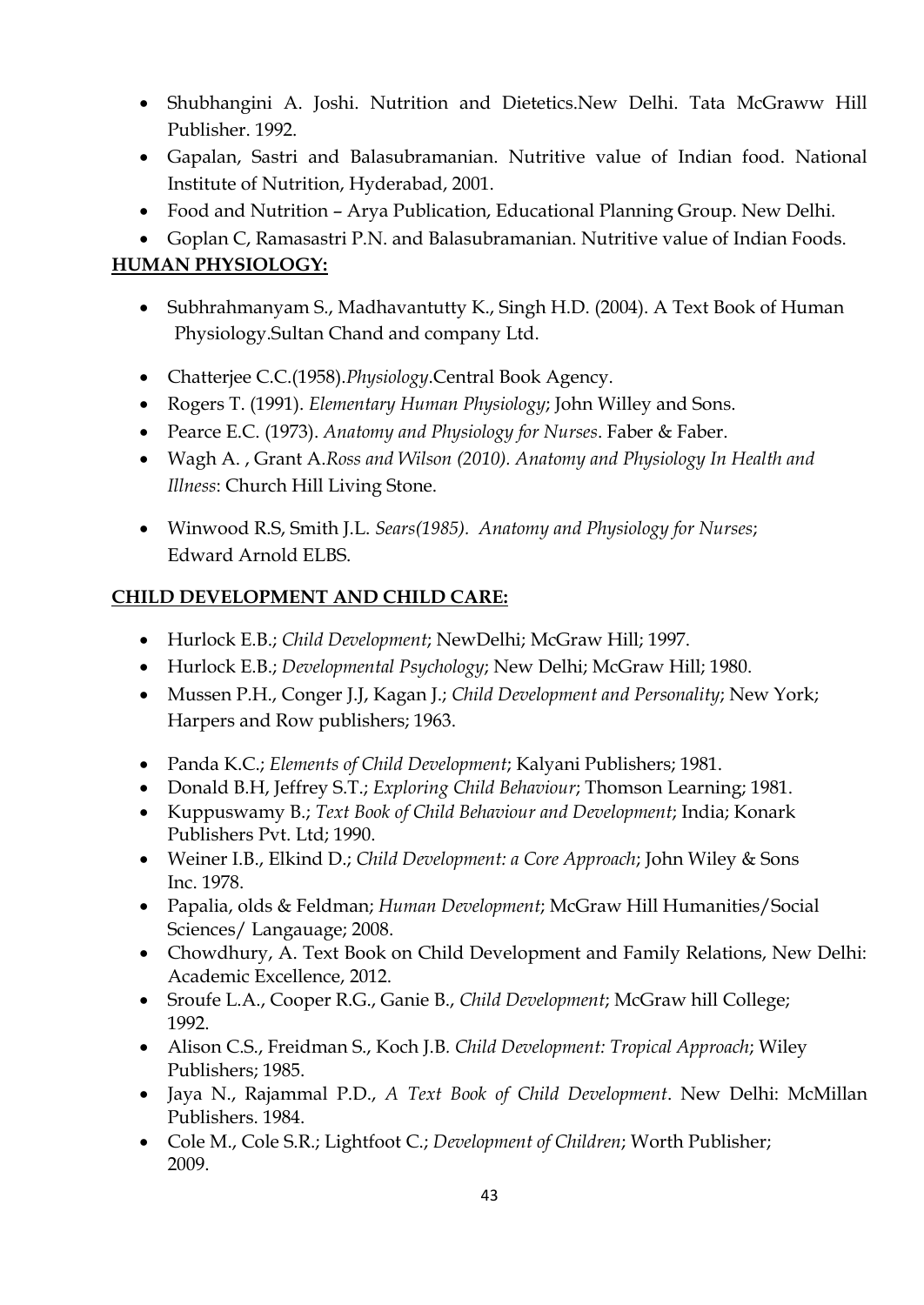- SantrockJ..*Life Span Development*. McGraw Hill Publisher. 2012.
- Brophy J.E.; *Child Development and Socialisation*; Science Research Associates; 1977.
- Chowdhury, A and R. Choudhury. *Preschool Education: Care Development and Education*; New Delhi; New Age International. 2002.
- Swaminathan, M. The First Five Years.

#### **MARRIAGE AND FAMILY RELATIONSHIP:**

- Landis J.T., Landis M.G.*Personality Adjustment, Marriage and Family Living*; Prentice Hall; 1966.
- Duvall E.M.; *Family Living*; Macmillan; 1961.
- Duvall E.M., Miller B.C.; *Marriage and Family Development*; Harpercolling College Div.; 1984
- Goode W.J.; *The Family*; Pearson; 1982.
- Bhusan V., Sachdeva D.R.; *Fundamentals of Sociology*; Pearson; 2012.
- Mandelbrerem D.; *Society in India*; Popular books; 1975.
- Burgess E.W. and Locke H.J.; *The Family*; American Book Company; 1945.
- Mukhi H.R.; *Indian Society and Social Institutions*; SBD Enterprises; 1986.
- Bhusan V. And Sachadeva D.R.; *Introduction to Sociology*; Kitabmahaldistributors; 2013.
- Madan G.R.; *Indian Social Problems Vol- I*; New Delhi; Allied Publishers (P) Ltd.; 1966.
- Madan G.R.; *Indian Social Problems*Vol- II; New Delhi; Allied Publishers (P) Ltd.; 2002.
- Kapadia K.M.; *Marriage and Family In India*; Oxford Uni. Press; 1966.

### **HOME MANAGEMENT:**

- Nickel P. and Dorsey; *Management in Family Living*; John Willey & Sons; 1960.
- Rutt A.M.; *Home Furnishing*; John Willey & Sons; 1948.
- Deshpande R.S.; *Modern Ideal Homes for India*; United Book Corp; 1948.
- Mann, M.K. Home Management of Modern Indian families.
- Sounderaj, Stella. A Text Book of Household Arts.
- Gross I.H., Crandall E.W., Knoll M.M.; *Management for Modern Families*; Prentice Hall; 1980.
- Educational Planning Group. Home Management. Arya Publication. New Delhi.
- Deacon R.E. and Firebaugh F.M.; *Home Management*; Houghton Mifflin; 1975.
- Vargaese M.A., OgaleN.N.,andSrinivasan K.; *Home Management*; John Willey & Sons Ltd.; 1985.

#### **EXTENSION EDUCATION:**